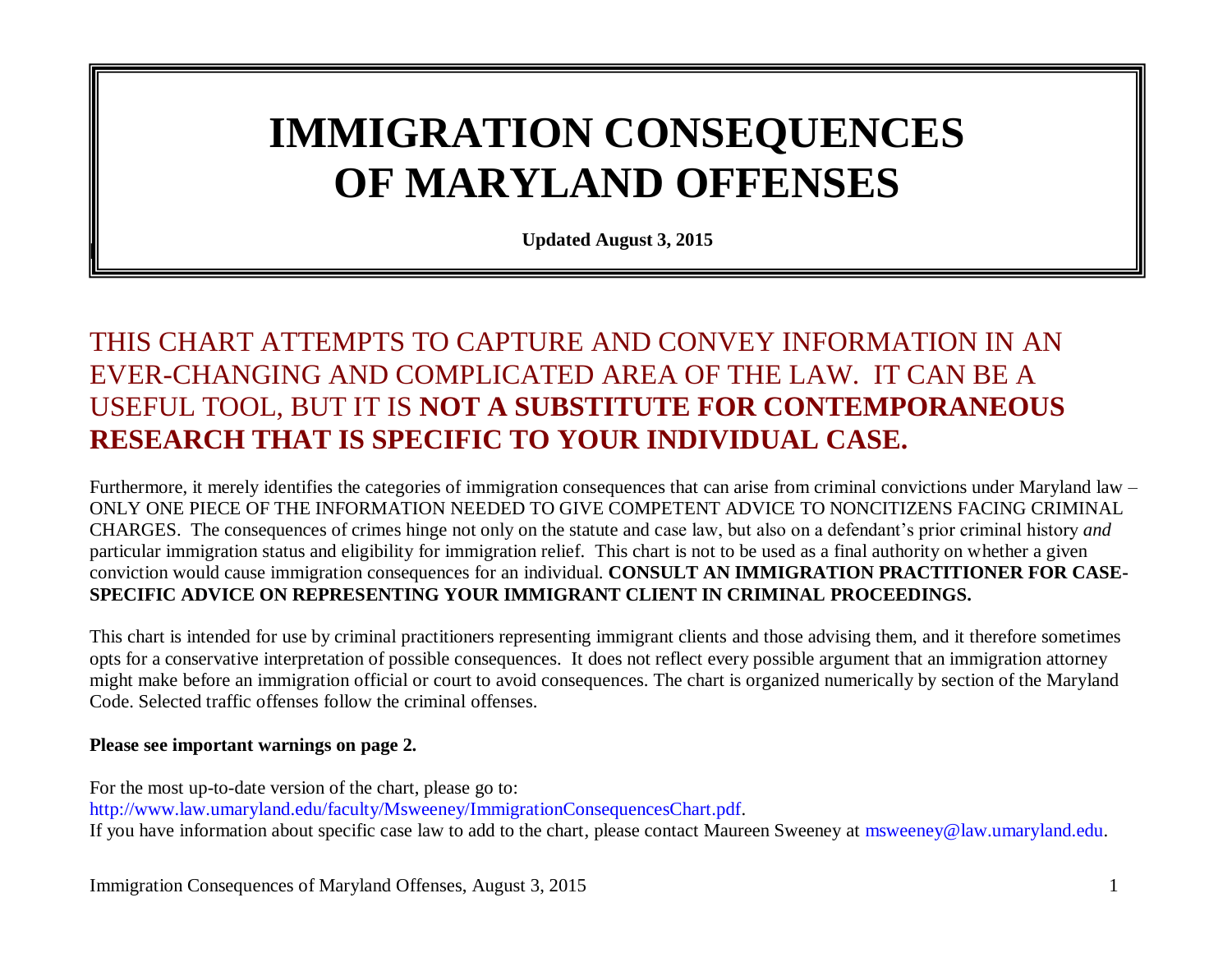## **WARNINGS**

In order to give competent advice about the immigration consequences of criminal activity, an attorney must have broad knowledge of the immigration law. The immigration consequences of crimes hinge not only on a constantly changing area of the law, but also on a defendant's prior criminal history and particular immigration status and eligibility. The following *non-exclusive* list of warnings is especially noteworthy for criminal defenders in Maryland.

#### **PROBATION BEFORE JUDGMENT IS A CONVICTION**

A probation before judgment in Maryland, pursuant to Annotated Code of Maryland: Criminal Procedure (Md. CR) § 6-220(b), is a conviction for immigration purposes according to the federal statutory definition of a conviction. 8 U.S.C. §1101 (a)(48)(A).

#### **TEMPORARY PROTECTED STATUS / Deferred Action for Childhood Arrivals (DACA) / Deferred Action for Parental Accountability (DAPA) / PROSECUTORIAL DISCRETION / ICE ENFORCEMENT PRIORITIES**

Immigration consequences for those in the above programs and enforcement priorities depend largely on the number of misdemeanor or felony convictions an individual has, regardless of what the offenses are. The definitions of felony and misdemeanor also vary from program to program, as do the consequences of certain offenses that can be "safe" dispositions in other contexts, such as Driving Under the Influence. If your client participates in one of these programs or is potentially eligible for one, consult an immigration attorney. A DUI conviction will make an otherwise removable individual an ICE enforcement priority.

#### **ATTEMPTS AND CONSPIRACIES OFTEN HAVE THE SAME CONSEQUENCES AS THE PRIMARY OFFENSE.**

Attempts and conspiracies to commit crimes that are considered aggravated felonies are themselves aggravated felonies under INA  $101(a)(43)(U)$ . Any conviction for attempt or conspiracy to commit a crime involving moral turpitude (CIMT) is likewise a CIMT. There is an argument that Maryland's conspiracy offense does not meet the federal generic definition (because it does not require an overt act; *see United States. v. Garcia-Santana,* 743 F.3d 666, 672 (9th Cir. 2014)), but this argument needs to be litigated and should not be relied on by defense counsel to avoid consequences.

### **SUSPENDED SENTENCES COUNT FOR IMMIGRATION PURPOSES AS FULL SENTENCES TO INCARCERATION. 8 U.S.C. §1101(a)(48)(B).**

It is sometimes better for a noncitizen to serve more active time than to take a long suspended sentence.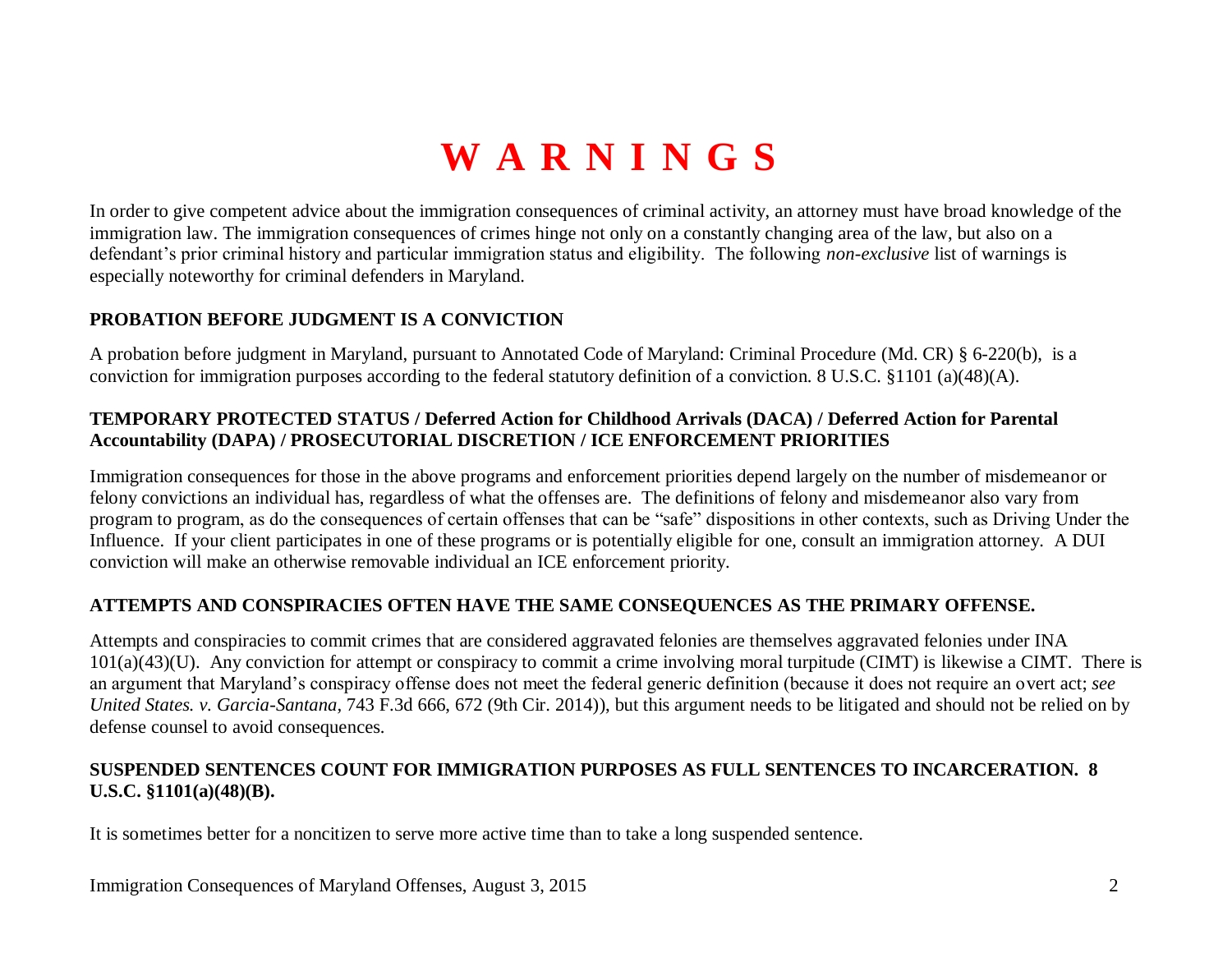## **Immigration Consequences of Maryland Offenses**

| <b>OFFENSE</b>                                                             | <b>IS IT AN</b><br><b>AGGRAVATED</b><br>FELONY (AF)?<br>8 U.S.C. § 1101<br>$(a)(43) *$ | <b>IS IT A</b><br><b>CRIME</b><br><b>INVOLVING</b><br><b>MORAL</b><br><b>TURPITUDE</b><br>$(CIMT)$ ? | <b>ARE THERE</b><br><b>OTHER</b><br><b>GROUNDS OF</b><br><b>REMOVABILITY?</b><br>(Such as controlled<br>substance, domestic | <b>POSSIBLE</b><br><b>SENTENCE</b><br>(Felony/<br>Misdemeanor<br>Under<br>Maryland Law) | <b>SUGGESTIONS OR</b><br><b>POSSIBLE ALTERNATE</b><br><b>PLEA</b>                                                                                                                                                                                                                                                                                                                                                   |
|----------------------------------------------------------------------------|----------------------------------------------------------------------------------------|------------------------------------------------------------------------------------------------------|-----------------------------------------------------------------------------------------------------------------------------|-----------------------------------------------------------------------------------------|---------------------------------------------------------------------------------------------------------------------------------------------------------------------------------------------------------------------------------------------------------------------------------------------------------------------------------------------------------------------------------------------------------------------|
| CR §1-301<br>Accessory After the<br>Fact<br>(formerly common<br>law crime) | Yes, if sentence $\geq 1$<br>year.<br>(S) (Obstruction of<br>Justice). $1$             | Possibly, if<br>underlying crime<br>is a CIMT. $2$                                                   | violence, firearms?)<br>Not a controlled<br>substance offense; $3$<br>likely not a firearms<br>offense.                     | F<br>5 yrs; or max.<br>poss. sentence<br>of underlying<br>F, whichever<br>is less.      | Keep sentence $\lt$ one year to avoid<br>aggravated felony. This is a good<br>alternative plea to CR §4-204, CL§<br>5-601(a)(2), CL§ 5-602, CL§ 5-<br>604.<br>In some circumstances, accessory<br>after the fact can be a good<br>alternate plea to avoid an<br>aggravated felony or controlled<br>substance or firearms offense, even<br>if it is a CIMT. Consult an<br>immigration attorney about your<br>client. |
| CR § 2-201<br>Murder - First<br>degree                                     | Yes *under<br>subsection $(A)$<br>(murder)                                             | Yes                                                                                                  |                                                                                                                             |                                                                                         |                                                                                                                                                                                                                                                                                                                                                                                                                     |
| CR § 2-204<br>Murder - Second<br>degree                                    | Yes *under<br>subsection (A)<br>(murder)                                               | Yes                                                                                                  |                                                                                                                             |                                                                                         |                                                                                                                                                                                                                                                                                                                                                                                                                     |
| CR § 2-205<br>Murder - Attempt -<br><b>First Degree</b>                    | Yes *under<br>subsection $(U)$<br>(attempt to commit<br>murder)                        | Yes                                                                                                  |                                                                                                                             |                                                                                         |                                                                                                                                                                                                                                                                                                                                                                                                                     |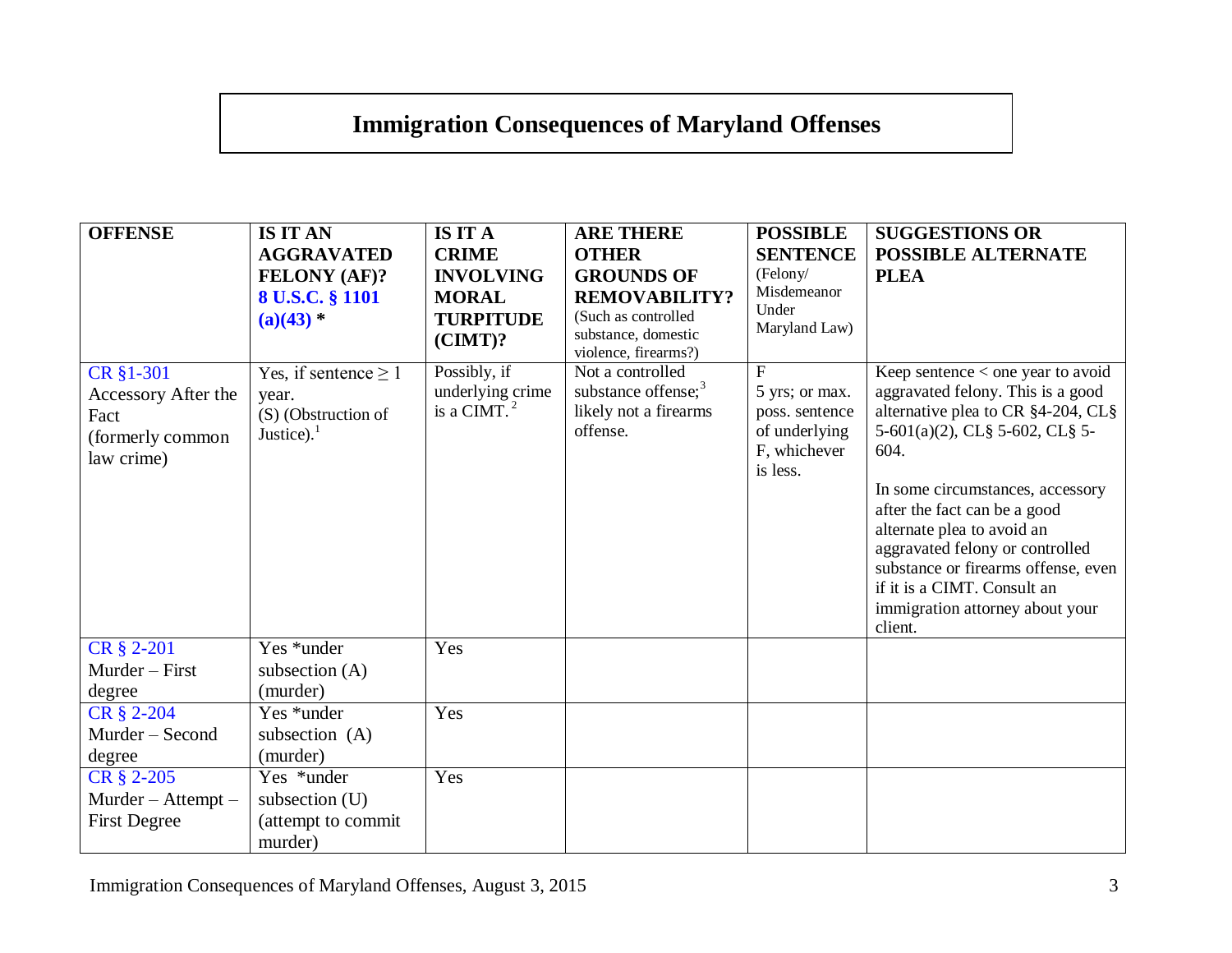<span id="page-3-0"></span>

| <b>OFFENSE</b>                                         | <b>IS IT AN</b><br><b>AGGRAVATED</b><br><b>FELONY (AF)?</b><br>8 U.S.C. § 1101<br>$(a)(43)$ *                                                                                                                                                                                                   | <b>IS IT A</b><br><b>CRIME</b><br><b>INVOLVING</b><br><b>MORAL</b><br><b>TURPITUDE</b> | <b>ARE THERE</b><br><b>OTHER</b><br><b>GROUNDS OF</b><br><b>REMOVABILITY?</b><br>(Such as controlled<br>substance, domestic | <b>POSSIBLE</b><br><b>SENTENCE</b><br>(Felony/<br>Misdemeanor<br>Under<br>Maryland Law) | <b>SUGGESTIONS OR</b><br><b>POSSIBLE ALTERNATE</b><br><b>PLEA</b>                                                                                                                                                                                          |
|--------------------------------------------------------|-------------------------------------------------------------------------------------------------------------------------------------------------------------------------------------------------------------------------------------------------------------------------------------------------|----------------------------------------------------------------------------------------|-----------------------------------------------------------------------------------------------------------------------------|-----------------------------------------------------------------------------------------|------------------------------------------------------------------------------------------------------------------------------------------------------------------------------------------------------------------------------------------------------------|
| CR § 2-206                                             | Yes. *under                                                                                                                                                                                                                                                                                     | $(CIMT)$ ?<br>Yes.                                                                     | violence, firearms?)                                                                                                        |                                                                                         |                                                                                                                                                                                                                                                            |
| Murder - Attempt -<br><b>Second Degree</b>             | subsection (U)<br>(attempt to commit<br>murder)                                                                                                                                                                                                                                                 |                                                                                        |                                                                                                                             |                                                                                         |                                                                                                                                                                                                                                                            |
| CR § 2-207<br>Manslaughter                             | Possibly. Voluntary<br>manslaughter would<br>likely be a crime of<br>violence (and thus<br>an aggravated felony<br>if sentence $\geq 1$ year) <sup>4</sup><br>*under subsection<br>$(F)$ (crime of<br>violence).<br>Involuntary<br>manslaughter is not<br>an aggravated<br>felong. <sup>5</sup> | Yes. <sup>6</sup>                                                                      |                                                                                                                             |                                                                                         | Where possible, plead<br>specifically to involuntary<br>manslaughter or keep the<br>sentence less than a year to<br>avoid an aggravated felony.                                                                                                            |
| CR § 2-209<br>$Manslaughter - by$<br>vehicle or vessel | $\overline{No}^7$                                                                                                                                                                                                                                                                               | Yes <sup>8</sup>                                                                       |                                                                                                                             | $\mathbf{F}$                                                                            |                                                                                                                                                                                                                                                            |
| CR § 3-202<br>Assault - First<br>degree                | Likely, if sentence<br>imposed $\geq 1$ year <sup>9</sup><br>*under subsection<br>$(F)$ (crime of<br>violence). Possibly<br>divisible.                                                                                                                                                          | $Yes^{10}$                                                                             | Possible firearms<br>ground <sup>11</sup>                                                                                   |                                                                                         | Keep record clear of mention of<br>use of firearm and preferably do<br>not designate the subsection the<br>person is convicted under.<br>Alternate plea: Second degree<br>assault (Md. CR § 3-203),<br>which is neither a crime of<br>violence nor a CIMT. |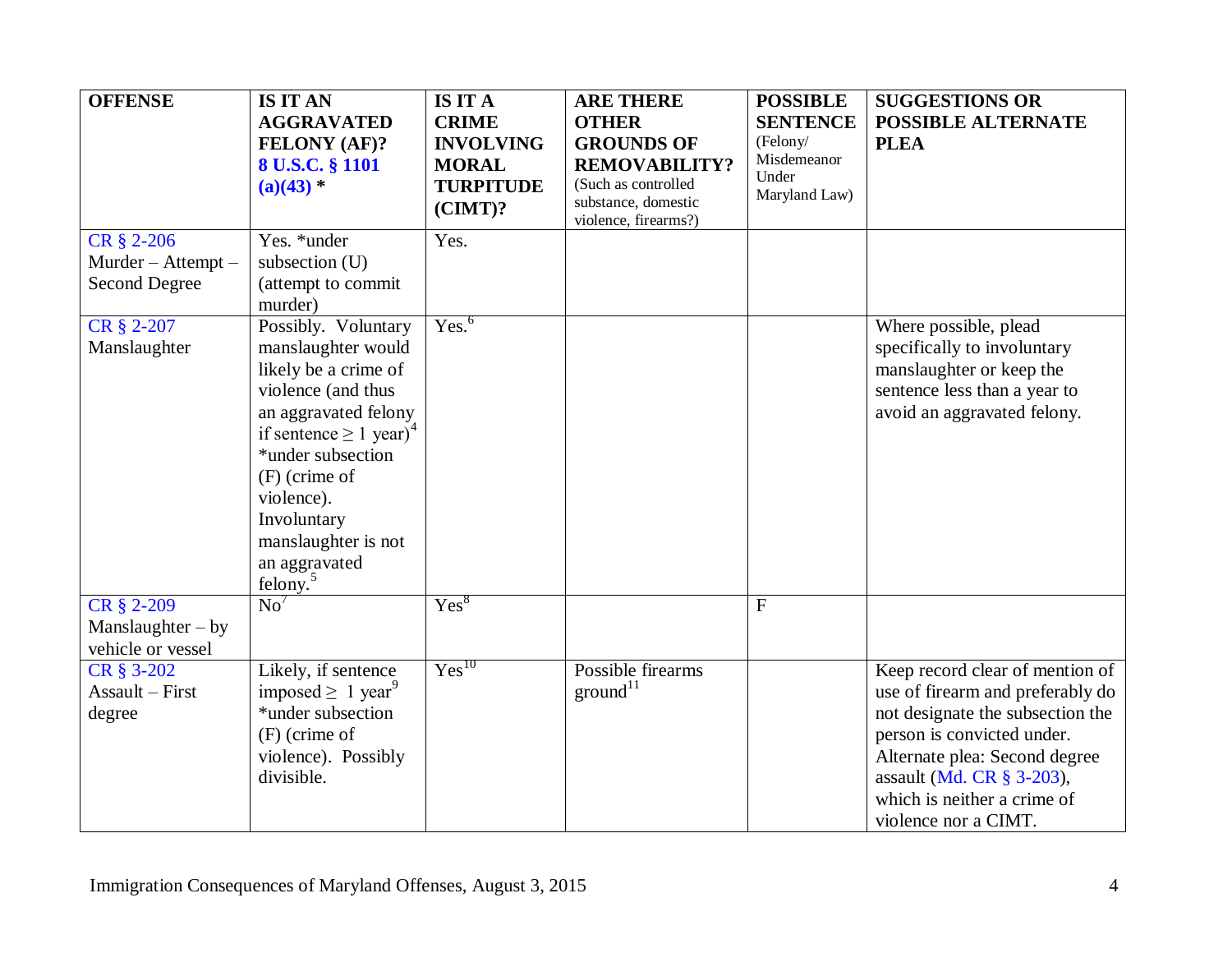<span id="page-4-0"></span>

| <b>OFFENSE</b>                                                                           | <b>IS IT AN</b><br><b>AGGRAVATED</b><br>FELONY (AF)?<br>8 U.S.C. § 1101<br>$(a)(43)$ * | <b>IS IT A</b><br><b>CRIME</b><br><b>INVOLVING</b><br><b>MORAL</b><br><b>TURPITUDE</b><br>$(CIMT)$ ?                       | <b>ARE THERE</b><br><b>OTHER</b><br><b>GROUNDS OF</b><br><b>REMOVABILITY?</b><br>(Such as controlled<br>substance, domestic<br>violence, firearms?) | <b>POSSIBLE</b><br><b>SENTENCE</b><br>(Felony/<br>Misdemeanor<br>Under<br>Maryland Law) | <b>SUGGESTIONS OR</b><br><b>POSSIBLE ALTERNATE</b><br><b>PLEA</b>                                                                                                                                                                                                                                                                                                  |
|------------------------------------------------------------------------------------------|----------------------------------------------------------------------------------------|----------------------------------------------------------------------------------------------------------------------------|-----------------------------------------------------------------------------------------------------------------------------------------------------|-----------------------------------------------------------------------------------------|--------------------------------------------------------------------------------------------------------------------------------------------------------------------------------------------------------------------------------------------------------------------------------------------------------------------------------------------------------------------|
| $CR \S 3-203(a)$<br>Assault - Second<br>degree                                           | $\overline{\text{No.}}^{12}$                                                           | No. However,<br>may be best to<br>avoid where the<br>victim is a<br>family member,<br>police officer,<br>or child. $^{13}$ | Possible crime<br>against a child.                                                                                                                  | $\mathbf{M}$<br>10Y                                                                     | If possible, avoid mention of<br>the victim's age or identity if<br>s/he is a child or family member<br>to try to avoid CIMT or<br>deportability for crime against a<br>child.                                                                                                                                                                                     |
| $CR \S 3-203(c)$<br>Assault – second<br>degree, felony<br>assault on a police<br>officer | $\overline{\text{No.}}^{14}$                                                           | Yes <sup>15</sup>                                                                                                          |                                                                                                                                                     | $\overline{F}$<br>10 Y                                                                  | Alternate plea: Second degree<br>assault under Md. CR § 3-<br>$203(a)$ or under § 203 generally,<br>without specifying a subsection.                                                                                                                                                                                                                               |
| CR § 3-204<br>Reckless<br>Endangerment                                                   | No <sup>16</sup>                                                                       | Yes <sup>17</sup>                                                                                                          | Possibly a firearms<br>offense – divisible<br>statute <sup>18</sup>                                                                                 | $\mathbf{M}$<br>5Y                                                                      | Alternate plea: Second degree<br>assault (Md. CR § 3-203).<br>Alternate plea where vehicle is<br>involved: Life-threatening<br>injury by motor vehicle or<br>vessel while under the<br>influence/impaired (CR $\S 3 -$<br>$211(c)$ or Reckless Driving<br>under Md. Transp. §21-901.1.<br>Plead specifically to §3-<br>$204(a)(1)$ to avoid a firearms<br>offense. |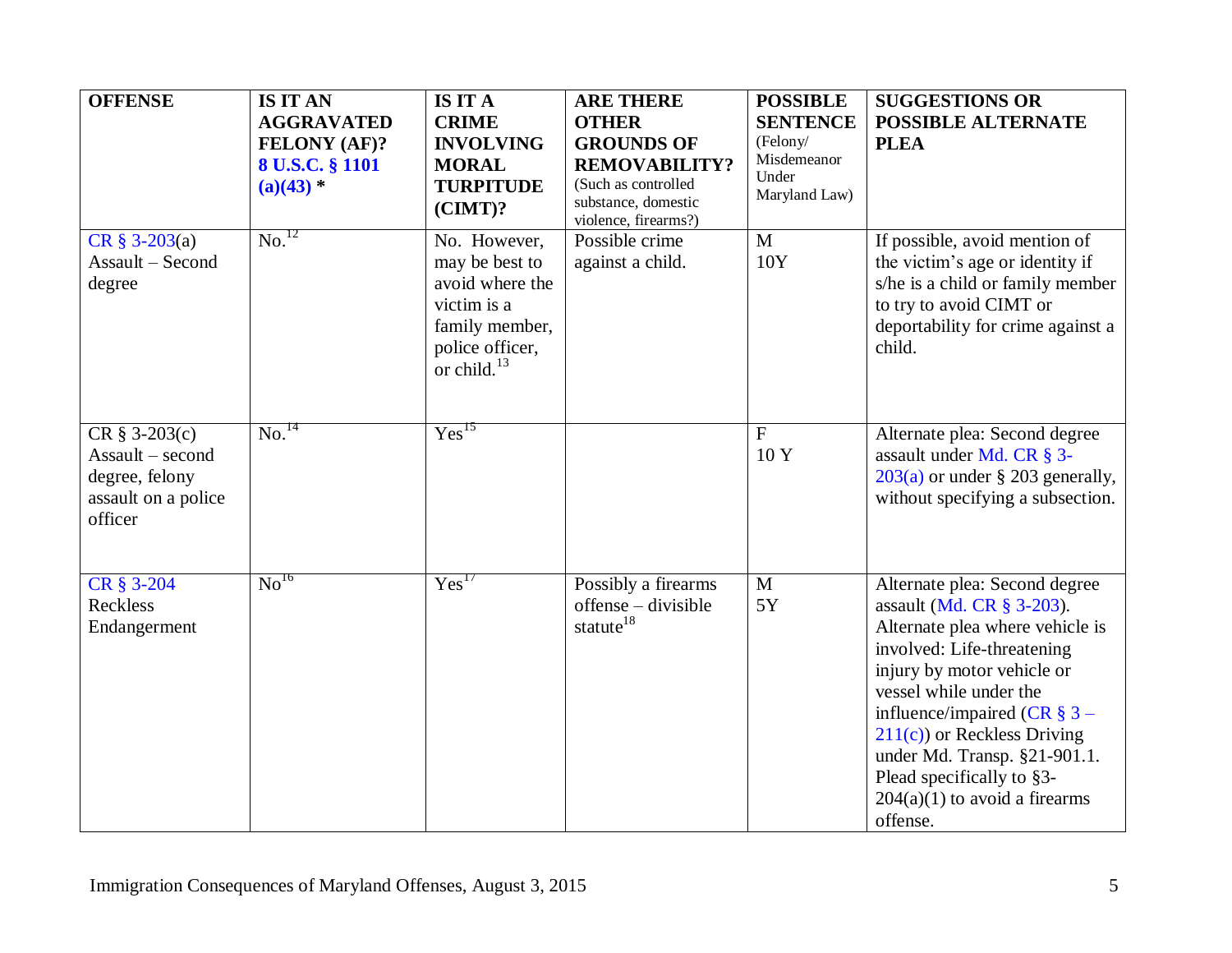| <b>OFFENSE</b>                                                                                                            | <b>IS IT AN</b><br><b>AGGRAVATED</b><br><b>FELONY (AF)?</b><br>8 U.S.C. § 1101<br>$(a)(43)$ * | <b>IS IT A</b><br><b>CRIME</b><br><b>INVOLVING</b><br><b>MORAL</b><br><b>TURPITUDE</b><br>$(CIMT)$ ? | <b>ARE THERE</b><br><b>OTHER</b><br><b>GROUNDS OF</b><br><b>REMOVABILITY?</b><br>(Such as controlled<br>substance, domestic<br>violence, firearms?) | <b>POSSIBLE</b><br><b>SENTENCE</b><br>(Felony/<br>Misdemeanor<br>Under<br>Maryland Law) | <b>SUGGESTIONS OR</b><br><b>POSSIBLE ALTERNATE</b><br><b>PLEA</b>                                                                                                                                                                                                                                                                                                                                      |
|---------------------------------------------------------------------------------------------------------------------------|-----------------------------------------------------------------------------------------------|------------------------------------------------------------------------------------------------------|-----------------------------------------------------------------------------------------------------------------------------------------------------|-----------------------------------------------------------------------------------------|--------------------------------------------------------------------------------------------------------------------------------------------------------------------------------------------------------------------------------------------------------------------------------------------------------------------------------------------------------------------------------------------------------|
| $CR \S 3 - 211(c)$<br>Life-threatening<br>injury by motor<br>vehicle or vessel<br>while under the<br>influence of alcohol | $\mathrm{No}^{19}$                                                                            | $\mathrm{No}^{20}$                                                                                   |                                                                                                                                                     | $\mathbf{M}$<br>3Y                                                                      | Though DUI/ DWI offenses are<br>not removable offenses, they<br>weigh as heavy negatives for<br>prosecutorial or IJ discretion<br>and can make someone an<br>enforcement priority. Avoid if<br>possible. $^{21}$                                                                                                                                                                                       |
| $CR \S 3 - 211(d)$<br>Life-threatening<br>injury by motor<br>vehicle or vessel<br>while impaired by<br>alcohol            | $\mathrm{No}^{22}$                                                                            | $\overline{\text{No}}^{23}$                                                                          |                                                                                                                                                     | $\mathbf{M}$<br>2Y                                                                      | Though DUI/ DWI offenses are<br>not removable offenses, they<br>weigh as heavy negatives for<br>prosecutorial or IJ discretion<br>and can make someone an<br>enforcement priority. Avoid if<br>possible. <sup>24</sup>                                                                                                                                                                                 |
| $CR \S 3-211(e)$<br>Life-threatening<br>injury by motor<br>vehicle or vessel<br>while impaired by<br>drugs                | $\mathrm{No}^{25}$                                                                            | $\overline{\text{No}}^{26}$                                                                          | Controlled substances<br>offense                                                                                                                    | $\mathbf{M}$<br>2Y                                                                      | To avoid controlled substances<br>violation, plead generally to $\S$<br>3-211 without specifying this<br>subsection or mentioning or<br>identifying any drug or drug<br>use.<br>Though DUI/ DWI offenses are<br>not removable offenses, they<br>weigh as heavy negatives for<br>prosecutorial or IJ discretion<br>and can make someone an<br>enforcement priority. Avoid if<br>possible. <sup>27</sup> |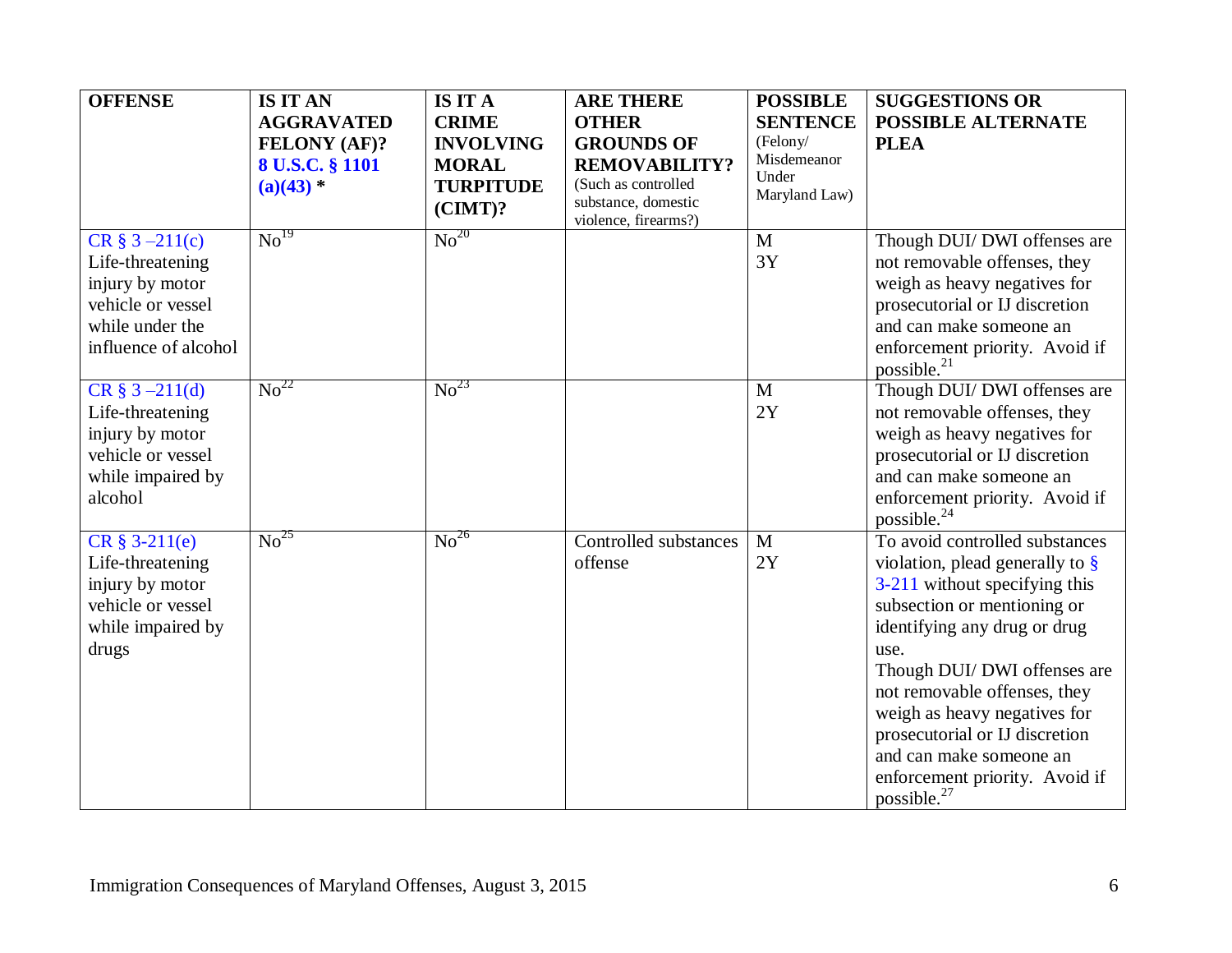| <b>OFFENSE</b>                                                                                                    | <b>IS IT AN</b><br><b>AGGRAVATED</b><br><b>FELONY (AF)?</b><br>8 U.S.C. § 1101<br>$(a)(43)$ *                                                           | <b>IS IT A</b><br><b>CRIME</b><br><b>INVOLVING</b><br><b>MORAL</b><br><b>TURPITUDE</b><br>$(CIMT)$ ? | <b>ARE THERE</b><br><b>OTHER</b><br><b>GROUNDS OF</b><br><b>REMOVABILITY?</b><br>(Such as controlled<br>substance, domestic<br>violence, firearms?) | <b>POSSIBLE</b><br><b>SENTENCE</b><br>(Felony/<br>Misdemeanor<br>Under<br>Maryland Law) | <b>SUGGESTIONS OR</b><br><b>POSSIBLE ALTERNATE</b><br><b>PLEA</b>                                                                                                                                                                                                                                                                                                                                      |
|-------------------------------------------------------------------------------------------------------------------|---------------------------------------------------------------------------------------------------------------------------------------------------------|------------------------------------------------------------------------------------------------------|-----------------------------------------------------------------------------------------------------------------------------------------------------|-----------------------------------------------------------------------------------------|--------------------------------------------------------------------------------------------------------------------------------------------------------------------------------------------------------------------------------------------------------------------------------------------------------------------------------------------------------------------------------------------------------|
| $CR \S 3-211(f)$<br>Life-threatening<br>injury by motor<br>vehicle or vessel<br>while impaired by a<br><b>CDS</b> | $\mathrm{No}^{28}$                                                                                                                                      | No <sup>29</sup>                                                                                     | Controlled substances<br>offense                                                                                                                    | M<br>2Y                                                                                 | To avoid controlled substances<br>violation, plead generally to $\S$<br>3-211 without specifying this<br>subsection or mentioning or<br>identifying any drug or drug<br>use.<br>Though DUI/ DWI offenses are<br>not removable offenses, they<br>weigh as heavy negatives for<br>prosecutorial or IJ discretion<br>and can make someone an<br>enforcement priority. Avoid if<br>possible. <sup>30</sup> |
| CR § 3-303<br>Rape – First degree                                                                                 | Yes *under<br>subsection $(A)$ (rape)                                                                                                                   | Yes                                                                                                  |                                                                                                                                                     | $\mathbf F$                                                                             | Alternate plea: Second degree<br>assault (Md. CR § 3-203).                                                                                                                                                                                                                                                                                                                                             |
| CR § 3-304<br>Rape – Second<br>degree                                                                             | $Yes31 *under$<br>subsection (A) (rape,<br>sexual abuse of a<br>minor) or under<br>subsection $(F)$<br>(crime of violence)<br>if sentence $\geq 1$ year | Yes                                                                                                  | Possible crime<br>against a child                                                                                                                   | $\mathbf F$                                                                             | Alternate plea: Second degree<br>assault (Md. CR $\S$ 3-203) to<br>avoid both CIMT and<br>aggravated felony.<br>Alternate pleas: Child abuse<br>(Md. CR §3-601) or Sexual<br>abuse of a minor (Md. CR §3-<br>602). The abuse offenses<br>would be CIMTs but not<br>aggravated felonies.                                                                                                                |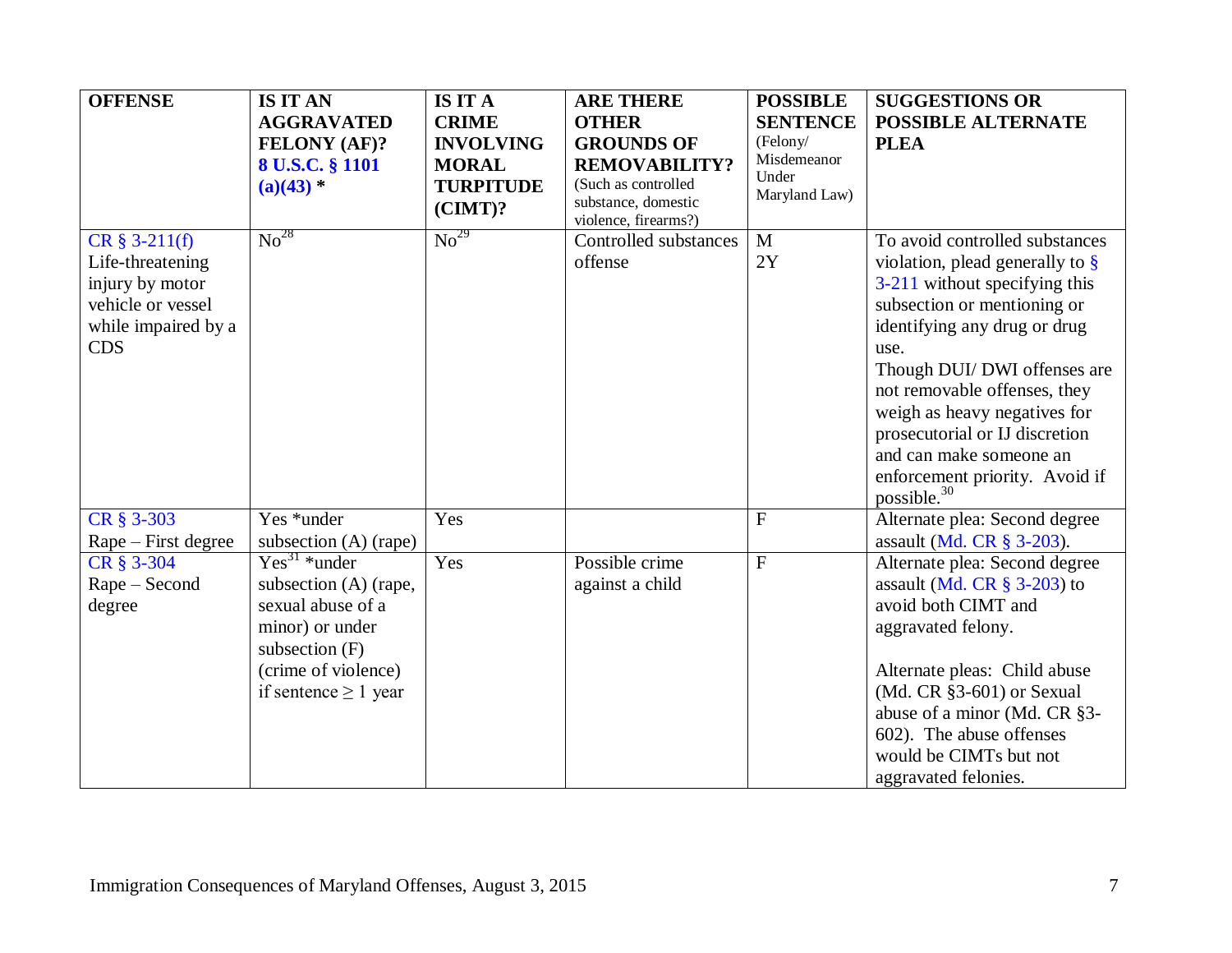| <b>OFFENSE</b>                                                                                                                       | <b>IS IT AN</b><br><b>AGGRAVATED</b><br><b>FELONY (AF)?</b><br>8 U.S.C. § 1101<br>$(a)(43)$ *                                         | <b>IS IT A</b><br><b>CRIME</b><br><b>INVOLVING</b><br><b>MORAL</b><br><b>TURPITUDE</b><br>$(CIMT)$ ? | <b>ARE THERE</b><br><b>OTHER</b><br><b>GROUNDS OF</b><br><b>REMOVABILITY?</b><br>(Such as controlled<br>substance, domestic<br>violence, firearms?) | <b>POSSIBLE</b><br><b>SENTENCE</b><br>(Felony/<br>Misdemeanor<br>Under<br>Maryland Law) | <b>SUGGESTIONS OR</b><br><b>POSSIBLE ALTERNATE</b><br><b>PLEA</b>                                                                                                                                                                                                                                                                                                                                                                                                                                                                                                                                                                                |
|--------------------------------------------------------------------------------------------------------------------------------------|---------------------------------------------------------------------------------------------------------------------------------------|------------------------------------------------------------------------------------------------------|-----------------------------------------------------------------------------------------------------------------------------------------------------|-----------------------------------------------------------------------------------------|--------------------------------------------------------------------------------------------------------------------------------------------------------------------------------------------------------------------------------------------------------------------------------------------------------------------------------------------------------------------------------------------------------------------------------------------------------------------------------------------------------------------------------------------------------------------------------------------------------------------------------------------------|
| CR § 3-305<br>Sexual Offense -<br>First degree                                                                                       | Yes if sentence $\geq 1$<br>year * under<br>subsection (F)<br>(crime of violence) $32$                                                | Yes                                                                                                  |                                                                                                                                                     | $\mathbf{F}$                                                                            | Alternate plea: Second degree<br>assault (Md. CR $\S$ 3-203) to<br>avoid both CIMT and<br>aggravated felony.                                                                                                                                                                                                                                                                                                                                                                                                                                                                                                                                     |
| CR § 3-306<br>Sexual Offense-<br>Second degree -<br>sexual act by force<br>or threat or with<br>disabled person or<br>child under 14 | Divisible statute.<br>Likely <sup>33</sup> if the<br>sentence is $\geq 1$ year<br>* under subsection<br>$(F)$ (crime of<br>violence). | Yes                                                                                                  | Possible crime<br>against a child or<br>crime of domestic<br>violence.                                                                              | $\mathbf{F}$<br>20Y                                                                     | Alternate plea: Second degree<br>assault (Md. CR $\S$ 3-203) to<br>avoid both CIMT and<br>aggravated felony.<br>If trying to substitute a second<br>degree assault charge, keep<br>record of conviction clear of<br>reference to victim's age or<br>capacity. $34$<br>Alternate plea: First degree<br>assault (Md. CR §3-202) with a<br>sentence $< 1$ year. This would<br>be a CIMT, but not an<br>aggravated felony if sentence <<br>1 year.<br>Alternate pleas: Child abuse<br>$(Md. CR §3-601)$ or sexual<br>abuse of a minor (Md. CR §3-<br>602). These would be CIMTs<br>and likely crimes against a child<br>but not aggravated felonies. |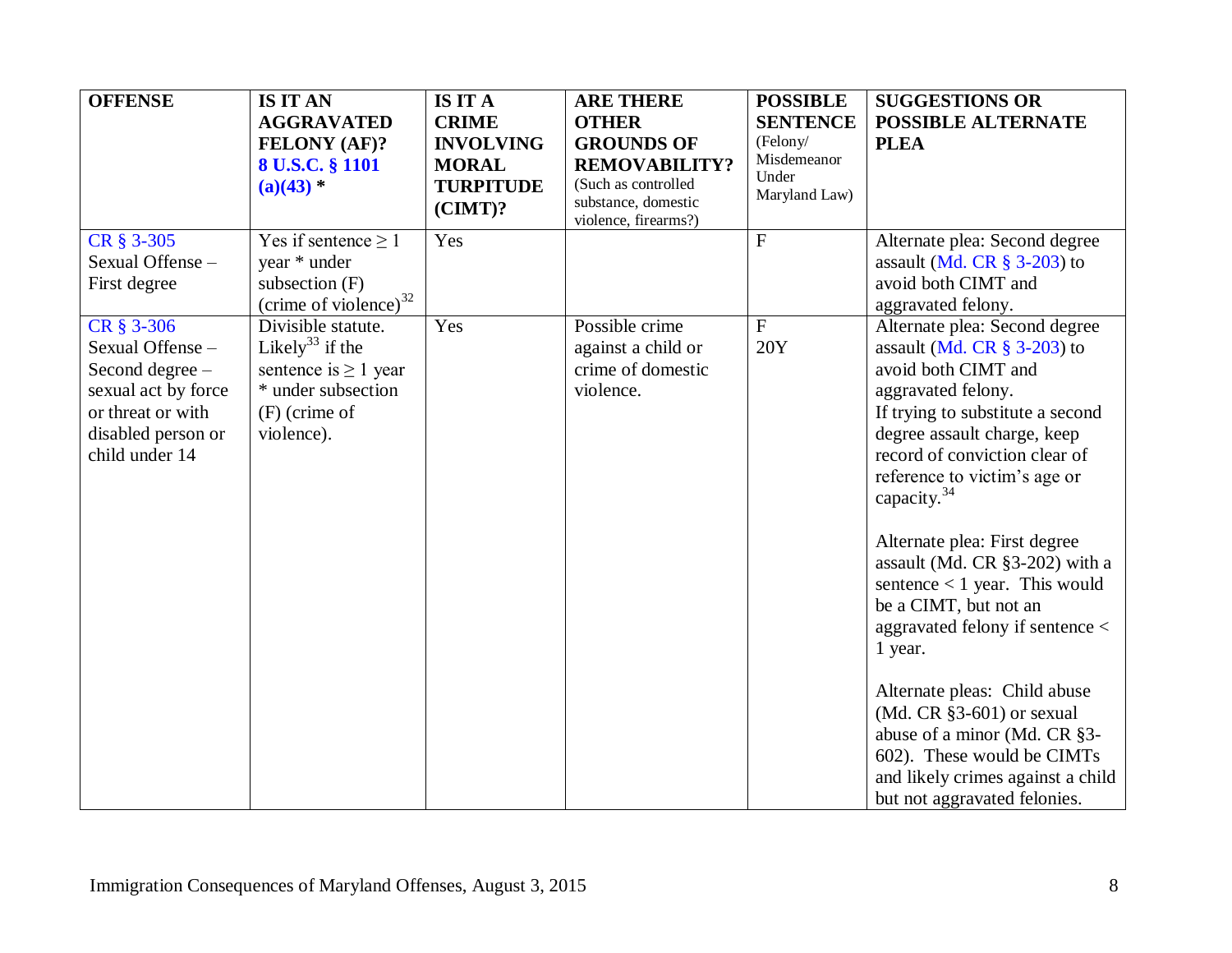| <b>OFFENSE</b>                                                                                                                                                                                                                                                  | <b>IS IT AN</b><br><b>AGGRAVATED</b><br><b>FELONY (AF)?</b><br>8 U.S.C. § 1101<br>$(a)(43)$ *                                                                                                                                                                                                                                                                                                                                                                             | <b>IS IT A</b><br><b>CRIME</b><br><b>INVOLVING</b><br><b>MORAL</b><br><b>TURPITUDE</b><br>$(CIMT)$ ? | <b>ARE THERE</b><br><b>OTHER</b><br><b>GROUNDS OF</b><br><b>REMOVABILITY?</b><br>(Such as controlled<br>substance, domestic<br>violence, firearms?) | <b>POSSIBLE</b><br><b>SENTENCE</b><br>(Felony/<br>Misdemeanor<br>Under<br>Maryland Law) | <b>SUGGESTIONS OR</b><br><b>POSSIBLE ALTERNATE</b><br><b>PLEA</b>                                                                                                                                                                                                                                                                                                                                                                                                                                                                                                                                                                                         |
|-----------------------------------------------------------------------------------------------------------------------------------------------------------------------------------------------------------------------------------------------------------------|---------------------------------------------------------------------------------------------------------------------------------------------------------------------------------------------------------------------------------------------------------------------------------------------------------------------------------------------------------------------------------------------------------------------------------------------------------------------------|------------------------------------------------------------------------------------------------------|-----------------------------------------------------------------------------------------------------------------------------------------------------|-----------------------------------------------------------------------------------------|-----------------------------------------------------------------------------------------------------------------------------------------------------------------------------------------------------------------------------------------------------------------------------------------------------------------------------------------------------------------------------------------------------------------------------------------------------------------------------------------------------------------------------------------------------------------------------------------------------------------------------------------------------------|
| CR § 3-307<br>Sexual Offense -<br>Third degree $-$<br>sexual contact (1)<br>without consent and<br>with dangerous<br>weapon, injury,<br>threats, or<br>assistance, or $(2)$ -<br>(5) with disabled or<br>child victim or<br>intercourse with 14-<br>15 year old | Divisible statute. $35$<br>Yes, if record shows<br>offense was<br>subsection $(a)(5)$<br>*under subsection<br>(A) (rape or sexual<br>abuse of minor);<br>or if record shows<br>offense was $(a)(1)$<br>and sentence is $\geq 1$<br>year* under<br>subsection<br>$(F)$ (crime of<br>violence). Very<br>possibly, other<br>subsections as<br>well. $36$<br><b>Note: Convictions</b><br>for sexual abuse of a<br>minor are aggravated<br>felonies regardless<br>of sentence. | Yes                                                                                                  | Possible crime<br>against a child or<br>crime of domestic<br>violence.                                                                              | $\mathbf{F}$<br>10Y                                                                     | Plead specifically to $(a)(1)$ or<br>$(a)(2)$ and keep sentence less<br>than 1 year to avoid aggravated<br>felony.<br>If possible, remove reference to<br>victim's age from the record.<br>Alternate plea: Second degree<br>assault (Md. CR $\S 3{\text -}203$ ). <sup>37</sup><br>Alternate plea: First degree<br>assault (Md. CR §3-202) with a<br>sentence $< 1$ year. This would<br>be a CIMT, but not an<br>aggravated felony.<br>Alternate plea: Second degree<br>child abuse (Md. CR $§3-601(d))$<br>or sexual abuse of a minor (Md.<br>$CR$ §3-602). These would be<br>CIMTs and likely crimes<br>against a child but not<br>aggravated felonies. |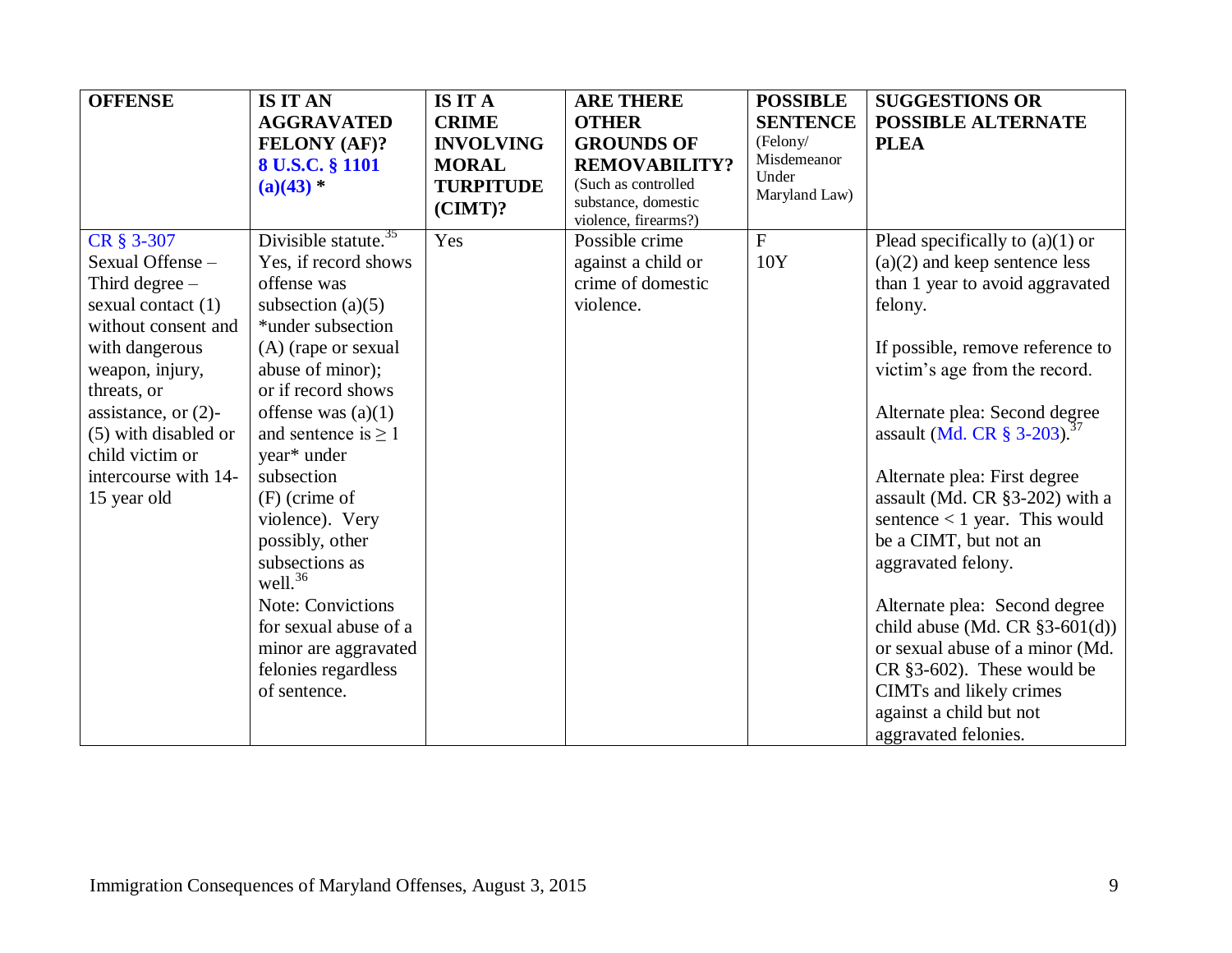| <b>OFFENSE</b>                           | <b>IS IT AN</b><br><b>AGGRAVATED</b><br><b>FELONY (AF)?</b><br>8 U.S.C. § 1101<br>$(a)(43)$ * | <b>IS IT A</b><br><b>CRIME</b><br><b>INVOLVING</b><br><b>MORAL</b><br><b>TURPITUDE</b><br>$(CIMT)$ ? | <b>ARE THERE</b><br><b>OTHER</b><br><b>GROUNDS OF</b><br><b>REMOVABILITY?</b><br>(Such as controlled<br>substance, domestic | <b>POSSIBLE</b><br><b>SENTENCE</b><br>(Felony/<br>Misdemeanor<br>Under<br>Maryland Law) | <b>SUGGESTIONS OR</b><br><b>POSSIBLE ALTERNATE</b><br><b>PLEA</b>            |
|------------------------------------------|-----------------------------------------------------------------------------------------------|------------------------------------------------------------------------------------------------------|-----------------------------------------------------------------------------------------------------------------------------|-----------------------------------------------------------------------------------------|------------------------------------------------------------------------------|
|                                          | Divisible statute. $38$                                                                       |                                                                                                      | violence, firearms?)                                                                                                        | M                                                                                       |                                                                              |
| CR § 3-308<br>Sexual Offense -           | Yes, if record shows                                                                          | Yes                                                                                                  | Possible crime<br>against a child                                                                                           |                                                                                         | To avoid aggravated felony,<br>plead specifically to subsection              |
| Fourth degree -                          | offense was                                                                                   |                                                                                                      |                                                                                                                             |                                                                                         | $(b)(1)$ and clear the record of                                             |
| sexual contact                           | subsection $(b)(3)$ or                                                                        |                                                                                                      |                                                                                                                             |                                                                                         | reference to age of the victim. <sup>39</sup>                                |
| without consent or                       | $(c)(2)$ , *under                                                                             |                                                                                                      |                                                                                                                             |                                                                                         |                                                                              |
| sexual conduct with<br>14-15 year old or | subsection $(A)$ (rape<br>or sexual abuse of                                                  |                                                                                                      |                                                                                                                             |                                                                                         | Alternate plea: Second degree<br>assault (Md. CR $\S 3-203$ ). <sup>40</sup> |
| with student                             | minor). Likely,                                                                               |                                                                                                      |                                                                                                                             |                                                                                         |                                                                              |
|                                          | under other                                                                                   |                                                                                                      |                                                                                                                             |                                                                                         | Alternate plea: Second degree                                                |
|                                          | subsections.                                                                                  |                                                                                                      |                                                                                                                             |                                                                                         | child abuse (Md. CR $\S3-601(d)$ )                                           |
|                                          | Note: Sexual abuse<br>of a minor is an                                                        |                                                                                                      |                                                                                                                             |                                                                                         | or sexual abuse of a minor (Md.                                              |
|                                          | aggravated felony                                                                             |                                                                                                      |                                                                                                                             |                                                                                         | $CR$ §3-602). These would be<br>CIMTs and likely crimes                      |
|                                          | regardless of length                                                                          |                                                                                                      |                                                                                                                             |                                                                                         | against a child but not                                                      |
|                                          | of sentence.                                                                                  |                                                                                                      |                                                                                                                             |                                                                                         | aggravated felonies.                                                         |
| CR § 3-309                               | $Yes41 *under$                                                                                | Yes                                                                                                  |                                                                                                                             | $\mathbf F$                                                                             | Alternate plea: Second degree                                                |
| $Rape - Attempt -$                       | subsection $(A)$                                                                              |                                                                                                      |                                                                                                                             |                                                                                         | assault (Md. CR § 3-203).                                                    |
| First degree                             | $(\text{rape})$ , $(U)$                                                                       |                                                                                                      |                                                                                                                             |                                                                                         |                                                                              |
|                                          | (attempt). Follows<br>$§3 - 303.$                                                             |                                                                                                      |                                                                                                                             |                                                                                         |                                                                              |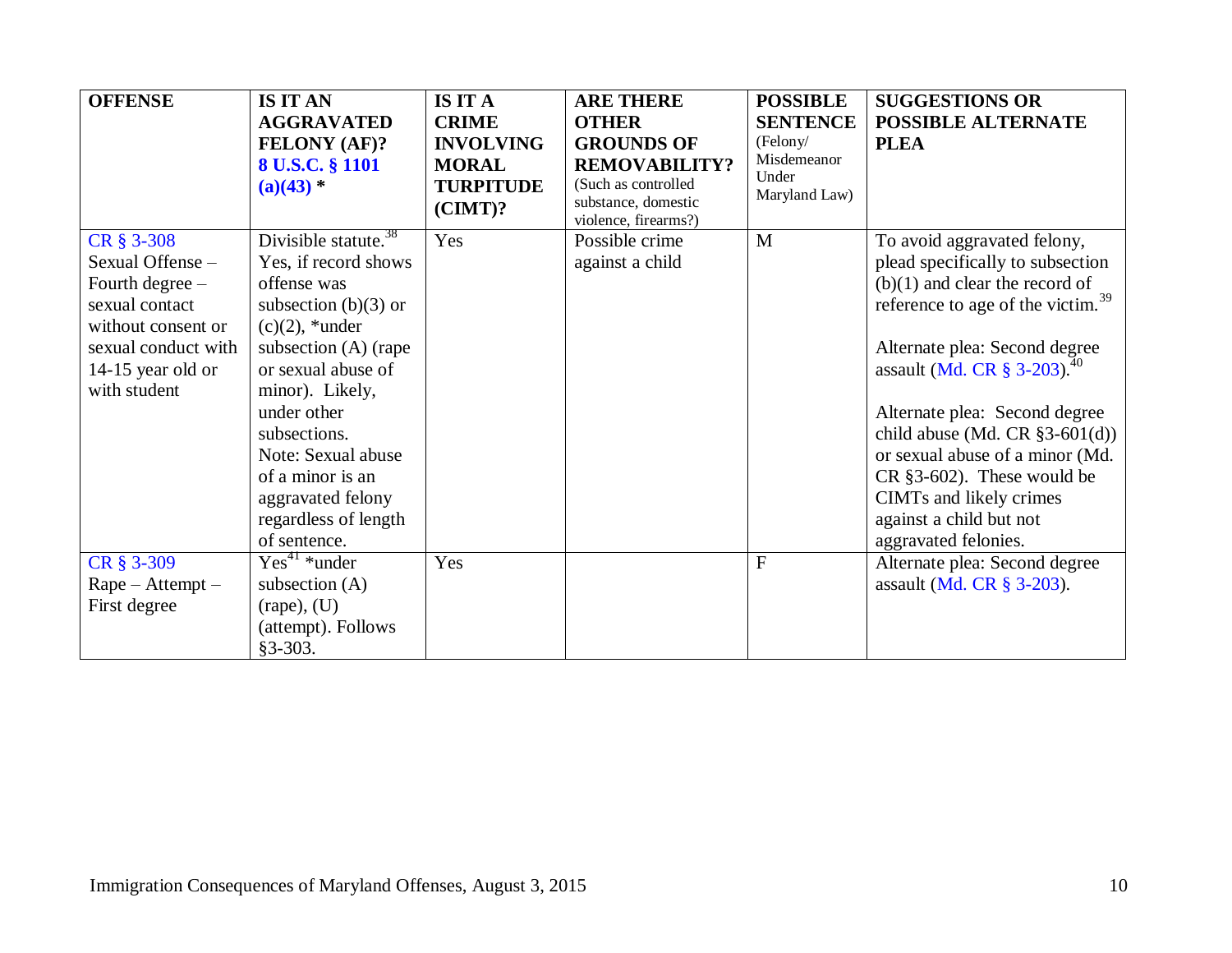| <b>OFFENSE</b>                                               | <b>IS IT AN</b><br><b>AGGRAVATED</b><br>FELONY (AF)?<br>8 U.S.C. § 1101<br>$(a)(43)$ *                                                                                      | <b>IS IT A</b><br><b>CRIME</b><br><b>INVOLVING</b><br><b>MORAL</b><br><b>TURPITUDE</b><br>$(CIMT)$ ? | <b>ARE THERE</b><br><b>OTHER</b><br><b>GROUNDS OF</b><br><b>REMOVABILITY?</b><br>(Such as controlled<br>substance, domestic<br>violence, firearms?) | <b>POSSIBLE</b><br><b>SENTENCE</b><br>(Felony/<br>Misdemeanor<br>Under<br>Maryland Law) | <b>SUGGESTIONS OR</b><br><b>POSSIBLE ALTERNATE</b><br><b>PLEA</b>                                                                                                                                                                                                                                                                                                                    |
|--------------------------------------------------------------|-----------------------------------------------------------------------------------------------------------------------------------------------------------------------------|------------------------------------------------------------------------------------------------------|-----------------------------------------------------------------------------------------------------------------------------------------------------|-----------------------------------------------------------------------------------------|--------------------------------------------------------------------------------------------------------------------------------------------------------------------------------------------------------------------------------------------------------------------------------------------------------------------------------------------------------------------------------------|
| CR § 3-310<br>Rape - Attempt-<br><b>Second Degree</b>        | $Yes^{42} * under$<br>subsection (U)<br>(attempt), subsection<br>$(A)$ (rape),<br>subsection $(F)$<br>(crime of violence)<br>if sentence $\geq 1$ year.<br>Follows § 3-304. | Yes                                                                                                  |                                                                                                                                                     | $\mathbf{F}$                                                                            | Alternate plea: Second degree<br>assault or attempt (Md. CR § 3-<br>203). Keep record clear of<br>reference to victim's minor age<br>or capacity. <sup>43</sup><br>Alternate pleas: Child abuse<br>$(Md. CR §3-601)$ or Sexual<br>abuse of a minor (Md. CR §3-<br>602) or lesser sex offenses (see<br>Md. CR §3-307 or 308). These<br>would be CIMTs but not<br>aggravated felonies. |
| CR § 3-311<br>Sexual Offense -<br>Attempt – First<br>Degree  | Yes, if sentence $\geq 1$<br>year *under<br>subsection $(F)$<br>(crime of violence),<br>$(U)$ (attempt).<br>Follows §3-305.                                                 | Yes                                                                                                  |                                                                                                                                                     | F                                                                                       | Alternate plea: Second degree<br>assault (Md. CR § 3-203) or<br>attempt, to avoid both CIMT<br>and aggravated felony.                                                                                                                                                                                                                                                                |
| CR § 3-312<br>Sexual Offense -<br>Attempt - Second<br>Degree | Likely, if sentence $\geq$<br>1 year *under<br>subsection $(F)$<br>(crime of violence),<br>$(U)$ (attempt).<br>Follows §3-306.                                              | Yes                                                                                                  | Possible crime<br>against a child or<br>crime of domestic<br>violence                                                                               | F                                                                                       | Alternate plea: Second degree<br>assault (Md. CR § 3-203).<br>Keep record clear of reference<br>to victim's age or capacity. <sup>44</sup><br>See suggestions for §3-306.                                                                                                                                                                                                            |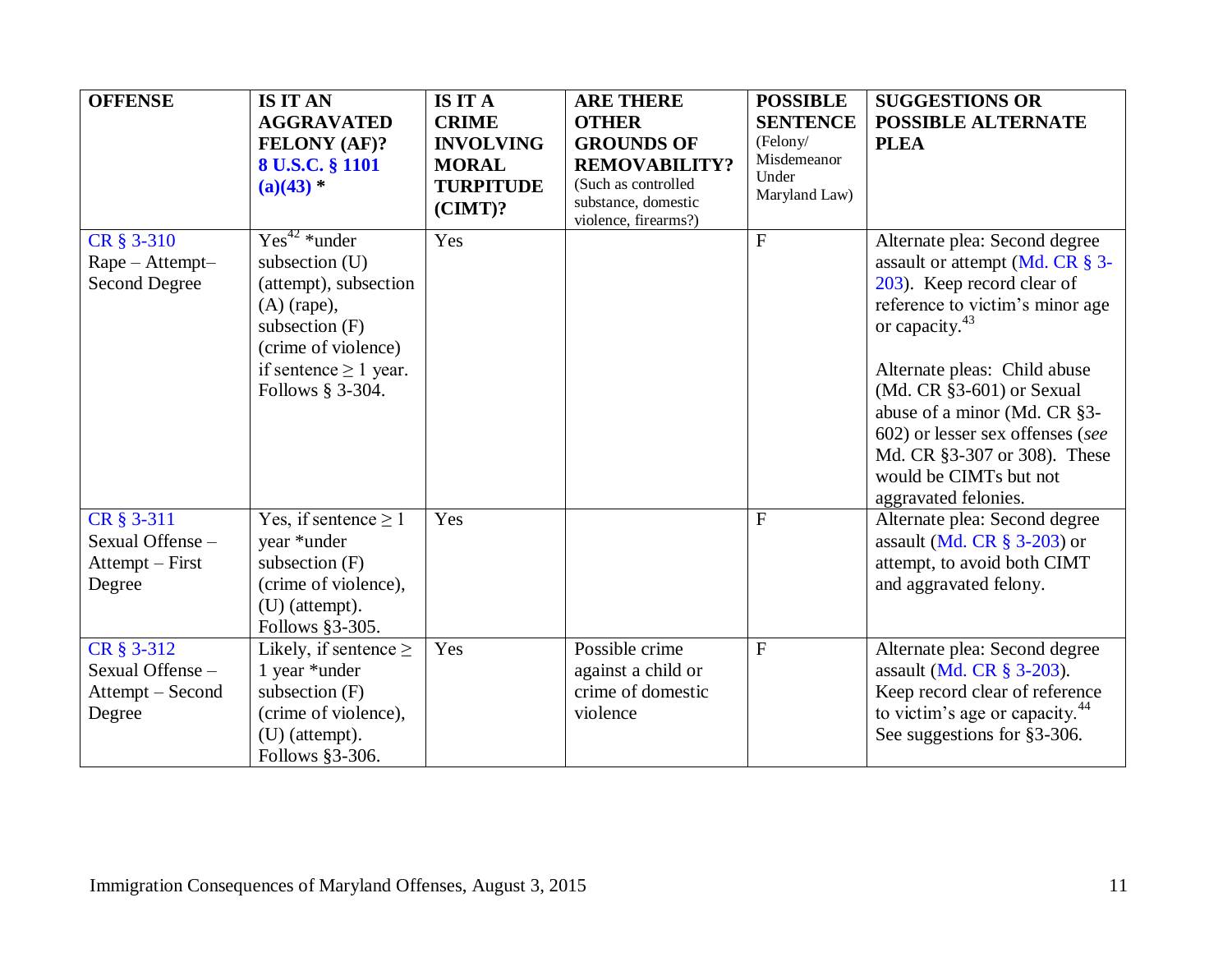| <b>OFFENSE</b>                                                                                             | <b>IS IT AN</b><br><b>AGGRAVATED</b><br><b>FELONY (AF)?</b><br>8 U.S.C. § 1101                                                                                     | <b>IS IT A</b><br><b>CRIME</b><br><b>INVOLVING</b><br><b>MORAL</b> | <b>ARE THERE</b><br><b>OTHER</b><br><b>GROUNDS OF</b><br><b>REMOVABILITY?</b> | <b>POSSIBLE</b><br><b>SENTENCE</b><br>(Felony/<br>Misdemeanor | <b>SUGGESTIONS OR</b><br><b>POSSIBLE ALTERNATE</b><br><b>PLEA</b>                                                                                                                                                                                                                                                      |
|------------------------------------------------------------------------------------------------------------|--------------------------------------------------------------------------------------------------------------------------------------------------------------------|--------------------------------------------------------------------|-------------------------------------------------------------------------------|---------------------------------------------------------------|------------------------------------------------------------------------------------------------------------------------------------------------------------------------------------------------------------------------------------------------------------------------------------------------------------------------|
|                                                                                                            | $(a)(43)$ *                                                                                                                                                        | <b>TURPITUDE</b><br>$(CIMT)$ ?                                     | (Such as controlled<br>substance, domestic<br>violence, firearms?)            | Under<br>Maryland Law)                                        |                                                                                                                                                                                                                                                                                                                        |
| CR § 3-314<br>Sexual conduct<br>between<br>correctional or Div<br>of Juv Justice<br>employee and<br>inmate | Divisible statute. <sup>45</sup><br>Yes, if record of<br>conviction shows<br>intercourse with a<br>minor (*under<br>subsection (A)<br>sexual abuse of a<br>minor). | Yes                                                                | Possible crime<br>against a child                                             | $\mathbf{M}$<br>3Y                                            | Alternate plea: Second degree<br>assault (Md. CR § 3-203).<br>If possible, keep record free of<br>reference to victim's age. <sup>46</sup><br>If pleading to this offense, plead<br>specifically to sexual contact<br>and not intercourse. If minor<br>victim, keep record clear of age<br>and mention of intercourse. |
| CR § 3-315<br>Continuing course<br>of conduct with<br>child                                                | Depends on the<br>underlying<br>constituent offenses.<br>Follows §§3-303, -<br>304, -305, -306,<br>and/or $-307$ .                                                 | Yes                                                                | Crime against a child                                                         | ${\bf F}$<br>30 Y                                             | See suggestions for §§3-303, -<br>304, -305, -306, and/or -307.                                                                                                                                                                                                                                                        |
| CR § 3-323<br>Incest                                                                                       | N <sub>o</sub>                                                                                                                                                     | $\mathrm{No}^{47}$                                                 |                                                                               | $\mathbf{F}$<br>10Y                                           |                                                                                                                                                                                                                                                                                                                        |
| CR § 3-402<br>Robbery                                                                                      | Yes, if sentence $\geq 1$<br>year *under<br>subsection $(F)$<br>(crime of violence)                                                                                | Yes                                                                |                                                                               | $\mathbf{F}$                                                  | Keep sentence $< 1$ year to avoid<br>the aggravated felony.                                                                                                                                                                                                                                                            |
| CR § 3-402<br>Robbery - Attempt                                                                            | Yes, if sentence $\geq 1$<br>year *under<br>subsection $(F)$<br>(crime of violence);<br>(U) (attempt)                                                              | Yes                                                                |                                                                               | $\overline{F}$                                                | Keep sentence $< 1$ year to avoid<br>the aggravated felony.                                                                                                                                                                                                                                                            |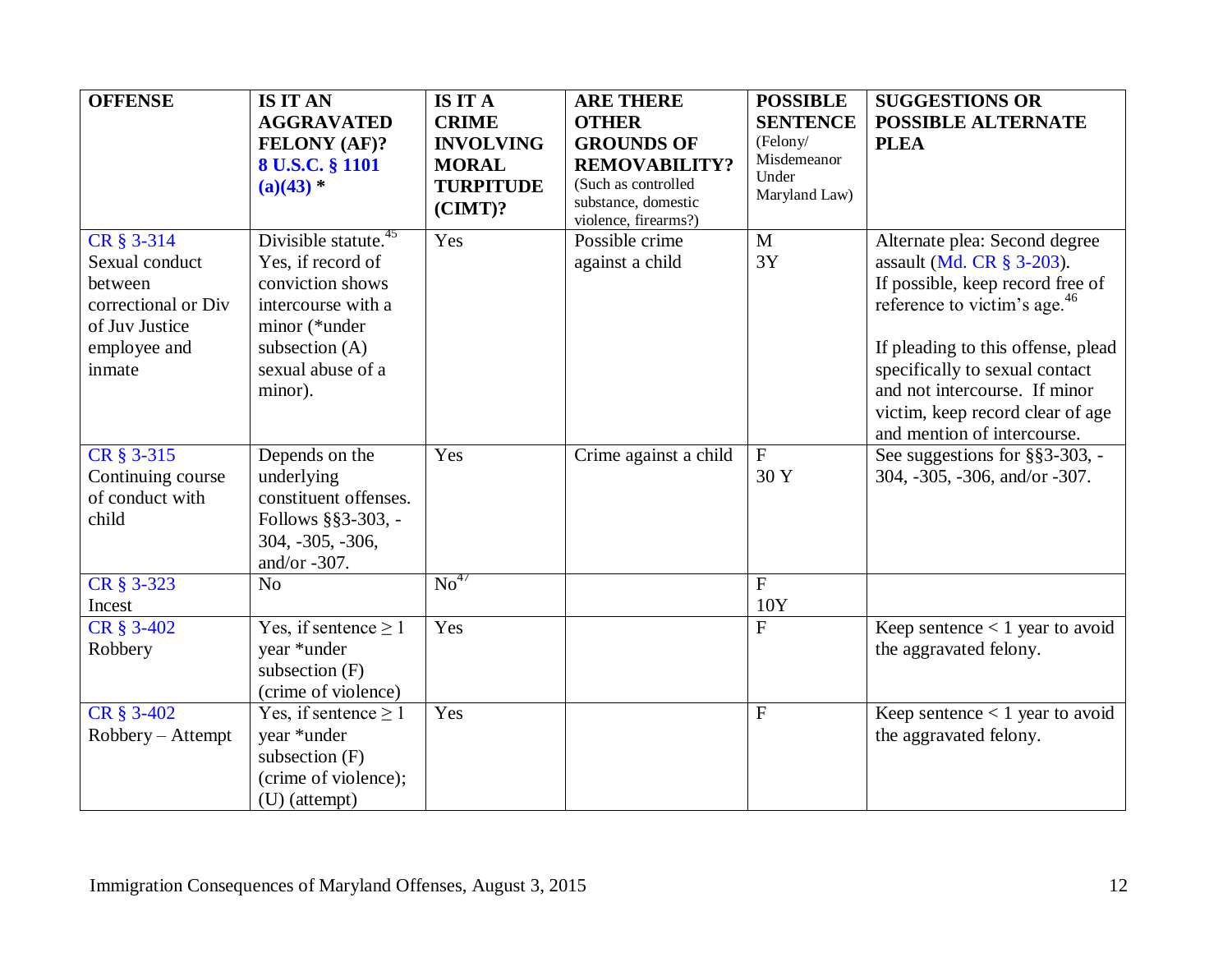| <b>OFFENSE</b>                                                                | <b>IS IT AN</b><br><b>AGGRAVATED</b><br><b>FELONY (AF)?</b><br>8 U.S.C. § 1101<br>$(a)(43)$ *         | <b>IS IT A</b><br><b>CRIME</b><br><b>INVOLVING</b><br><b>MORAL</b><br><b>TURPITUDE</b><br>$(CIMT)$ ? | <b>ARE THERE</b><br><b>OTHER</b><br><b>GROUNDS OF</b><br><b>REMOVABILITY?</b><br>(Such as controlled<br>substance, domestic<br>violence, firearms?) | <b>POSSIBLE</b><br><b>SENTENCE</b><br>(Felony/<br>Misdemeanor<br>Under<br>Maryland Law) | <b>SUGGESTIONS OR</b><br><b>POSSIBLE ALTERNATE</b><br><b>PLEA</b>                                                                                                           |
|-------------------------------------------------------------------------------|-------------------------------------------------------------------------------------------------------|------------------------------------------------------------------------------------------------------|-----------------------------------------------------------------------------------------------------------------------------------------------------|-----------------------------------------------------------------------------------------|-----------------------------------------------------------------------------------------------------------------------------------------------------------------------------|
| CR § 3-403<br>Robbery with a<br>dangerous weapon                              | Yes, if sentence $\geq 1$<br>year *under<br>subsection $(F)$<br>(crime of violence)                   | Yes                                                                                                  | No firearms offense <sup>48</sup>                                                                                                                   | $\boldsymbol{\mathrm{F}}$                                                               | Keep sentence $< 1$ year to avoid<br>the aggravated felony. Keep<br>record free of mention of a<br>firearm, to be certain to avoid<br>firearms offense.                     |
| CR §3-403<br>Robbery with a<br>dangerous weapon<br>$-$ Attempt                | Yes, if sentence $\geq 1$<br>year *under<br>subsection $(F)$<br>(crime of violence),<br>(U) (attempt) | Yes                                                                                                  | No firearms offense <sup>49</sup>                                                                                                                   | $\mathbf F$                                                                             | Keep sentence $< 1$ year to avoid<br>the aggravated felony. Keep<br>record free of mention of a<br>firearm, to be certain to avoid<br>firearms offense.                     |
| CR §3-601<br>Child abuse                                                      | No <sup>50</sup>                                                                                      | Yes                                                                                                  | Crime against a child                                                                                                                               | ${\bf F}$<br>15-40Y                                                                     | Alternate plea: Second degree<br>assault (Md. CR $\S$ 3-203)<br>keeping record of conviction<br>free of reference to family<br>relationship or age of victim. <sup>51</sup> |
| CR §3-602<br>Sexual abuse of a<br>minor                                       | No. <sup>52</sup>                                                                                     | Yes                                                                                                  | Crime against a child                                                                                                                               | $\mathbf{F}$                                                                            | Alternate plea: Second degree<br>assault (Md. CR $\S$ 3-203)<br>keeping record of conviction<br>free of reference to family<br>relationship or age of victim. <sup>53</sup> |
| CR §3-602.1<br>Neglect of a minor                                             | N <sub>o</sub>                                                                                        | $Yes^{54}$                                                                                           | Crime against a child                                                                                                                               | $\mathbf{M}$<br>5 Y                                                                     |                                                                                                                                                                             |
| CR §3-604<br>Abuse or Neglect of<br>a Vulnerable Adult<br>in the first degree | No. <sup>55</sup>                                                                                     | $Yes^{56}$                                                                                           |                                                                                                                                                     | $\overline{F}$<br>$10$ yrs,<br>$$10,000$ , or<br>both                                   | Alternate plea: Second degree<br>assault (Md. CR § 3-203).                                                                                                                  |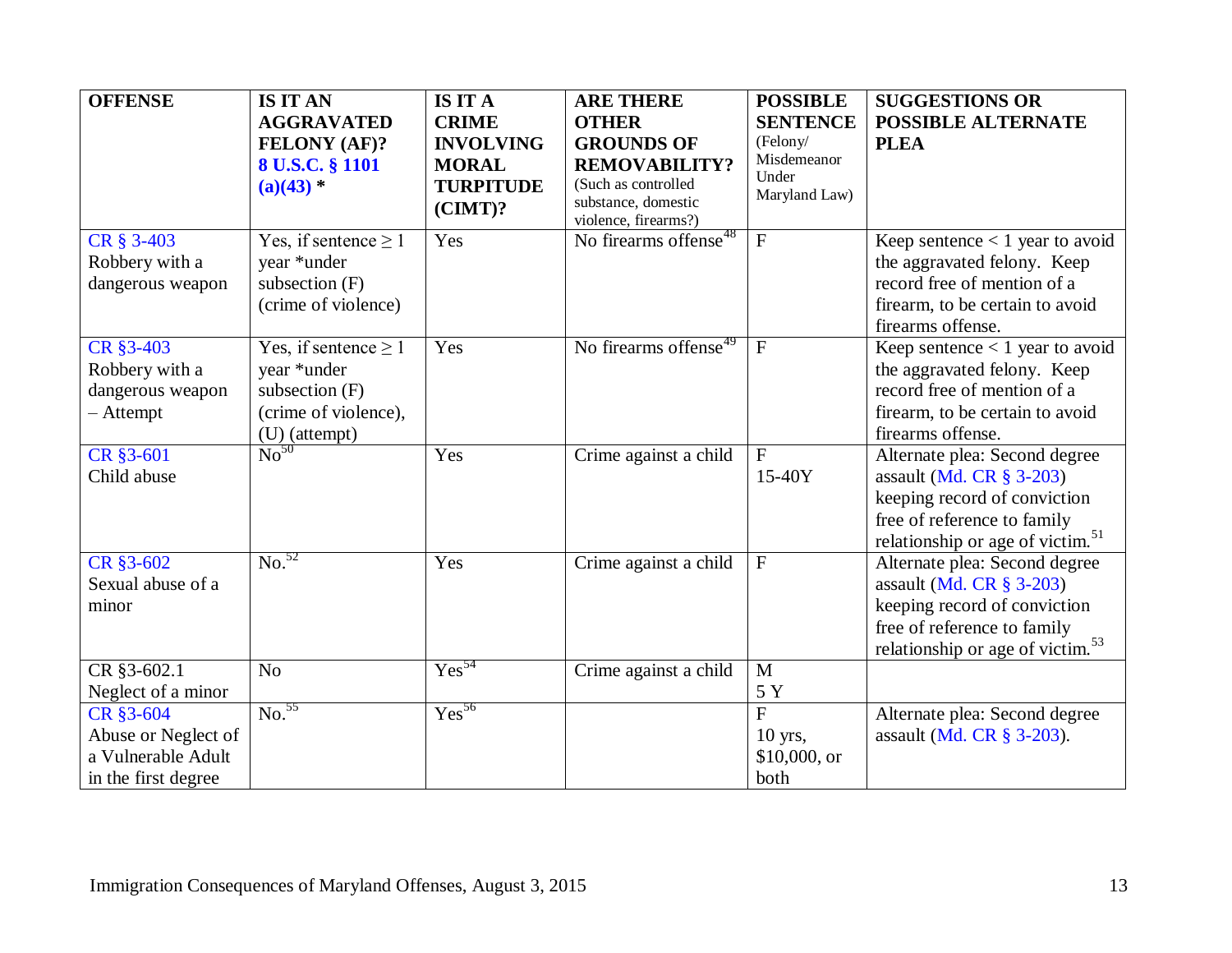<span id="page-13-0"></span>

| <b>OFFENSE</b>                                                                                     | <b>IS IT AN</b><br><b>AGGRAVATED</b><br><b>FELONY (AF)?</b><br>8 U.S.C. § 1101<br>$(a)(43)$ * | <b>IS IT A</b><br><b>CRIME</b><br><b>INVOLVING</b><br><b>MORAL</b><br><b>TURPITUDE</b><br>$(CIMT)$ ? | <b>ARE THERE</b><br><b>OTHER</b><br><b>GROUNDS OF</b><br><b>REMOVABILITY?</b><br>(Such as controlled<br>substance, domestic<br>violence, firearms?) | <b>POSSIBLE</b><br><b>SENTENCE</b><br>(Felony/<br>Misdemeanor<br>Under<br>Maryland Law) | <b>SUGGESTIONS OR</b><br>POSSIBLE ALTERNATE<br><b>PLEA</b>                                                                                                                                                                                                                                                       |
|----------------------------------------------------------------------------------------------------|-----------------------------------------------------------------------------------------------|------------------------------------------------------------------------------------------------------|-----------------------------------------------------------------------------------------------------------------------------------------------------|-----------------------------------------------------------------------------------------|------------------------------------------------------------------------------------------------------------------------------------------------------------------------------------------------------------------------------------------------------------------------------------------------------------------|
| CR §3-605<br>Abuse or Neglect of<br>a Vulnerable Adult<br>in the Second<br>Degree                  | $\overline{\text{No.}}^{57}$                                                                  | $Yes^{58}$                                                                                           |                                                                                                                                                     | $\mathbf{F}$<br>5 yrs,<br>\$5,000,<br>or both                                           | Alternate plea: Second degree<br>assault (Md. CR § 3-203).                                                                                                                                                                                                                                                       |
| CR § 3-802<br><b>Stalking</b>                                                                      | No.                                                                                           | Likely <sup>59</sup>                                                                                 | Crime of stalking<br>(INA § 237(a)(2)(E))                                                                                                           | $\mathbf{M}$<br>5 Y                                                                     | Alternate plea: Harassment<br>(Md. CR $\S$ 3-803).<br>Alternate plea: Second degree<br>assault (Md. CR § 3-203).                                                                                                                                                                                                 |
| CR § 3-803<br>Harassment                                                                           | N <sub>o</sub>                                                                                | Likely, but<br>defendant may<br>qualify for petty<br>crimes<br>exception. (See<br>suggestion)        |                                                                                                                                                     | $\mathbf{M}$<br>90 days                                                                 | Can be a safe plea if the defendant<br>has no other criminal record,<br>because it will fit within the "petty"<br>crimes" exception to the CIMT<br>grounds of inadmissibility (8)<br>U.S.C. $$1182(a)(2)(ii)(II))$ and<br>removability (8 U.S.C.<br>$\S 1227(a)(2)(A)(i)(I))$ if defendant<br>has no prior CIMT. |
| CR § 4-101<br>Carrying a<br>dangerous weapon<br>- concealed or with<br>intent to use <sup>60</sup> | No <sup>61</sup>                                                                              | Possibly.<br>Divisible<br>statute. <sup>62</sup>                                                     | This is <i>not</i> a firearms<br>offense, because it is<br>overbroad and<br>includes non-firearm<br>weapons. <sup>63</sup>                          | $\mathbf{M}$<br>3Y                                                                      | Plead to $\S$ 4-101 generally or to<br>subsection $(c)(1)$ , and keep<br>record of conviction clear of<br>reference to intent to use the<br>weapon.<br>A plea to subsection $(c)(1)$ may<br>be a good option for someone<br>eligible to adjust to permanent<br>residency. See note 62.                           |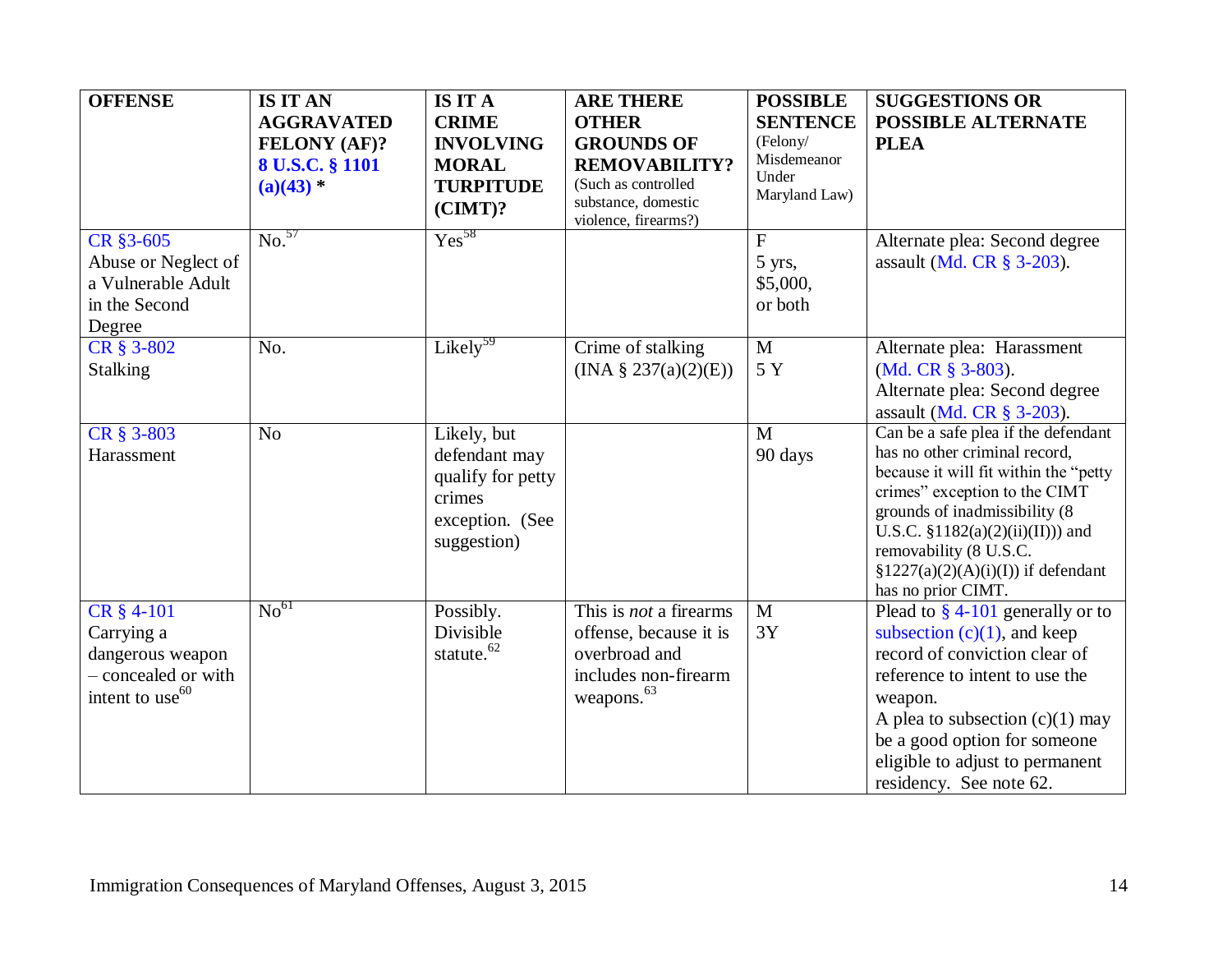<span id="page-14-0"></span>

| <b>OFFENSE</b>                                                                             | <b>IS IT AN</b><br><b>AGGRAVATED</b><br><b>FELONY (AF)?</b><br>8 U.S.C. § 1101<br>$(a)(43)$ * | <b>IS IT A</b><br><b>CRIME</b><br><b>INVOLVING</b><br><b>MORAL</b><br><b>TURPITUDE</b><br>$(CIMT)$ ? | <b>ARE THERE</b><br><b>OTHER</b><br><b>GROUNDS OF</b><br><b>REMOVABILITY?</b><br>(Such as controlled<br>substance, domestic<br>violence, firearms?)                                                                                                     | <b>POSSIBLE</b><br><b>SENTENCE</b><br>(Felony/<br>Misdemeanor<br>Under<br>Maryland Law) | <b>SUGGESTIONS OR</b><br>POSSIBLE ALTERNATE<br><b>PLEA</b>                                                                                                                                                                                                                                                                                                                                                                                                          |
|--------------------------------------------------------------------------------------------|-----------------------------------------------------------------------------------------------|------------------------------------------------------------------------------------------------------|---------------------------------------------------------------------------------------------------------------------------------------------------------------------------------------------------------------------------------------------------------|-----------------------------------------------------------------------------------------|---------------------------------------------------------------------------------------------------------------------------------------------------------------------------------------------------------------------------------------------------------------------------------------------------------------------------------------------------------------------------------------------------------------------------------------------------------------------|
| CR § 4-203<br>Wearing, carrying<br>or transporting a<br>handgun                            | $\mathrm{No}^{64}$                                                                            | Possibly.<br>Divisible<br>statute. <sup>65</sup>                                                     | Firearms offense                                                                                                                                                                                                                                        | M<br>10Y                                                                                | A plea to subsection $(a)(1)(i)$ or<br>(ii) of $§4-203$ will be a firearms<br>offense, but may be a good<br>option for someone eligible to<br>adjust to permanent residency.<br>See note 65.                                                                                                                                                                                                                                                                        |
| CR § 4-204<br>Use of handgun or<br>antique gun (or any<br>firearm) in crime of<br>violence | Yes, if sentence $\geq 1$<br>year, *under<br>subsection $(F)$<br>(crime of violence)          | Yes                                                                                                  | Not a firearms<br>offense because the<br>definition of<br>"firearm" in this<br>offense is broader<br>than the federal<br>definition (explicitly<br>includes antique<br>guns, which are<br>excluded from<br>analogous federal<br>statute). <sup>66</sup> | M<br>5 Y min -<br>20 Y                                                                  | Plea to §4-101 would avoid<br>aggravated felony, firearms<br>offense, and possibly CIMT.<br>Plea to §4-203 would avoid<br>aggravated felony and possibly<br>CIMT (but would be firearms)<br>offense). See note 65.<br>Consider plea to CR §1-301,<br>accessory after the fact and<br>keep sentence to under one<br>year. Immigration consequence<br>of $§1-301$ depends on<br>individual's criminal and<br>immigration history. Consult an<br>immigration attorney. |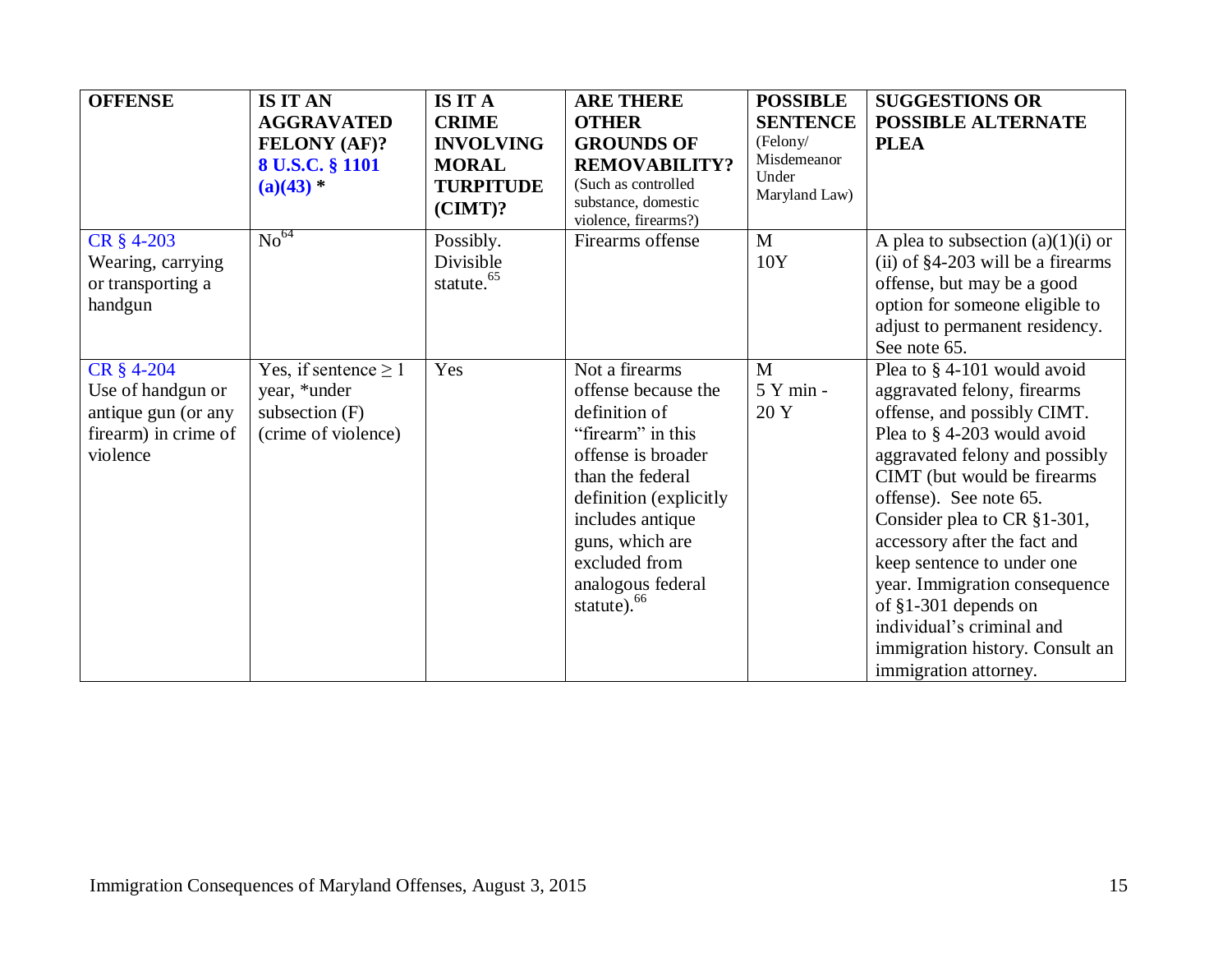<span id="page-15-0"></span>

| <b>OFFENSE</b>      | <b>IS IT AN</b>     | <b>IS IT A</b>   | <b>ARE THERE</b>                            | <b>POSSIBLE</b>      | <b>SUGGESTIONS OR</b>                       |
|---------------------|---------------------|------------------|---------------------------------------------|----------------------|---------------------------------------------|
|                     | <b>AGGRAVATED</b>   | <b>CRIME</b>     | <b>OTHER</b>                                | <b>SENTENCE</b>      | POSSIBLE ALTERNATE                          |
|                     | <b>FELONY (AF)?</b> | <b>INVOLVING</b> | <b>GROUNDS OF</b>                           | (Felony/             | <b>PLEA</b>                                 |
|                     | 8 U.S.C. § 1101     | <b>MORAL</b>     | <b>REMOVABILITY?</b>                        | Misdemeanor<br>Under |                                             |
|                     | $(a)(43) *$         | <b>TURPITUDE</b> | (Such as controlled                         | Maryland Law)        |                                             |
|                     |                     | $(CIMT)$ ?       | substance, domestic<br>violence, firearms?) |                      |                                             |
| $CR \S 5-601(a)(1)$ | N <sub>o</sub>      | N <sub>o</sub>   | YES! Controlled                             | M                    | If at all possible, avoid a                 |
| Controlled          |                     |                  | substances offense                          | 4Y                   | conviction. Try for a stet or               |
| dangerous           |                     |                  | (unless you can avoid                       |                      | conditional stet.                           |
| $substance -$       |                     |                  | having the record of                        |                      | Alternate pleas: Trespass (§6-              |
| anything other      |                     |                  | conviction specify the                      |                      | 402 or $\S 6-403$ ; Disorderly              |
| than marijuana --   |                     |                  | specific substance                          |                      | conduct $(\S 10-201)$ .                     |
| Possessing or       |                     |                  | involved). $67$ See                         |                      | Alternate plea: Possession of               |
| administering       |                     |                  | suggestions.                                |                      | paraphernalia (§5-619) – <i>only if</i>     |
|                     |                     |                  |                                             |                      | you can keep the identity of the            |
|                     |                     |                  |                                             |                      | substance out of the record. <sup>68</sup>  |
|                     |                     |                  |                                             |                      | If you have no choice but to                |
|                     |                     |                  |                                             |                      | plead to a CDS possession                   |
|                     |                     |                  |                                             |                      | offense, plead generally to the             |
|                     |                     |                  |                                             |                      | statutory language and keep the             |
|                     |                     |                  |                                             |                      | identity of the controlled                  |
|                     |                     |                  |                                             |                      | substance out of the record, and            |
|                     |                     |                  |                                             |                      | you may be able to avoid a                  |
|                     |                     |                  |                                             |                      | controlled substance offense. <sup>69</sup> |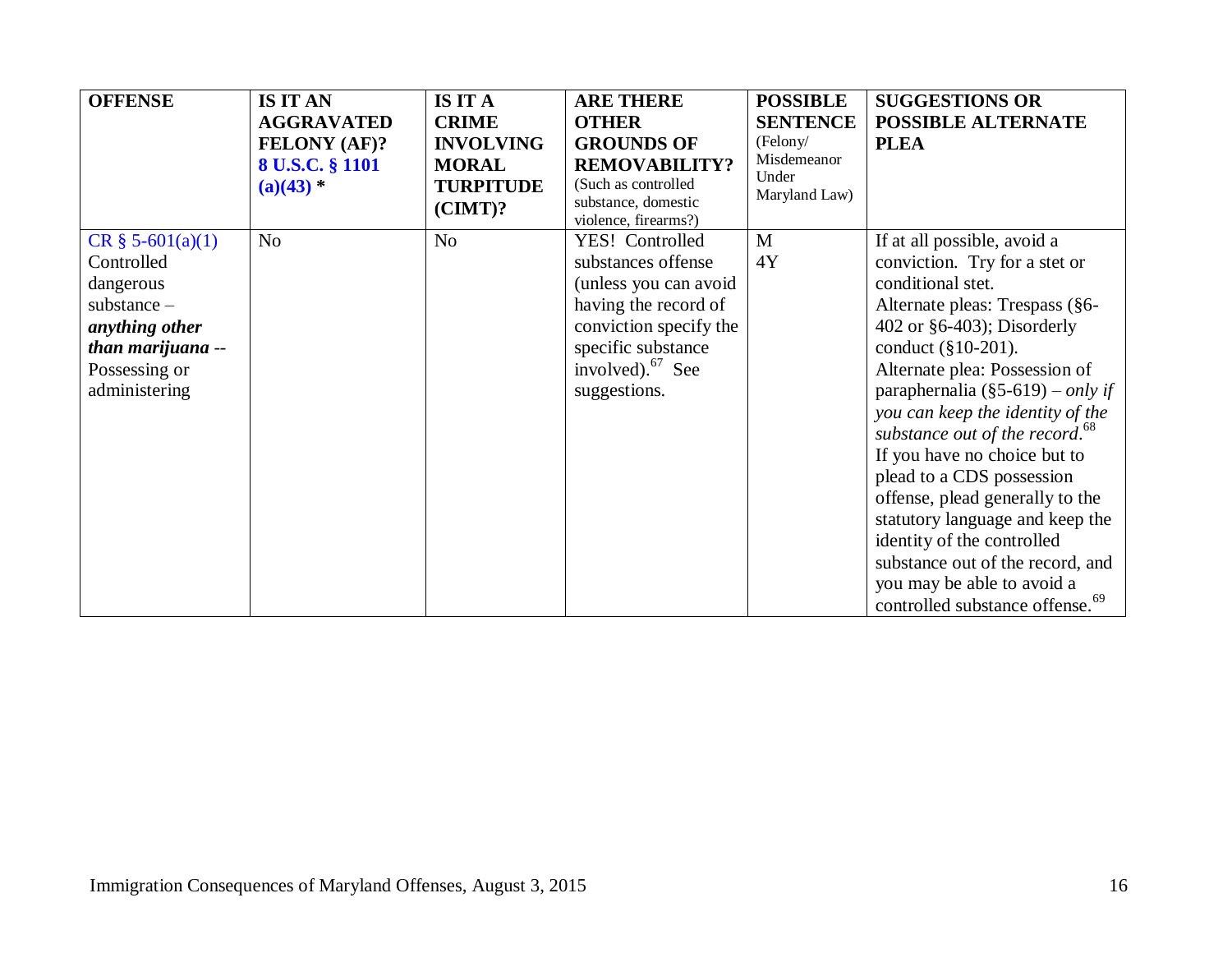| <b>OFFENSE</b>                                                                                                    | <b>IS IT AN</b><br><b>AGGRAVATED</b><br>FELONY (AF)?<br>8 U.S.C. § 1101<br>$(a)(43)$ * | <b>IS IT A</b><br><b>CRIME</b><br><b>INVOLVING</b><br><b>MORAL</b><br><b>TURPITUDE</b><br>$(CIMT)$ ? | <b>ARE THERE</b><br><b>OTHER</b><br><b>GROUNDS OF</b><br><b>REMOVABILITY?</b><br>(Such as controlled<br>substance, domestic<br>violence, firearms?)                                                                                                                                                                                                                                               | <b>POSSIBLE</b><br><b>SENTENCE</b><br>(Felony/<br>Misdemeanor<br>Under<br>Maryland Law) | <b>SUGGESTIONS OR</b><br><b>POSSIBLE ALTERNATE</b><br><b>PLEA</b>                                                                                                                                                                                                                                                                                                                                                                                                                                                                                                                                                                                                                                                                                                                                                                                                    |
|-------------------------------------------------------------------------------------------------------------------|----------------------------------------------------------------------------------------|------------------------------------------------------------------------------------------------------|---------------------------------------------------------------------------------------------------------------------------------------------------------------------------------------------------------------------------------------------------------------------------------------------------------------------------------------------------------------------------------------------------|-----------------------------------------------------------------------------------------|----------------------------------------------------------------------------------------------------------------------------------------------------------------------------------------------------------------------------------------------------------------------------------------------------------------------------------------------------------------------------------------------------------------------------------------------------------------------------------------------------------------------------------------------------------------------------------------------------------------------------------------------------------------------------------------------------------------------------------------------------------------------------------------------------------------------------------------------------------------------|
| $CR \S 5-601(a)(1)$<br>Controlled<br>dangerous<br>$substance -$<br>Marijuana --<br>Possessing or<br>administering | N <sub>o</sub>                                                                         | N <sub>0</sub>                                                                                       | YES! Controlled<br>substances offense,<br><i>unless</i> it is a single<br>offense for personal<br>use involving less<br>than 30 grams. $70$<br>However, even if the<br>amount $<$ 30g, it will<br>be a ground of<br>inadmissibility and<br>could be problematic<br>for anyone who<br>travels outside the<br>U.S. or may apply for<br>permanent residence,<br>though a waiver may<br>be available. | M<br>$<$ 10g<br>civil offense<br>$\geq$ 10g 1Y                                          | If possible, negotiate dismissal<br>and civil citation under § 5-<br>601.1 for possession of $<$ 10g.<br>Unless $\langle 30g,$ this criminal<br>offense will subject the<br>individual to removal<br>proceedings.<br>Specify that it was $\langle 30g \rangle$ and for<br>personal use or keep amount of<br>marijuana out of the record.<br>This will avoid removability<br>and may preserve the possibility<br>of a waiver for inadmissibility<br>(for anyone who travels or may<br>apply for residence).<br>If unable to keep within the $<30$<br>g exception, you could try to<br>plead generally to statutory<br>language and keep the identity<br>of the controlled substance out<br>of the record, which may avoid<br>the controlled substance offense<br>entirely. This is an untested<br>strategy and likely to require a<br>long legal battle. See note 67. |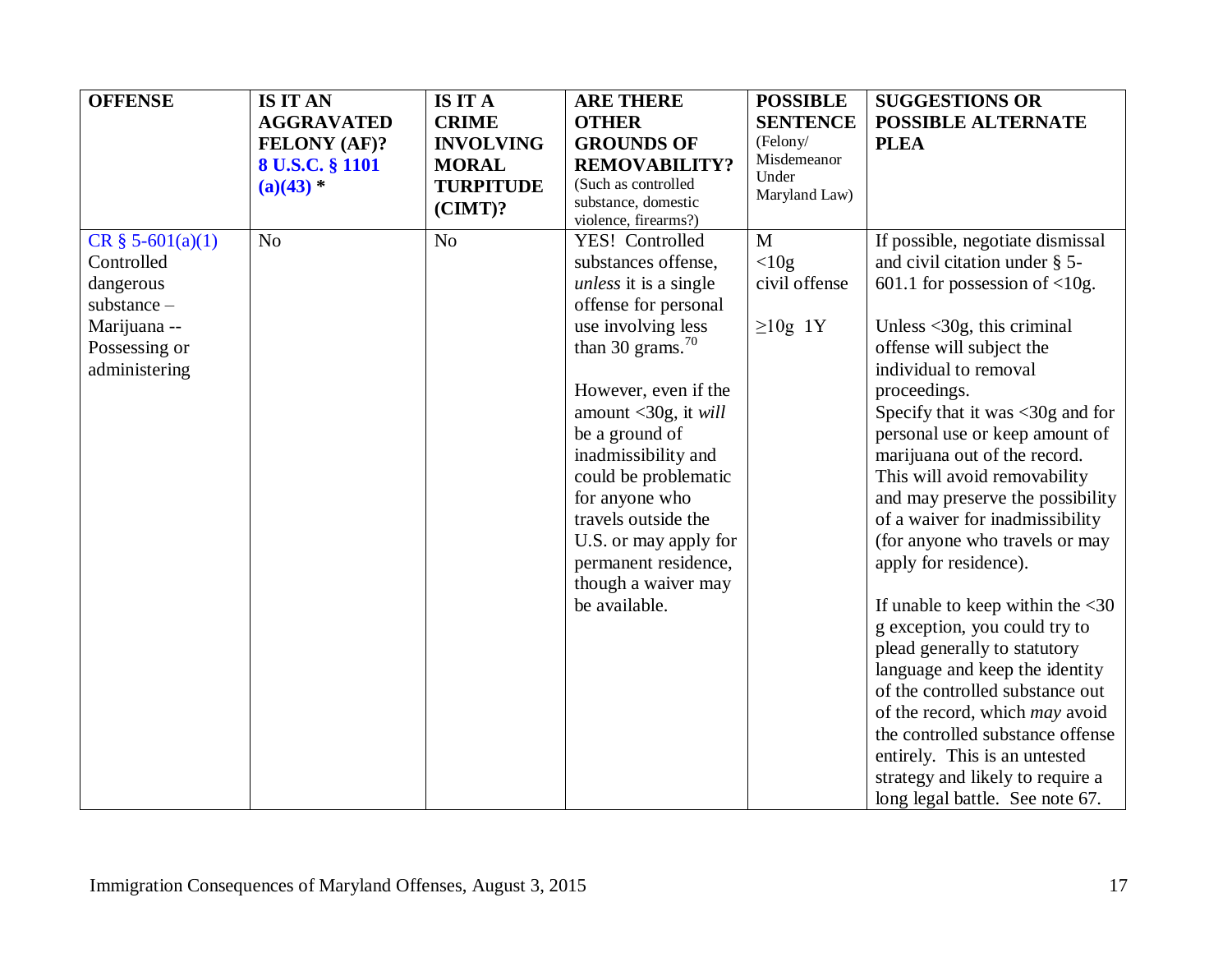<span id="page-17-0"></span>

| <b>OFFENSE</b>        | <b>IS IT AN</b>                        | <b>IS IT A</b>                   | <b>ARE THERE</b>                                                   | <b>POSSIBLE</b>         | <b>SUGGESTIONS OR</b>              |
|-----------------------|----------------------------------------|----------------------------------|--------------------------------------------------------------------|-------------------------|------------------------------------|
|                       | <b>AGGRAVATED</b>                      | <b>CRIME</b>                     | <b>OTHER</b>                                                       | <b>SENTENCE</b>         | <b>POSSIBLE ALTERNATE</b>          |
|                       | <b>FELONY (AF)?</b><br>8 U.S.C. § 1101 | <b>INVOLVING</b><br><b>MORAL</b> | <b>GROUNDS OF</b><br><b>REMOVABILITY?</b>                          | (Felony/<br>Misdemeanor | <b>PLEA</b>                        |
|                       | $(a)(43)$ *                            | <b>TURPITUDE</b><br>$(CIMT)$ ?   | (Such as controlled<br>substance, domestic<br>violence, firearms?) | Under<br>Maryland Law)  |                                    |
| CR § 5-601.1          | N <sub>o</sub>                         | N <sub>o</sub>                   | $No$ – not a criminal                                              | fine                    | Not a criminal conviction.         |
| Civil citation for    |                                        |                                  | offense and therefore                                              |                         | Does not carry immigration         |
| possession of $< 10g$ |                                        |                                  | not a controlled                                                   |                         | consequences.                      |
| marijuana             |                                        |                                  | substances conviction                                              |                         |                                    |
| $CR \S 5-601(a)(2)$   | N <sub>o</sub>                         | Yes                              | Controlled substances                                              | M                       | Consider plea to CR §1-301,        |
| Controlled            |                                        |                                  | offense                                                            | 4Y                      | accessory after the fact and       |
| dangerous             |                                        |                                  |                                                                    |                         | keep sentence to under one         |
| substance --          |                                        |                                  |                                                                    |                         | year. Immigration consequence      |
| Obtaining by fraud    |                                        |                                  |                                                                    |                         | depends on individual's            |
| or deceit             |                                        |                                  |                                                                    |                         | criminal and immigration           |
|                       |                                        |                                  |                                                                    |                         | history. Consult an immigration    |
|                       |                                        |                                  |                                                                    |                         | attorney.                          |
|                       |                                        |                                  |                                                                    |                         | Also see fn 67.                    |
| CR § 5-602            | $\mathrm{No}^{71}$                     | Yes                              | Yes,                                                               | $\mathbf{F}$            | Plea to simple possession will     |
| Controlled            |                                        |                                  | Controlled substances                                              | up to 20Y               | avoid the CIMT but will still be   |
| dangerous             |                                        |                                  | offense                                                            |                         | a controlled substance offense.    |
| $substance -$         |                                        |                                  |                                                                    |                         | In some cases (depending on        |
| Marijuana-            |                                        |                                  |                                                                    |                         | the individual's immigration       |
| manufacture,          |                                        |                                  |                                                                    |                         | history and situation), a plea to  |
| distribute, dispense  |                                        |                                  |                                                                    |                         | $CR$ §1-301, accessory after the   |
| or possession with    |                                        |                                  |                                                                    |                         | fact (with a sentence $<$ 1 year), |
| intent                |                                        |                                  |                                                                    |                         | may be more advantageous, as       |
|                       |                                        |                                  |                                                                    |                         | it will still be a CIMT but can    |
|                       |                                        |                                  |                                                                    |                         | avoid the controlled substances    |
|                       |                                        |                                  |                                                                    |                         | offense. Consult an                |
|                       |                                        |                                  |                                                                    |                         | immigration attorney.              |
|                       |                                        |                                  |                                                                    |                         | Also see suggestions for §5-       |
|                       |                                        |                                  |                                                                    |                         | $601(a)(1)$ and fn 67.             |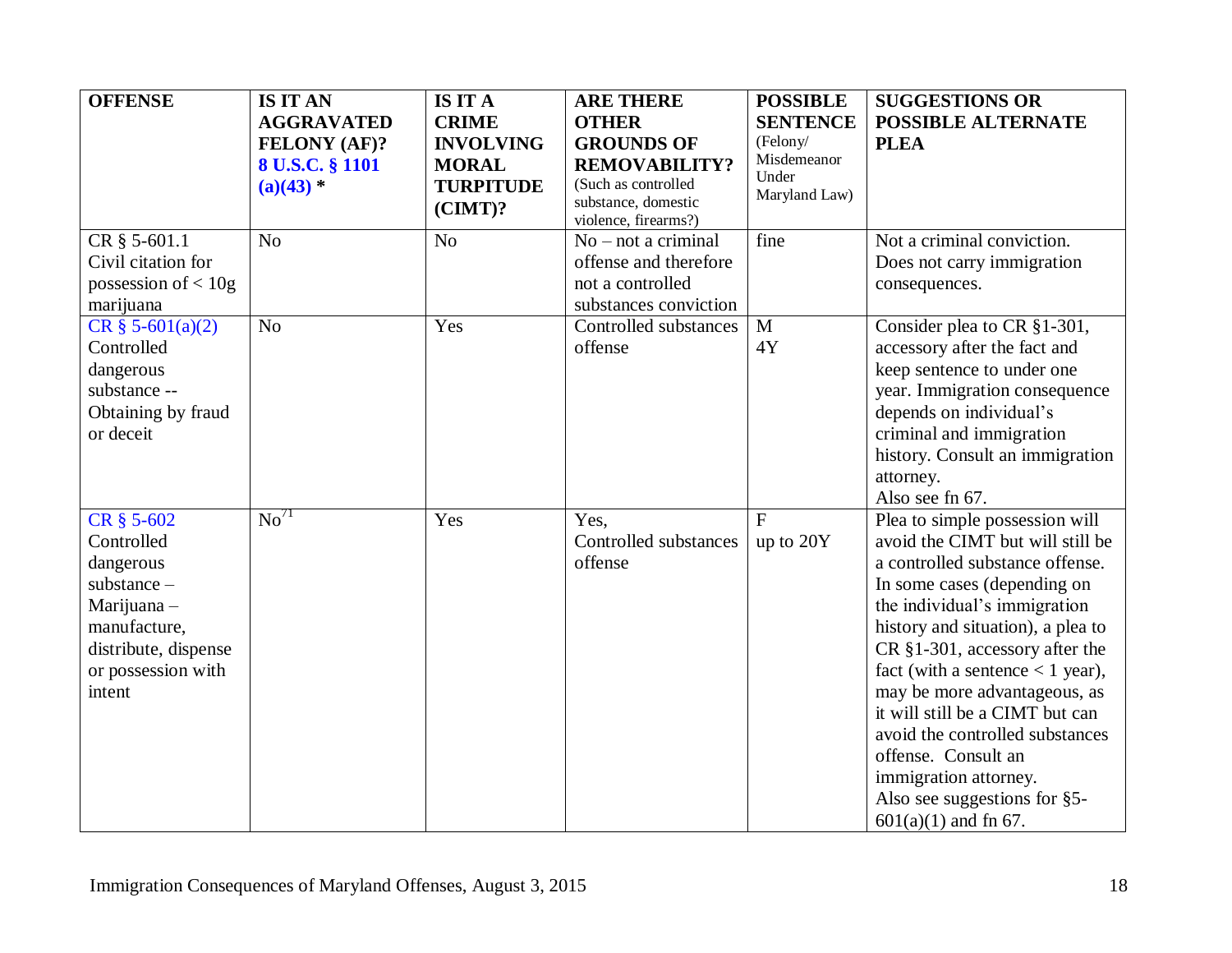| <b>OFFENSE</b>                                                                                                                                                         | <b>IS IT AN</b><br><b>AGGRAVATED</b><br><b>FELONY (AF)?</b><br>8 U.S.C. § 1101<br>$(a)(43)$ * | <b>IS IT A</b><br><b>CRIME</b><br><b>INVOLVING</b><br><b>MORAL</b><br><b>TURPITUDE</b><br>$(CIMT)$ ? | <b>ARE THERE</b><br><b>OTHER</b><br><b>GROUNDS OF</b><br><b>REMOVABILITY?</b><br>(Such as controlled<br>substance, domestic<br>violence, firearms?) | <b>POSSIBLE</b><br><b>SENTENCE</b><br>(February/<br>Misdemeanor<br>Under<br>Maryland Law) | <b>SUGGESTIONS OR</b><br><b>POSSIBLE ALTERNATE</b><br><b>PLEA</b>                                                                                                                                                                                                                                                                                                                                                                                                                                                                                       |
|------------------------------------------------------------------------------------------------------------------------------------------------------------------------|-----------------------------------------------------------------------------------------------|------------------------------------------------------------------------------------------------------|-----------------------------------------------------------------------------------------------------------------------------------------------------|-------------------------------------------------------------------------------------------|---------------------------------------------------------------------------------------------------------------------------------------------------------------------------------------------------------------------------------------------------------------------------------------------------------------------------------------------------------------------------------------------------------------------------------------------------------------------------------------------------------------------------------------------------------|
| CR § 5-602<br>Controlled<br>dangerous<br>$substance -$<br>anything other<br>than marijuana $-$<br>manufacture,<br>distribute, dispense<br>or possession with<br>intent | Likely <sup>72</sup>                                                                          | Yes                                                                                                  | Yes, Controlled<br>substances offense                                                                                                               | $\mathbf{F}$<br>up to 20Y                                                                 | Plea to simple possession will<br>avoid the aggravated felony and<br>the CIMT but will still be a<br>controlled substance offense.<br>In some cases (depending on<br>the individual's immigration<br>history and situation), a plea to<br>CR §1-301, accessory after the<br>fact (with a sentence $<$ 1 year),<br>may be more advantageous, as<br>it will still be a CIMT but can<br>avoid the aggravated felony and<br>controlled substances offense.<br>Consult an immigration<br>attorney.<br>Also see suggestions for §5-<br>$601(a)(1)$ and fn 67. |
| CR § 5-604<br>Counterfeit<br>Substance                                                                                                                                 | $Yes^{73} * under$<br>subsection (B) (illicit<br>trafficking in a<br>controlled<br>substance) | Yes <sup>74</sup>                                                                                    | Controlled<br><b>Substances Offense</b>                                                                                                             | F up to 5 Y<br>for $1st$<br>offense                                                       | Consider plea to CR §1-301,<br>accessory after the fact and<br>keep sentence to under one<br>year. Applicability of<br>immigration consequence<br>depends on defendant's<br>criminal and immigration<br>history. Consult an immigration<br>attorney.<br>Also see controlled substances<br>strategy for $\S5-601(a)(1)$ and fn<br>67.                                                                                                                                                                                                                    |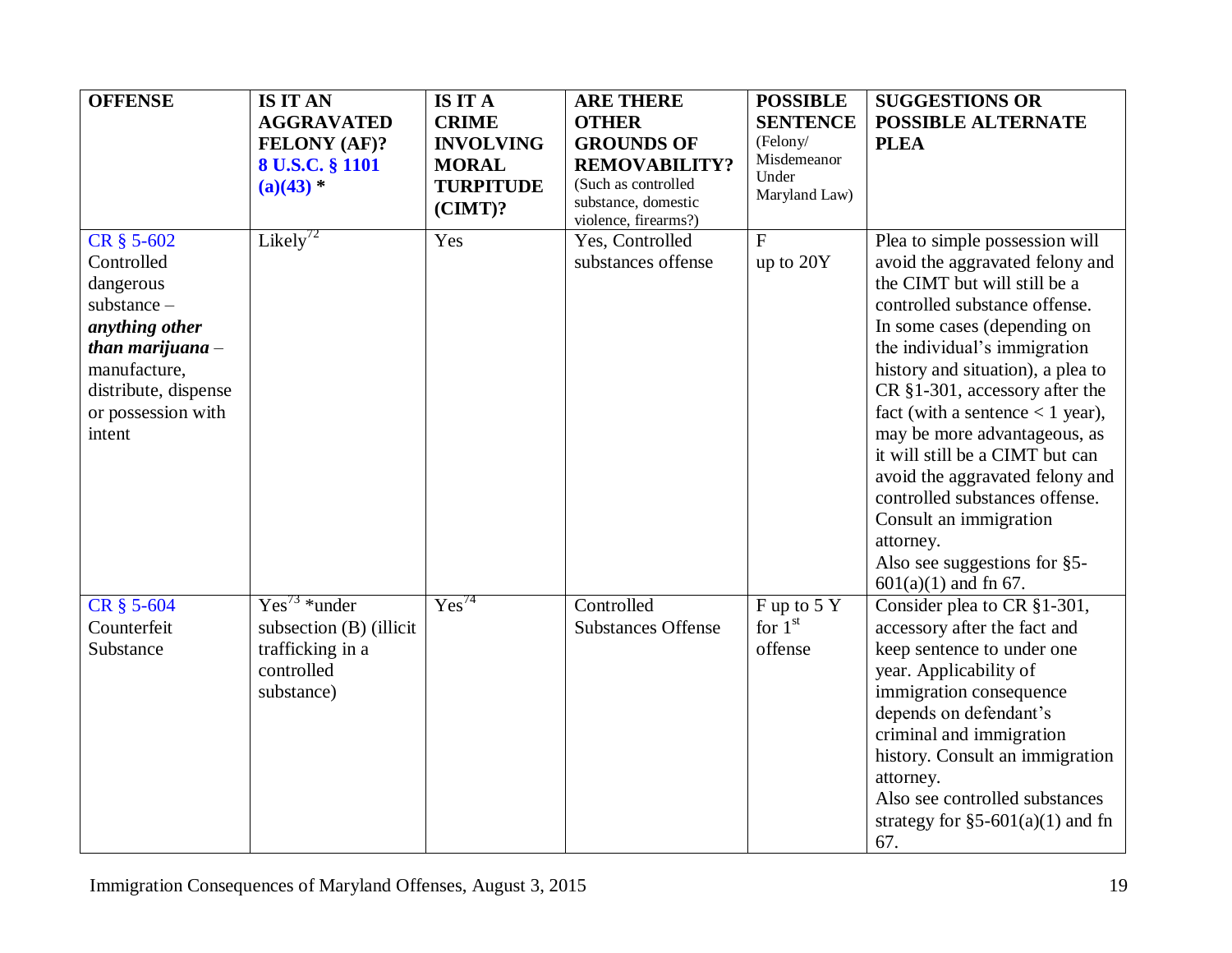| <b>OFFENSE</b>                                                           | <b>IS IT AN</b><br><b>AGGRAVATED</b><br><b>FELONY (AF)?</b><br>8 U.S.C. § 1101<br>$(a)(43) *$                                                                                                  | <b>IS IT A</b><br><b>CRIME</b><br><b>INVOLVING</b><br><b>MORAL</b><br><b>TURPITUDE</b><br>$(CIMT)$ ? | <b>ARE THERE</b><br><b>OTHER</b><br><b>GROUNDS OF</b><br><b>REMOVABILITY?</b><br>(Such as controlled<br>substance, domestic<br>violence, firearms?) | <b>POSSIBLE</b><br><b>SENTENCE</b><br>(Felony/<br>Misdemeanor<br>Under<br>Maryland Law) | <b>SUGGESTIONS OR</b><br><b>POSSIBLE ALTERNATE</b><br><b>PLEA</b>                                                                                                                                                                                                                                        |
|--------------------------------------------------------------------------|------------------------------------------------------------------------------------------------------------------------------------------------------------------------------------------------|------------------------------------------------------------------------------------------------------|-----------------------------------------------------------------------------------------------------------------------------------------------------|-----------------------------------------------------------------------------------------|----------------------------------------------------------------------------------------------------------------------------------------------------------------------------------------------------------------------------------------------------------------------------------------------------------|
| CR § 5-605<br>Keeping common<br>nuisance                                 | N <sub>o</sub>                                                                                                                                                                                 | $\overline{\mathrm{No}}^{75}$                                                                        | Likely, but only if<br>record identifies a<br>specific controlled<br>substance                                                                      |                                                                                         | Keep identity of the controlled<br>substance out of the record. <sup>76</sup>                                                                                                                                                                                                                            |
| CR § 5-612<br>Volume dealer                                              | Yes                                                                                                                                                                                            | Yes                                                                                                  | Controlled substances<br>offense                                                                                                                    | $\overline{F}$<br>Min 5Y                                                                |                                                                                                                                                                                                                                                                                                          |
| CR § 5-613<br>Drug kingpin                                               | Yes                                                                                                                                                                                            | Yes                                                                                                  | Controlled substances<br>offense                                                                                                                    | F<br>20-40Y                                                                             |                                                                                                                                                                                                                                                                                                          |
| CR § 5-617<br>Distributing faked<br>controlled<br>dangerous<br>substance | Possibly, if<br>construed as a fraud<br>offense with loss<br>that exceeds<br>$$10,000^{77}$ *under<br>subsection $(M)(i)$<br>(fraud or deceit with<br>loss to victim that<br>exceeds \$10,000) | $Yes^{78}$                                                                                           | Controlled substances<br>offense <sup>79</sup>                                                                                                      | F<br>5Y                                                                                 | Should not be a drug trafficking<br>aggravated felony, but will have<br>other consequences.<br>Alternate plea: Possession or<br>purchase of non-controlled<br>substance (Md. CR $\S$ 5-618).<br>If loss (or potential loss) to<br>victim is less than \$10,000, put<br>it on the record. If more, don't. |
| CR § 5-618<br>Possession or<br>purchase of non-<br>controlled substance  | N <sub>o</sub>                                                                                                                                                                                 | N <sub>o</sub>                                                                                       | Possibly <sup>80</sup>                                                                                                                              | $\mathbf{M}$<br>1Y                                                                      | Do not identify the CDS that<br>the defendant believed the non-<br>controlled substance to be. <sup>81</sup>                                                                                                                                                                                             |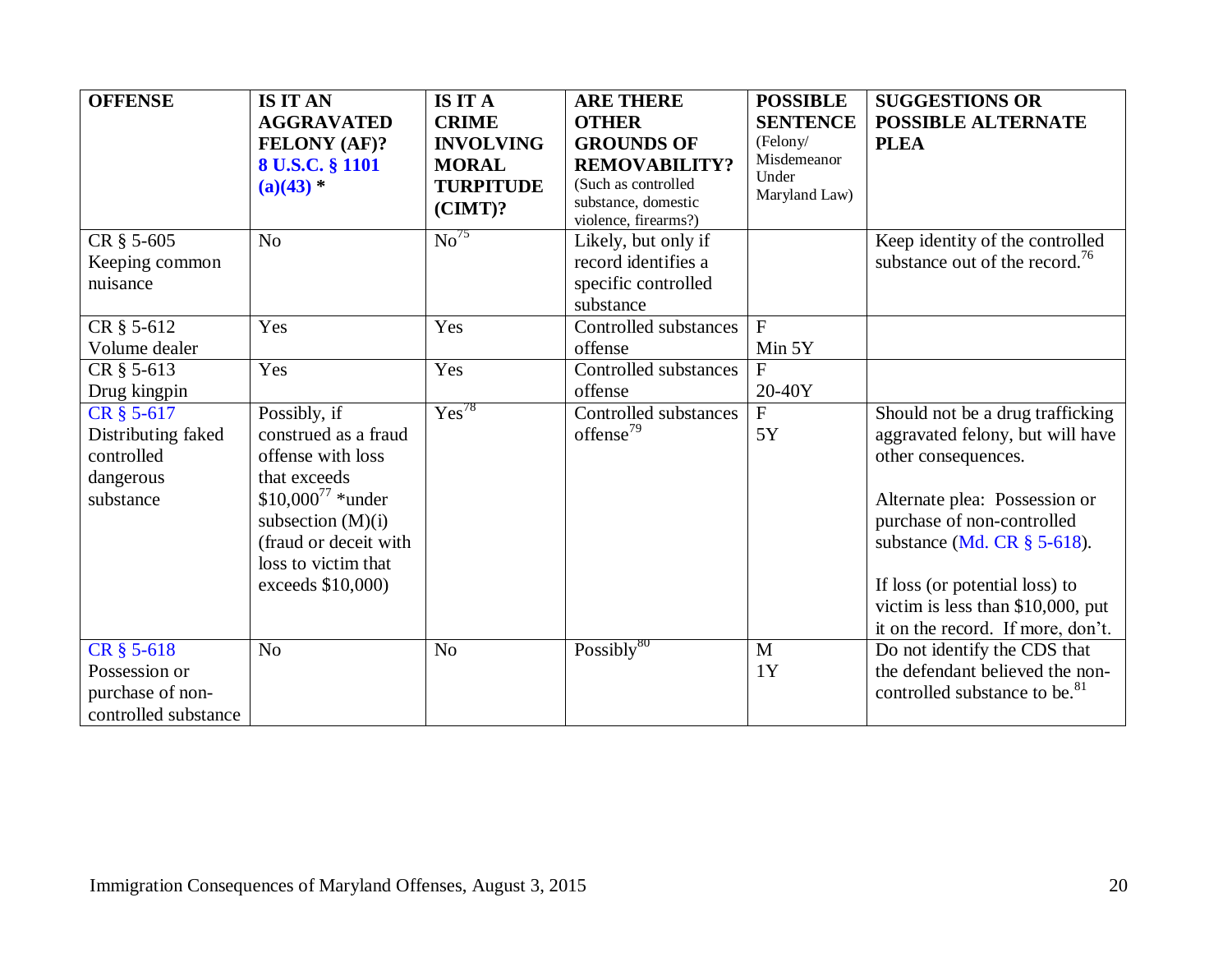| <b>OFFENSE</b>                                                                    | <b>IS IT AN</b><br><b>AGGRAVATED</b><br><b>FELONY (AF)?</b><br>8 U.S.C. § 1101<br>$(a)(43)$ *                      | <b>IS IT A</b><br><b>CRIME</b><br><b>INVOLVING</b><br><b>MORAL</b><br><b>TURPITUDE</b><br>$(CIMT)$ ? | <b>ARE THERE</b><br><b>OTHER</b><br><b>GROUNDS OF</b><br><b>REMOVABILITY?</b><br>(Such as controlled<br>substance, domestic<br>violence, firearms?)                                                                                                                                                                                                                                                                                                                                   | <b>POSSIBLE</b><br><b>SENTENCE</b><br>(Felony/<br>Misdemeanor<br>Under<br>Maryland Law) | <b>SUGGESTIONS OR</b><br>POSSIBLE ALTERNATE<br><b>PLEA</b>                                                                                                                                                                                                                                                                                       |
|-----------------------------------------------------------------------------------|--------------------------------------------------------------------------------------------------------------------|------------------------------------------------------------------------------------------------------|---------------------------------------------------------------------------------------------------------------------------------------------------------------------------------------------------------------------------------------------------------------------------------------------------------------------------------------------------------------------------------------------------------------------------------------------------------------------------------------|-----------------------------------------------------------------------------------------|--------------------------------------------------------------------------------------------------------------------------------------------------------------------------------------------------------------------------------------------------------------------------------------------------------------------------------------------------|
| CR § 5-619<br>Drug paraphernalia                                                  | $\mathrm{No}^{82}$                                                                                                 | N <sub>o</sub>                                                                                       | Controlled substances<br>offense<br>1) if CDS is<br>identified in the<br>record <sup>83</sup> and<br>unless related to<br>2)<br>single offense of<br>possession of<br>$<$ 30g of<br>marijuana for<br>personal use. <sup>84</sup><br>However, even if the<br>amount $<$ 30g, it will<br>be a ground of<br>inadmissibility and<br>could be problematic<br>for anyone who<br>travels outside the<br>U.S. or may apply for<br>permanent residence,<br>though a waiver may<br>be possible. | M<br>$2Y$ for $2^{nd}$ or<br>later<br>conviction                                        | Either<br>1) keep the record free of<br>mention of any specific<br>CDS or<br>2)<br>specify that paraphernalia<br>was related to possession of<br>$<30$ g marijuana for personal<br>use, if possible.<br>Alternate plea: Disorderly<br>conduct (Md. CR §10-201).<br>Alternate plea: Trespass or<br>Wanton trespass (Md. CR §6-<br>402 or §6-403). |
| CR § 5-621<br>Use or possession<br>of a firearm in a<br>drug trafficking<br>crime | Yes *under<br>subsection (B) (illicit<br>trafficking in a<br>controlled<br>substance), $(E)$<br>(firearms offense) | Yes                                                                                                  | Controlled substance<br>offense and Firearms<br>offense <sup>85</sup>                                                                                                                                                                                                                                                                                                                                                                                                                 | $\mathbf{F}$<br><b>20Y</b>                                                              | Alternate plea: Possession of<br>handgun (Md. CR § 4-<br>$203(a)(1)(i)$ or (ii)). This will<br>avoid the aggravated felony and<br>CIMT but will be a controlled<br>substance and firearms offense.                                                                                                                                               |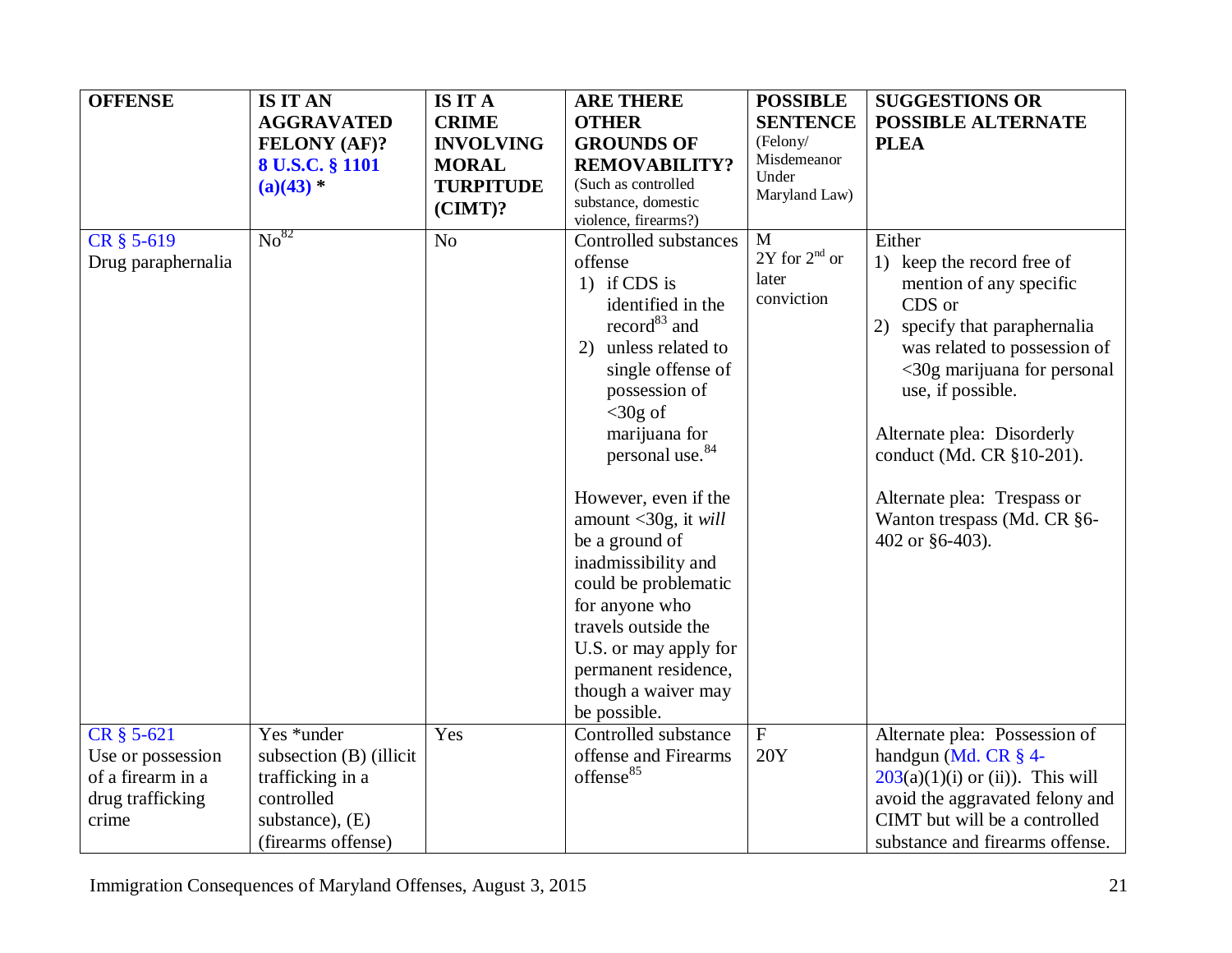<span id="page-21-0"></span>

| <b>OFFENSE</b>                                                                                                                              | <b>IS IT AN</b><br><b>AGGRAVATED</b><br>FELONY (AF)?<br>8 U.S.C. § 1101<br>$(a)(43)$ *                              | <b>IS IT A</b><br><b>CRIME</b><br><b>INVOLVING</b><br><b>MORAL</b><br><b>TURPITUDE</b><br>$(CIMT)$ ? | <b>ARE THERE</b><br><b>OTHER</b><br><b>GROUNDS OF</b><br><b>REMOVABILITY?</b><br>(Such as controlled<br>substance, domestic | <b>POSSIBLE</b><br><b>SENTENCE</b><br>(Felony/<br>Misdemeanor<br>Under<br>Maryland Law) | <b>SUGGESTIONS OR</b><br><b>POSSIBLE ALTERNATE</b><br><b>PLEA</b>                                                                                                                                                                                                                                      |
|---------------------------------------------------------------------------------------------------------------------------------------------|---------------------------------------------------------------------------------------------------------------------|------------------------------------------------------------------------------------------------------|-----------------------------------------------------------------------------------------------------------------------------|-----------------------------------------------------------------------------------------|--------------------------------------------------------------------------------------------------------------------------------------------------------------------------------------------------------------------------------------------------------------------------------------------------------|
| CR § 5-622<br>Felon in possession<br>of firearm                                                                                             | Yes *under<br>subsection $(E)$<br>(firearms offense)                                                                | $\overline{\text{Possibly}^{\text{86}}}$                                                             | violence, firearms?)<br>Probably not a<br>firearms offense <sup>87</sup>                                                    | $\mathbf F$<br>5Y                                                                       | Alternate plea: Possession of<br>handgun (Md. CR § 4-<br>$203(a)(1)(i)$ or (ii)). This would<br>be a firearms offense but could<br>be a good option for someone<br>applying for permanent<br>residence.                                                                                                |
| CR §§6-102 to -105<br>Arson/Malicious<br>Burning in various<br>degrees                                                                      | Yes*under<br>subsection<br>(E)(arson) and likely<br>(F) if sentence is $\geq 1$<br>year (crime of<br>violence) $88$ | $Y\overline{es^{89}}$                                                                                |                                                                                                                             |                                                                                         | Alternate plea: Reckless<br>endangerment (Md CR §3-204)<br>(avoids the aggravated felony<br>but is still a CIMT).<br>Alternate plea: Malicious<br>destruction of property (Md CR<br>§6-301) (avoids the aggravated<br>felony and possibly the CIMT).                                                   |
| CR §6-106<br>Burning to defraud                                                                                                             | Yes*under<br>subsection<br>(E)(arson)                                                                               | Yes                                                                                                  |                                                                                                                             |                                                                                         |                                                                                                                                                                                                                                                                                                        |
| CR § 6-202<br>Burglary – First<br>degree – breaking<br>and entering a<br>dwelling with intent<br>to commit theft or a<br>crime of violence. | Arguably, if<br>sentence is $\geq 1$ year<br>*under subsection F<br>(crime of violence) <sup>90</sup>               | Yes, if intended<br>crime is a<br>CIMT. <sup>91</sup>                                                |                                                                                                                             | $\mathbf{F}$<br>20Y                                                                     | Keep sentence $< 1$ year.<br>To avoid CIMT have the record<br>reflect an intent to commit a<br>crime that is not a CIMT.<br>Alternate pleas: Third degree<br>burglary with intent to trespass<br>(Md. CR $\S$ 6-204) with sentence<br>of $<$ 1 year, or fourth degree<br>burglary (Md. CR $\S$ 6-205). |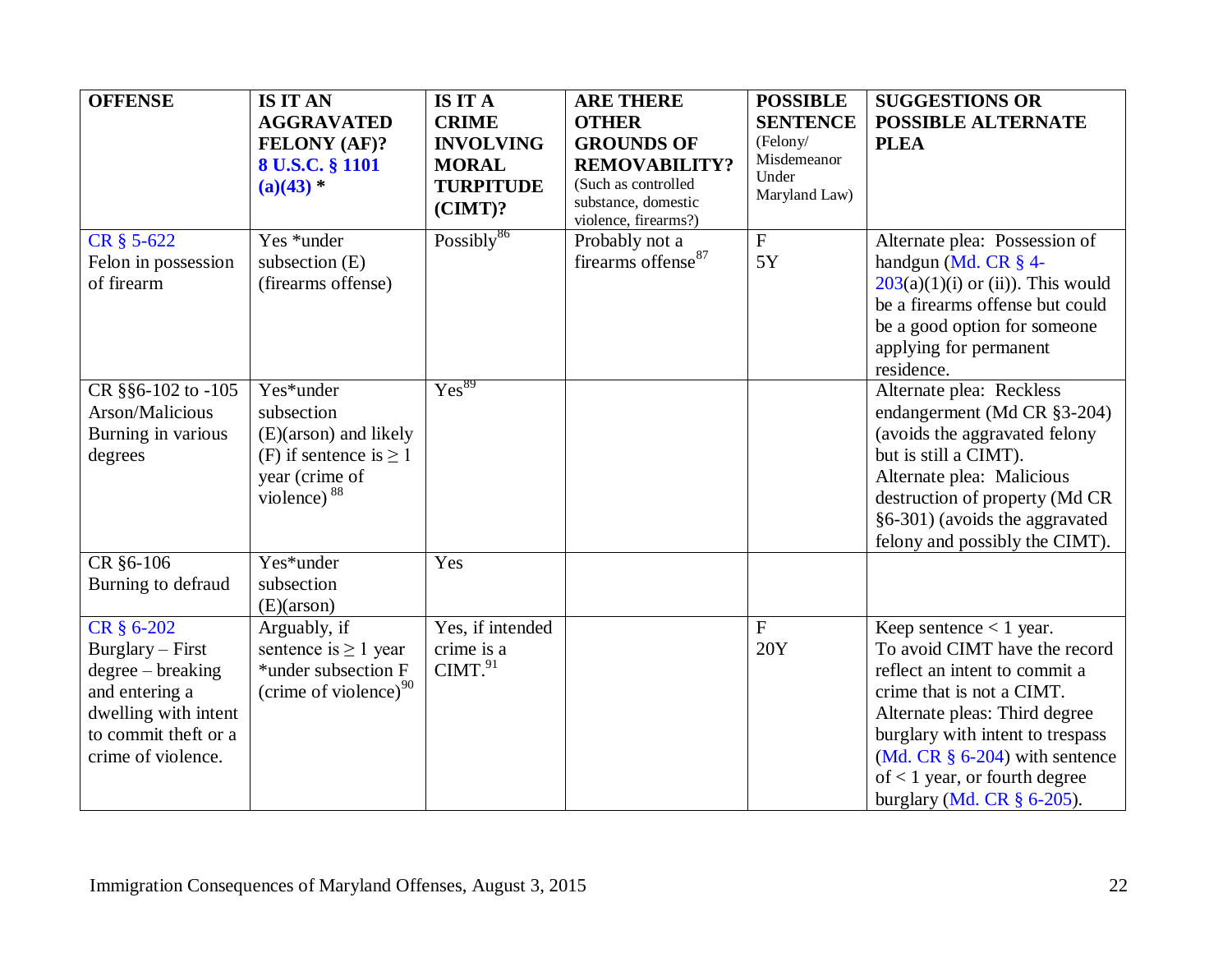| <b>OFFENSE</b>                            | <b>IS IT AN</b>                                | <b>IS IT A</b>                 | <b>ARE THERE</b>                                                   | <b>POSSIBLE</b>      | <b>SUGGESTIONS OR</b>                                              |
|-------------------------------------------|------------------------------------------------|--------------------------------|--------------------------------------------------------------------|----------------------|--------------------------------------------------------------------|
|                                           | <b>AGGRAVATED</b>                              | <b>CRIME</b>                   | <b>OTHER</b>                                                       | <b>SENTENCE</b>      | <b>POSSIBLE ALTERNATE</b>                                          |
|                                           | <b>FELONY (AF)?</b>                            | <b>INVOLVING</b>               | <b>GROUNDS OF</b>                                                  | (Felony/             | <b>PLEA</b>                                                        |
|                                           | 8 U.S.C. § 1101                                | <b>MORAL</b>                   | <b>REMOVABILITY?</b>                                               | Misdemeanor<br>Under |                                                                    |
|                                           | $(a)(43)$ *                                    | <b>TURPITUDE</b><br>$(CIMT)$ ? | (Such as controlled<br>substance, domestic<br>violence, firearms?) | Maryland Law)        |                                                                    |
| CR § 6-203                                | Unlikely, but                                  | Yes, if intended               | Possible firearms                                                  | $\overline{F}$       | Keep sentence $<$ 1 year.                                          |
| Burglary – Second                         | possibly, if sentence                          | crime is a                     | offense if convicted                                               | 15Y                  | Have the record affirmatively                                      |
| $degree - breaking$                       | is $\geq 1$ year <sup>92</sup> *under          | CIMT. <sup>93</sup>            | under $§$ 6-203(b)                                                 |                      | reflect an intended crime that is                                  |
| and entering                              | subsection $(F)$                               |                                |                                                                    |                      | not a CIMT (will be difficult                                      |
| storehouse with                           | (crime of violence)                            |                                |                                                                    |                      | given the elements of this sub-                                    |
| intent                                    |                                                |                                |                                                                    |                      | section).                                                          |
| (a) to commit theft,                      |                                                |                                |                                                                    |                      | Avoid mention of firearm.                                          |
| violence, or arson                        |                                                |                                |                                                                    |                      | Alternate pleas: Third degree                                      |
| $\alpha$                                  |                                                |                                |                                                                    |                      | burglary (Md. CR $\S$ 6-204) with                                  |
| (b) to steal a firearm                    |                                                |                                |                                                                    |                      | intent to trespass and a sentence                                  |
|                                           |                                                |                                |                                                                    |                      | of $<$ 1 year, or fourth degree                                    |
| CR § 6-204                                |                                                | Possibly <sup>95</sup>         |                                                                    | $\mathbf{F}$         | burglary (Md. CR $\S$ 6-205).<br>Keep sentence $< 1$ year to avoid |
|                                           | Arguably, if                                   |                                |                                                                    | 10 Y                 |                                                                    |
| Burglary – Third                          | sentence is $\geq 1$ year<br>*under subsection |                                |                                                                    |                      | aggravated felony.                                                 |
| $degree - breaking$<br>and entering a     | $(F)$ (crime of                                |                                |                                                                    |                      | Have the record affirmatively<br>reflect an intended crime that is |
|                                           | violence) $^{94}$                              |                                |                                                                    |                      |                                                                    |
| dwelling with intent<br>to commit a crime |                                                |                                |                                                                    |                      | not a CIMT (like trespass) or<br>don't identify an intended crime  |
|                                           |                                                |                                |                                                                    |                      | to avoid the CIMT.                                                 |
|                                           |                                                |                                |                                                                    |                      |                                                                    |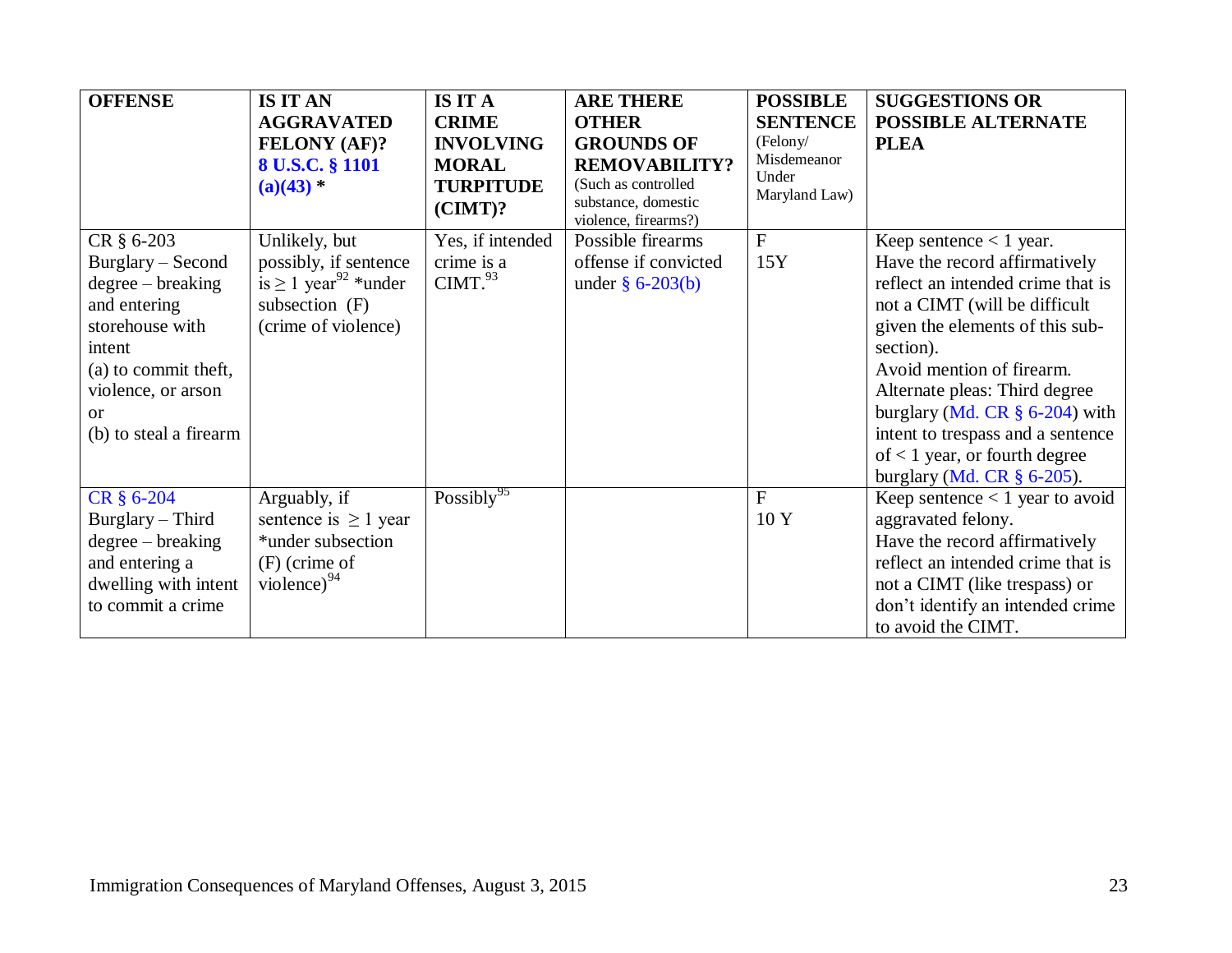| <b>OFFENSE</b>                                                                                                                                                                                                                      | <b>IS IT AN</b><br><b>AGGRAVATED</b><br><b>FELONY (AF)?</b><br>8 U.S.C. § 1101<br>$(a)(43)$ * | <b>IS IT A</b><br><b>CRIME</b><br><b>INVOLVING</b><br><b>MORAL</b><br><b>TURPITUDE</b><br>$(CIMT)$ ? | <b>ARE THERE</b><br><b>OTHER</b><br><b>GROUNDS OF</b><br><b>REMOVABILITY?</b><br>(Such as controlled<br>substance, domestic<br>violence, firearms?) | <b>POSSIBLE</b><br><b>SENTENCE</b><br>(Felony/<br>Misdemeanor<br>Under<br>Maryland Law) | <b>SUGGESTIONS OR</b><br><b>POSSIBLE ALTERNATE</b><br><b>PLEA</b>                                                                                                                                             |
|-------------------------------------------------------------------------------------------------------------------------------------------------------------------------------------------------------------------------------------|-----------------------------------------------------------------------------------------------|------------------------------------------------------------------------------------------------------|-----------------------------------------------------------------------------------------------------------------------------------------------------|-----------------------------------------------------------------------------------------|---------------------------------------------------------------------------------------------------------------------------------------------------------------------------------------------------------------|
| CR § 6-205<br>Burglary – Fourth<br>$degree - breaking$                                                                                                                                                                              | Unlikely. <sup>96</sup>                                                                       | Possibly $-$<br>divisible<br>statute. <sup>97</sup>                                                  |                                                                                                                                                     | M<br>3Y                                                                                 | Plead to $\S$ 6-205 generally, not<br>to subsection (a) or $(c)$ .                                                                                                                                            |
| and entering (a) a                                                                                                                                                                                                                  |                                                                                               |                                                                                                      |                                                                                                                                                     |                                                                                         | Keep sentence $< 1$ year.                                                                                                                                                                                     |
| dwelling or<br>(b)storehouse or<br>$(c)$ being in<br>dwelling/<br>storehouse with<br>intent to commit<br>theft or<br>(d)possession of<br>burglar's tools                                                                            |                                                                                               |                                                                                                      |                                                                                                                                                     |                                                                                         | Have the record affirmatively<br>reflect facts that do <i>not</i> involve<br>intent to commit theft or<br>another possible CIMT.<br>(Simple trespass is not a CIMT<br>and would be a safe intended<br>crime.) |
| CR § 6-206<br>Breaking and<br>entering motor<br>vehicle $-$ rogue and<br>vagabond $-$<br>(a)possession of<br>burglar's tools or<br>(b) presence in<br>another's vehicle<br>with intent to<br>commit theft of<br>vehicle or property | No.                                                                                           | Possibly $-$<br>divisible<br>statute. <sup>98</sup>                                                  |                                                                                                                                                     | 3Y                                                                                      | Do not plead to subsection (b);<br>rather plead to the section<br>generally or to subsection (a).                                                                                                             |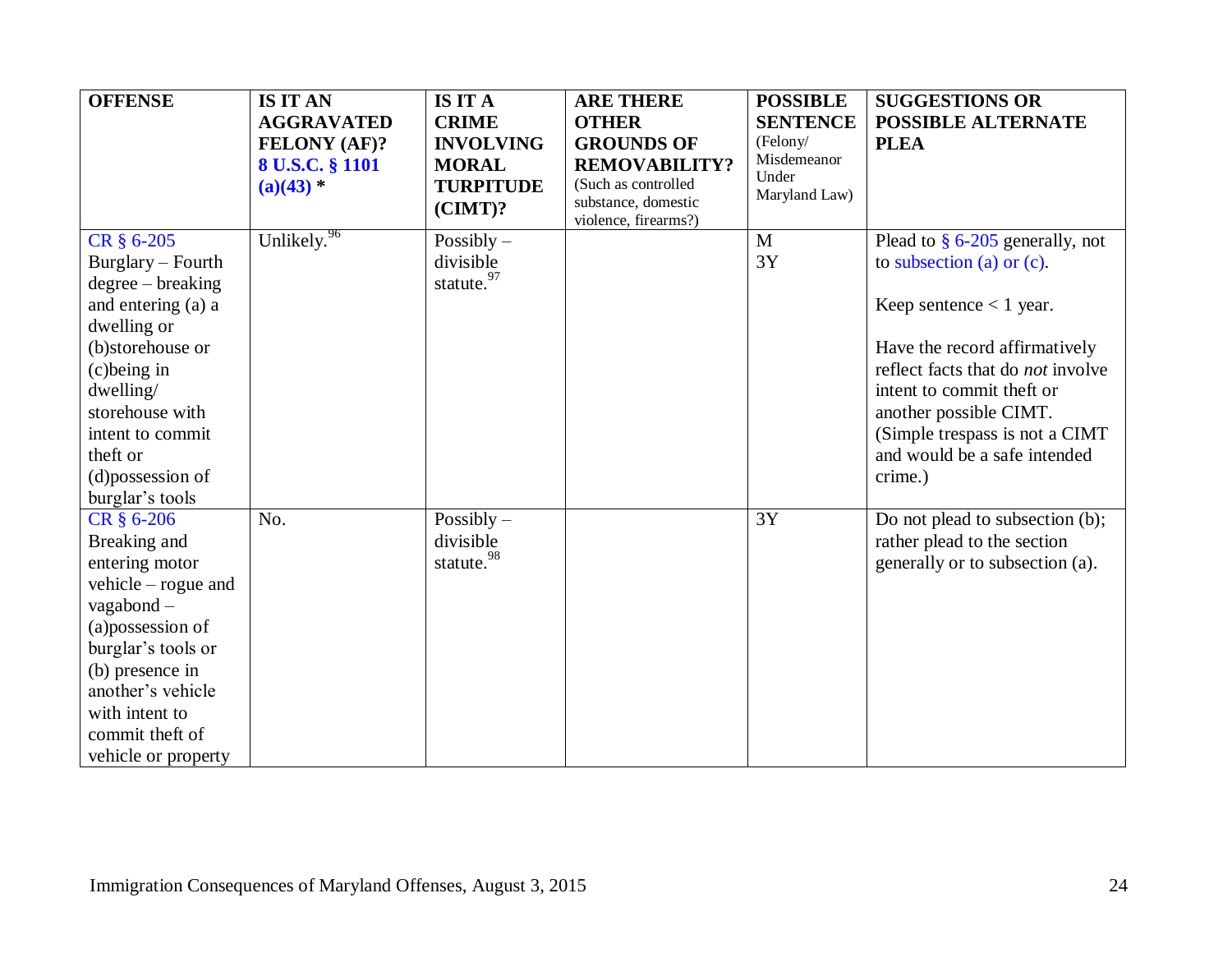| <b>OFFENSE</b>        | <b>IS IT AN</b>                | <b>IS IT A</b>                | <b>ARE THERE</b>                           | <b>POSSIBLE</b>      | <b>SUGGESTIONS OR</b>                                  |
|-----------------------|--------------------------------|-------------------------------|--------------------------------------------|----------------------|--------------------------------------------------------|
|                       | <b>AGGRAVATED</b>              | <b>CRIME</b>                  | <b>OTHER</b>                               | <b>SENTENCE</b>      | <b>POSSIBLE ALTERNATE</b>                              |
|                       | <b>FELONY (AF)?</b>            | <b>INVOLVING</b>              | <b>GROUNDS OF</b>                          | (Felony/             | <b>PLEA</b>                                            |
|                       | 8 U.S.C. § 1101                | <b>MORAL</b>                  | <b>REMOVABILITY?</b>                       | Misdemeanor<br>Under |                                                        |
|                       | $(a)(43)$ *                    | <b>TURPITUDE</b>              | (Such as controlled<br>substance, domestic | Maryland Law)        |                                                        |
|                       |                                | $(CIMT)$ ?                    | violence, firearms?)                       |                      |                                                        |
| CR §6-301             | No.                            | Yes. <sup>99</sup>            |                                            | > \$500              | Plead specifically to damage $\lt$                     |
| Malicious             |                                |                               |                                            | $F - 3Y$             | \$500.                                                 |
| destruction of        |                                |                               |                                            |                      | Conviction for $M \approx $500$ can                    |
| property              |                                |                               |                                            | $<$ \$500            | be safe (fits within CIMT petty)                       |
|                       |                                |                               |                                            | $M - 60$ D           | crimes exceptions) if defendant<br>has no other CIMTs. |
|                       |                                |                               |                                            |                      | To be especially careful to                            |
|                       |                                |                               |                                            |                      | avoid an aggravated felony                             |
|                       |                                |                               |                                            |                      | $(COV)$ , keep sentence < 1 year.                      |
| CR § 6-402 to -403    | N <sub>o</sub>                 | $\overline{\text{No.}}^{100}$ |                                            | M                    | Trespass is generally a safe                           |
| Trespass/             |                                |                               |                                            | 90D &/or             | plea, unless defendant needs to                        |
| Wanton trespass       |                                |                               |                                            | \$500 fine           | avoid any misdemeanor                                  |
|                       |                                |                               |                                            |                      | conviction (for TPS, for                               |
|                       |                                |                               |                                            |                      | example, or DACA/DAPA).                                |
| CR § 7-104            | Arguably <sup>101</sup> *under | Arguably. <sup>102</sup>      |                                            | $<$ \$100 $-$        | Keep sentence $< 1$ year.                              |
| Theft $-$ (a)         | subsection $(G)$               |                               |                                            | 90 days              | Include fines or restitution as                        |
| Unauthorized          | (theft)                        |                               |                                            |                      | part of penalty and waive credit                       |
| control of property,  |                                |                               |                                            | $<$ \$1000 $-$       | for time served, and/or stack                          |
| (b) control by        |                                |                               |                                            | 18 Mo.               | separate counts.                                       |
| deception, (c)        |                                |                               |                                            |                      |                                                        |
| possession of stolen  |                                |                               |                                            | $< $10,000-$         | Pleading to $\leq$ \$100 can be a safe                 |
| property, (d) control |                                |                               |                                            | 10Y                  | plea if the defendant has no                           |
| of property lost,     |                                |                               |                                            |                      | other criminal record, because it                      |
| mislaid, or           |                                |                               |                                            | $<$ \$100K $-$       | will fit within the "petty                             |
| delivered by          |                                |                               |                                            | 15 Y                 | crimes" exception to the CIMT                          |
| mistake; or (e) theft |                                |                               |                                            |                      | grounds of inadmissibility and                         |
| of services           |                                |                               |                                            | And/or fines         | removability if defendant has                          |
|                       |                                |                               |                                            | of \$500 --          | no prior CIMT.                                         |
|                       |                                |                               |                                            | \$25,000             |                                                        |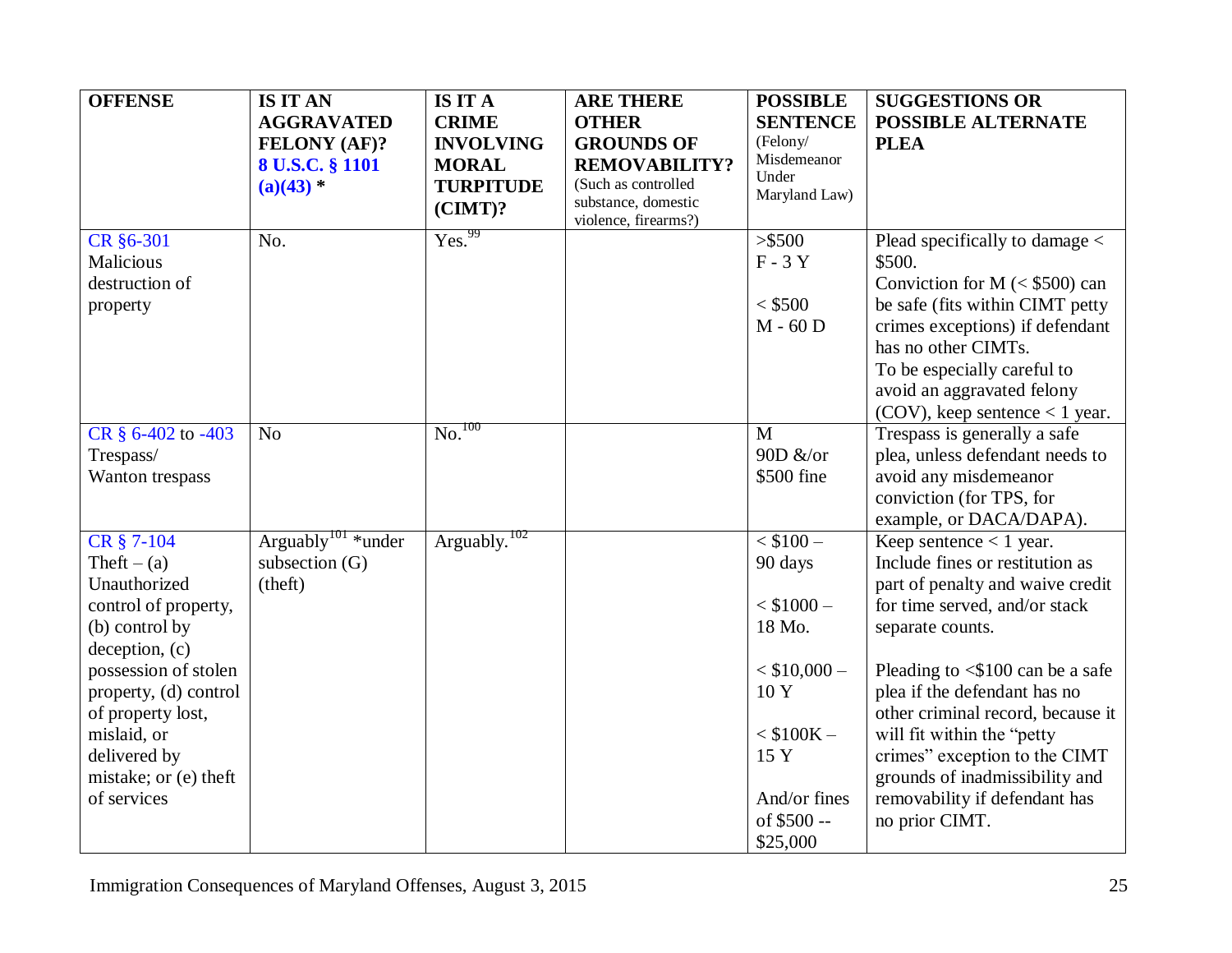<span id="page-25-1"></span><span id="page-25-0"></span>

| <b>OFFENSE</b>                                                                              | <b>IS IT AN</b>                                                                                                           | <b>IS IT A</b>                                                     | <b>ARE THERE</b>                                                                                                | <b>POSSIBLE</b>                                                     | <b>SUGGESTIONS OR</b>                                                                                                                                                                                                     |
|---------------------------------------------------------------------------------------------|---------------------------------------------------------------------------------------------------------------------------|--------------------------------------------------------------------|-----------------------------------------------------------------------------------------------------------------|---------------------------------------------------------------------|---------------------------------------------------------------------------------------------------------------------------------------------------------------------------------------------------------------------------|
|                                                                                             | <b>AGGRAVATED</b>                                                                                                         | <b>CRIME</b>                                                       | <b>OTHER</b>                                                                                                    | <b>SENTENCE</b>                                                     | <b>POSSIBLE ALTERNATE</b>                                                                                                                                                                                                 |
|                                                                                             | <b>FELONY (AF)?</b><br>8 U.S.C. § 1101<br>$(a)(43)$ *                                                                     | <b>INVOLVING</b><br><b>MORAL</b><br><b>TURPITUDE</b><br>$(CIMT)$ ? | <b>GROUNDS OF</b><br><b>REMOVABILITY?</b><br>(Such as controlled<br>substance, domestic<br>violence, firearms?) | (Felony/<br>Misdemeanor<br>Under<br>Maryland Law)                   | <b>PLEA</b>                                                                                                                                                                                                               |
| CR § 7-105<br>Theft or<br>unauthorized use of<br>a motor vehicle                            | Possibly. <sup>103</sup>                                                                                                  | $\overline{\text{No.}}^{104}$                                      |                                                                                                                 | $\overline{F}$<br>5Y                                                | To be cautious and avoid<br>prosecution for an aggravated<br>felony, keep sentence $< 1$ year.<br>Alternate pleas:<br>CR § 7-203, Unauthorized use<br>of property;<br>Transp. § 14-102, Use of<br>vehicle without consent |
| CR § 7-203<br>Unauthorized<br>removal of property<br>(incl. vehicle)                        | No. <sup>105</sup>                                                                                                        | $\overline{\text{No.}}^{106}$                                      |                                                                                                                 | $\mathbf{M}$<br>\$100 fine<br>$+\prime$ or 6 mo<br>$(min) - 4Y$     | Alternate plea:<br>Transp. § 14-102, Use of<br>vehicle without consent                                                                                                                                                    |
| CR §8-103<br>Obtaining property<br>or services by bad<br>check                              | Likely, if loss to the<br>victim > $$10,000$ .<br>*under subsection<br>$(M)$ (deceit w/ loss ><br>$$10K$ ) <sup>107</sup> | $\overline{\text{No.}}^{108}$                                      |                                                                                                                 | $<$ \$100<br>M 90 days<br>$<$ \$500<br>$M$ 18 mo<br>> \$500<br>F15Y | If the loss to the victim $\lt$<br>\$10,000, this should be a safe<br>plea. Can be a good alternative<br>to a theft charge.                                                                                               |
| CR § 8-204<br>Credit card theft -<br>$(a)(1)(i) - taking$<br>credit card without<br>consent | $\mathrm{No.}^{109}$                                                                                                      | $\overline{\text{No}}$ . $\overline{\text{no}}$                    |                                                                                                                 |                                                                     | Plead specifically to subsection<br>$(a)(1)(i)$ .                                                                                                                                                                         |
| CR § 8-204<br>Credit card theft -<br>$(a)(1)(ii)$ thru $(d)$                                | Possibly                                                                                                                  | Likely                                                             |                                                                                                                 |                                                                     | Plead to $\S 8-204(a)(1)(i)$ if<br>possible.                                                                                                                                                                              |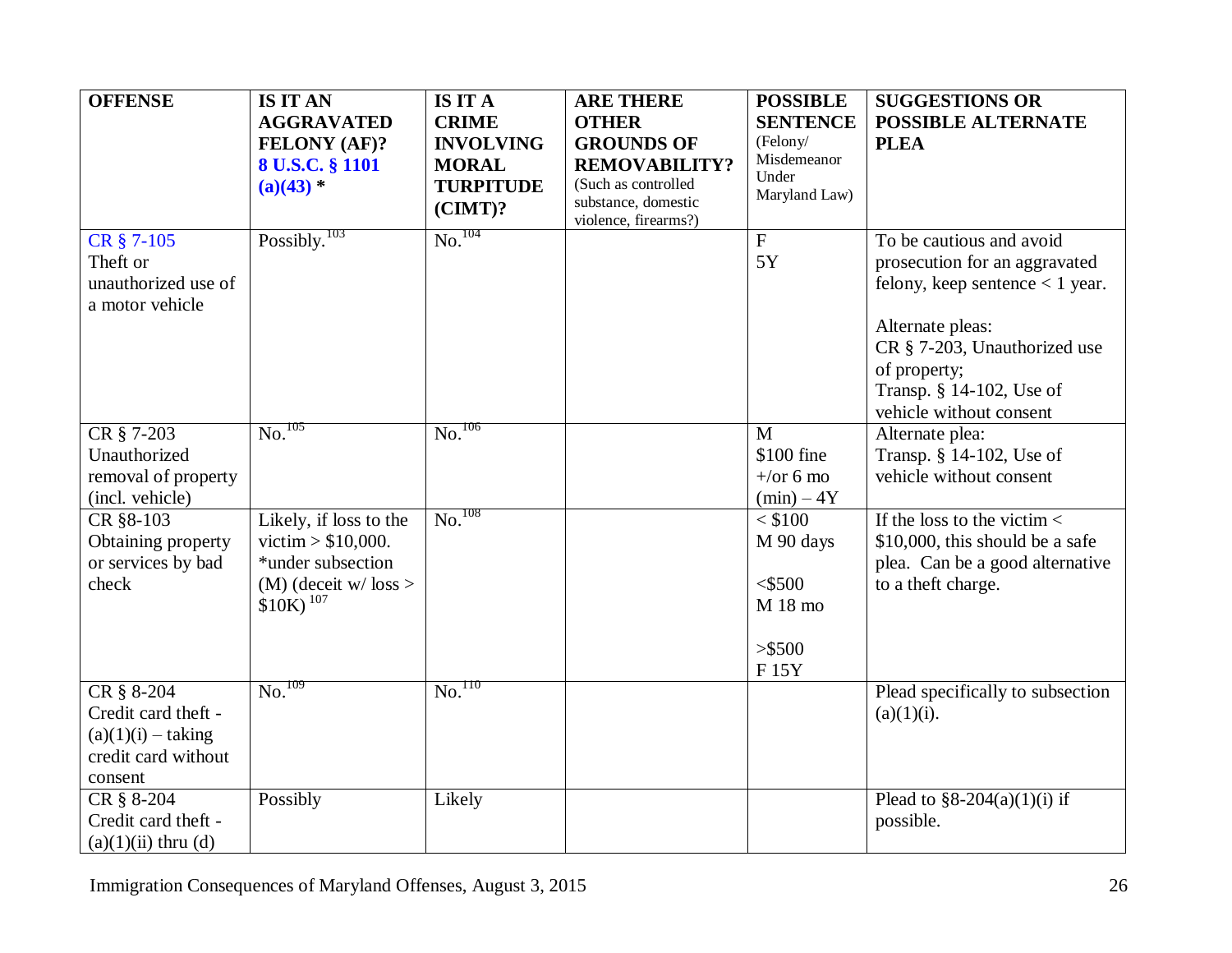| <b>OFFENSE</b>                                                     | <b>IS IT AN</b><br><b>AGGRAVATED</b><br><b>FELONY (AF)?</b><br>8 U.S.C. § 1101<br>$(a)(43)$ *                                                                                                         | <b>IS IT A</b><br><b>CRIME</b><br><b>INVOLVING</b><br><b>MORAL</b><br><b>TURPITUDE</b><br>$(CIMT)$ ?                         | <b>ARE THERE</b><br><b>OTHER</b><br><b>GROUNDS OF</b><br><b>REMOVABILITY?</b><br>(Such as controlled<br>substance, domestic<br>violence, firearms?) | <b>POSSIBLE</b><br><b>SENTENCE</b><br>(Felony/<br>Misdemeanor<br>Under<br>Maryland Law) | <b>SUGGESTIONS OR</b><br><b>POSSIBLE ALTERNATE</b><br><b>PLEA</b>                                                                                                                                                                                  |
|--------------------------------------------------------------------|-------------------------------------------------------------------------------------------------------------------------------------------------------------------------------------------------------|------------------------------------------------------------------------------------------------------------------------------|-----------------------------------------------------------------------------------------------------------------------------------------------------|-----------------------------------------------------------------------------------------|----------------------------------------------------------------------------------------------------------------------------------------------------------------------------------------------------------------------------------------------------|
| CR §9-101 to 9-102<br>Perjury/<br>Subornation of<br>Perjury        | Yes, if sentence $\geq 1$<br>$year111 *under$<br>subsection $(S)$<br>(obstruction of<br>justice)                                                                                                      | Yes <sup>112</sup>                                                                                                           |                                                                                                                                                     | $\mathbf{M}$<br>10Y                                                                     | Keep sentence $< 1$ year to avoid<br>the aggravated felony.                                                                                                                                                                                        |
| CR § 9-306<br><b>Obstructing Justice</b>                           | Yes, if sentence $\geq 1$<br>year <sup>113</sup> *under<br>subsection $(S)$<br>(obstruction of<br>$\frac{\text{justice}}{\text{No.}}$                                                                 | Yes                                                                                                                          |                                                                                                                                                     | $\mathbf{M}$<br>5Y                                                                      | Keep sentence $< 1$ year.                                                                                                                                                                                                                          |
| CR § 9-408<br><b>Resisting Arrest</b><br>(formerly common<br>law)  |                                                                                                                                                                                                       | No.                                                                                                                          |                                                                                                                                                     | $\mathbf{M}$<br>3 Y                                                                     |                                                                                                                                                                                                                                                    |
| CR §§9-501 to -503<br><b>False Statement to</b><br>law enforcement | No, unless the<br>misrepresentation<br>results in a loss or<br>attempted loss of ><br>$$10,000$ . <sup>115</sup> *under<br>subsection $(M)(i)$<br>(fraud or deceit with<br>loss exceeding<br>\$10,000 | $\overline{Posibly.}^{116}$<br>A plea to<br>$§9-503$ may be<br>safer because it<br>does not include<br>intent to<br>deceive. |                                                                                                                                                     | M: 6 Mo.<br>or \$500 fine                                                               | Any of these 3 offenses can be a<br>safe plea if the defendant has no<br>other CIMTs on her record,<br>because it will fit within the<br>"petty crimes" exception to the<br>CIMT grounds of<br>inadmissibility and<br>removability. <sup>117</sup> |
| CR § 10-201<br>Disorderly conduct/<br>disturbing the peace         | No                                                                                                                                                                                                    | $\mathrm{No.}^{118}$                                                                                                         |                                                                                                                                                     | M: 60D                                                                                  |                                                                                                                                                                                                                                                    |
| CR § 11-107<br><b>Indecent exposure</b>                            | No                                                                                                                                                                                                    | No <sup>119</sup>                                                                                                            |                                                                                                                                                     | M: 3 Y                                                                                  |                                                                                                                                                                                                                                                    |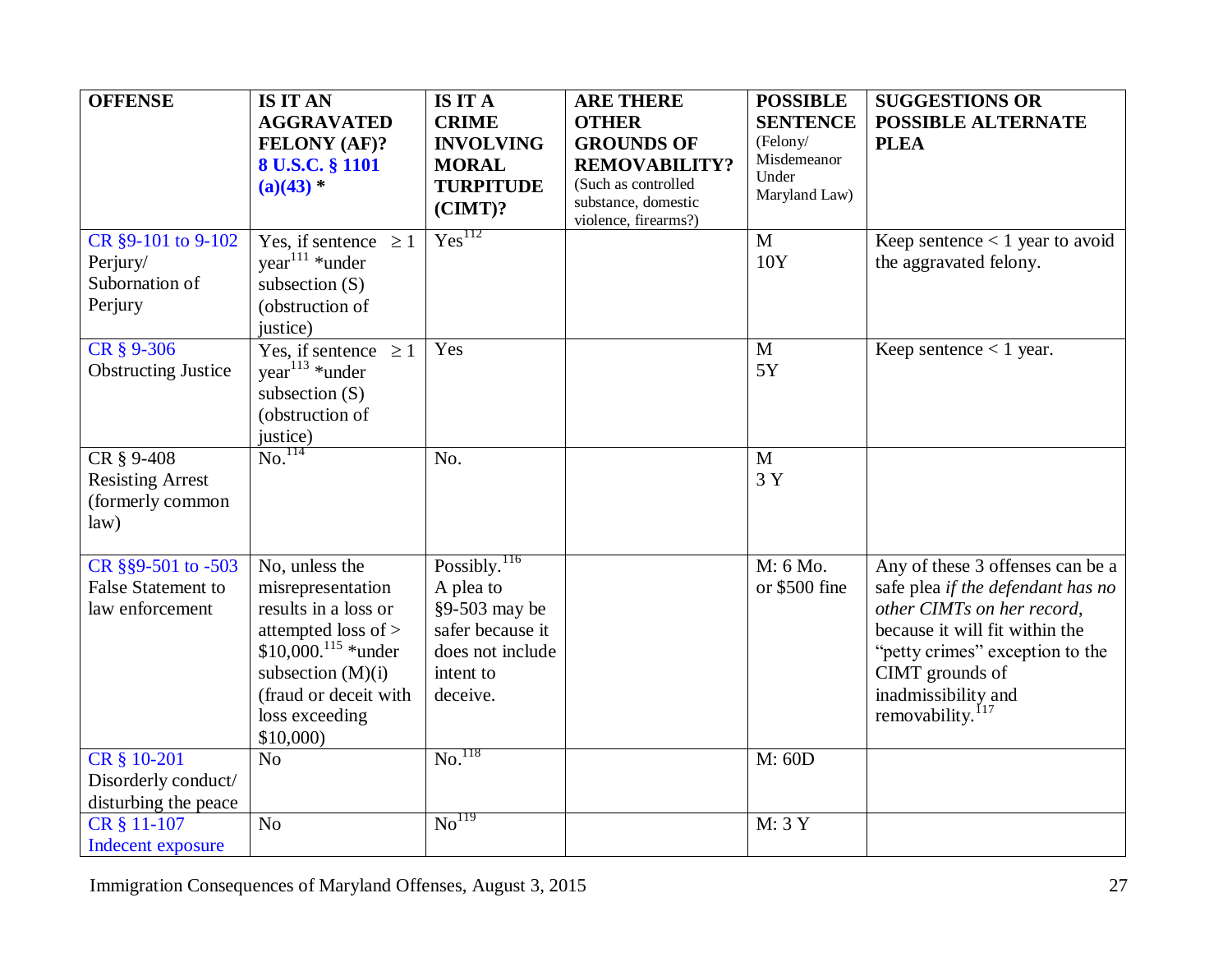<sup>3</sup> The BIA has held that the federal offense of Accessory after the Fact [\(18 U.S.C. § 4\)](http://www.law.cornell.edu/uscode/html/uscode18/usc_sec_18_00000004----000-.html) does not significantly relate to a controlled substance offense, but is an aggravated felony on obstruction of justice grounds, if a sentence of one year or more is imposed. *[Matter of Batista-Hernandez](http://www.usdoj.gov/eoir/vll/intdec/vol21/3321.pdf)*, Int. Dec. 3321 (BIA 1997). Accessory after the fact may also be considered a CIMT. *[Matter of Sanchez-Marin](http://www.usdoj.gov/eoir/vll/intdec/vol11/1492.pdf)*, 11 I. & N. Dec. 264 (BIA 1965) (finding the crime of accessory after the fact was a CIMT where the underlying crime involved moral turpitude). It can be a useful disposition, however, when it is essential to avoid a controlled substances or firearms offense.

 $4$  Manslaughter is defined in Maryland by the common law and can be either voluntary or involuntary. Voluntary manslaughter is an intentional killing and will likely be found to be a *crime of violence* (and thus an aggravated felony if the sentence imposed is equal to or greater than one year). Immigration lawyers should argue voluntary manslaughter is not a crime of violence because it could encompass actions, such as poisoning, which would not involve the use of force. In addition, because manslaughter does not have an element of the use of force, it can only be a crime of violence under 8 U.S.C. §16(b). Section 16(b) itself may be void for vagueness, as it is very like the similar residual clause invalidated by the Supreme Court on vagueness grounds in *Johnson v. U.S.,* 2015 WL 2473450 (June 26, 2015). Until this is litigated, though, criminal defense counsel would be wise to avoid a conviction with a 1 year sentence, in order to avoid the aggravated felony. However, since many courts would likely find voluntary manslaughter to be a *crime of violence*, it is prudent to avoid a conviction if possible. Involuntary manslaughter is not a *crime of violence*. *[Bejarano-Urrutia v. Gonzalez](http://ftp.resource.org/courts.gov/c/F3/413/413.F3d.444.04-2270.html)*, 413 F.3d 444 (4th Cir. 2005). However, even though manslaughter is a divisible offense, the record of conviction is likely to indicate whether the manslaughter was voluntary or involuntary, and it is safest for the criminal defense attorney to consider any voluntary manslaughter a likely *crime of violence*.

<sup>5</sup> The Fourth Circuit in *[Bejarano-Urrutia v. Gonzalez](http://pacer.ca4.uscourts.gov/opinion.pdf/042270.P.pdf)*, 413 F.3d 444 (4th Cir. 2005), held that a Virginia involuntary manslaughter conviction did not constitute an aggravated felony since the offense required a mental state of only reckless disregard for human life, which did not rise to the level of intentionality required by the Supreme Court in *[Leocal v. Ashcroft](http://www.law.cornell.edu/supct/html/03-583.ZS.html)*, 125 S. Ct. 337 (2004) to show the intentional "use of force" component of a *crime of violence*. Maryland's common law crime of involuntary manslaughter is analogous to Virginia's for these purposes.

<sup>6</sup> Any voluntary homicide is a CIMT. *See Delucia v. Flagg*, 297 F.2d 58 (7th Cir. 1961). Thus, voluntary manslaughter is a CIMT. Involuntary manslaughter in Maryland, which requires a *mens rea* of reckless disregard for human life, will also almost certainly be held to be a CIMT. Involuntary manslaughter in Maryland can be committed in three ways: (1) by doing some unlawful act (*malum in se)* endangering life but which does not amount to a felony, or by exercising gross negligence in either (2) doing some act lawful in itself, or (3) the omission to perform a legal duty. *[State v. Pagotto](http://www.courts.state.md.us/opinions/coa/2000/99a99.pdf)*, 361 Md. 528, 548 (Md. 2000). In either the second or third case, the requisite *mens rea* is such that the defendant, "conscious of the risk," acted with "a wanton or reckless disregard of human life" constituting a "gross departure from what would be the conduct of an ordinary and prudent person so as to amount to a disregard of the consequences and indifference to the rights of others." *Id[; State v. Gibson](http://www.lexis.com/research/buttonTFLink?_m=5e3640f82671ebef04732519690ed45b&_xfercite=%3ccite%20cc%3d%22USA%22%3e%3c%21%5bCDATA%5b4%20Md.%20App.%20236%5d%5d%3e%3c%2fcite%3e&_lexsee=SHMID&_butType=3&_butStat=254&_butNum=2&_butInline=1&_butinfo=%3ccite%20cc%3d%22USA%22%3e%3c%21%5bCDATA%5b1969%20Md.%20LEXIS%20881%5d%5d%3e%3c%2fcite%3e&_fmtstr=FULL&docnum=1&_startdoc=1&wchp=dGLbVzb-zSkAz&_md5=87260c0dd6a7b405b6cdf92dc7939bd0)*, 4 Md. App. 236; 242 A.2d 575 (Md. Ct. Spec. App. 1968). aff'd at 254 Md. 399, 254 A.2d 691 (1969)*.* This is almost precisely the *mens rea* held by the BIA to support a finding of a CIMT in *[Matter of Franklin,](http://www.usdoj.gov/eoir/vll/intdec/vol20/3228.pdf)* 20 I. & N. Dec. 867, 867-77 (BIA 1994) (finding manslaughter to be a CIMT where the *mens rea* required was recklessness, defined as a "conscious disregard of a substantial and unjustifiable risk" which constituted "a gross deviation from the

 $\overline{a}$ <sup>1</sup> The BIA has held that the federal offense of Accessory after the Fact [\(18 U.S.C. § 4\)](http://www.law.cornell.edu/uscode/html/uscode18/usc_sec_18_00000004----000-.html) is an aggravated felony on obstruction of justice grounds, if a sentence of one year or more is imposed. *[Matter of Batista-Hernandez](http://www.usdoj.gov/eoir/vll/intdec/vol21/3321.pdf)*, Int. Dec. 3321 (BIA 1997).

<sup>&</sup>lt;sup>2</sup> [Matter of Rivens](http://www.justice.gov/eoir/vll/intdec/vol25/3731.pdf) 25 I & N Dec. 623 (BIA 2011) finding that accessory after the fact is a CIMT only if the underlying offense is such a crime; *Matter of Sanchez*-*[Marin](http://www.usdoj.gov/eoir/vll/intdec/vol11/1492.pdf)*, 11 I. & N. Dec. 264 (BIA 1965) (finding the crime of accessory after the fact was a CIMT where the underlying crime involved moral turpitude). *See also, Cabral v. I.N.S.*[, 15 F.3d 193 \(1st 1994\)](http://openjurist.org/15/f3d/193/cabral-v-immigration-and-naturalization-service) finding that accessory to murder constitutes a crime involving moral turpitude when the accessory is charged with knowing the murder has been committed and intentionally aiding the principle avoid apprehension or punishment).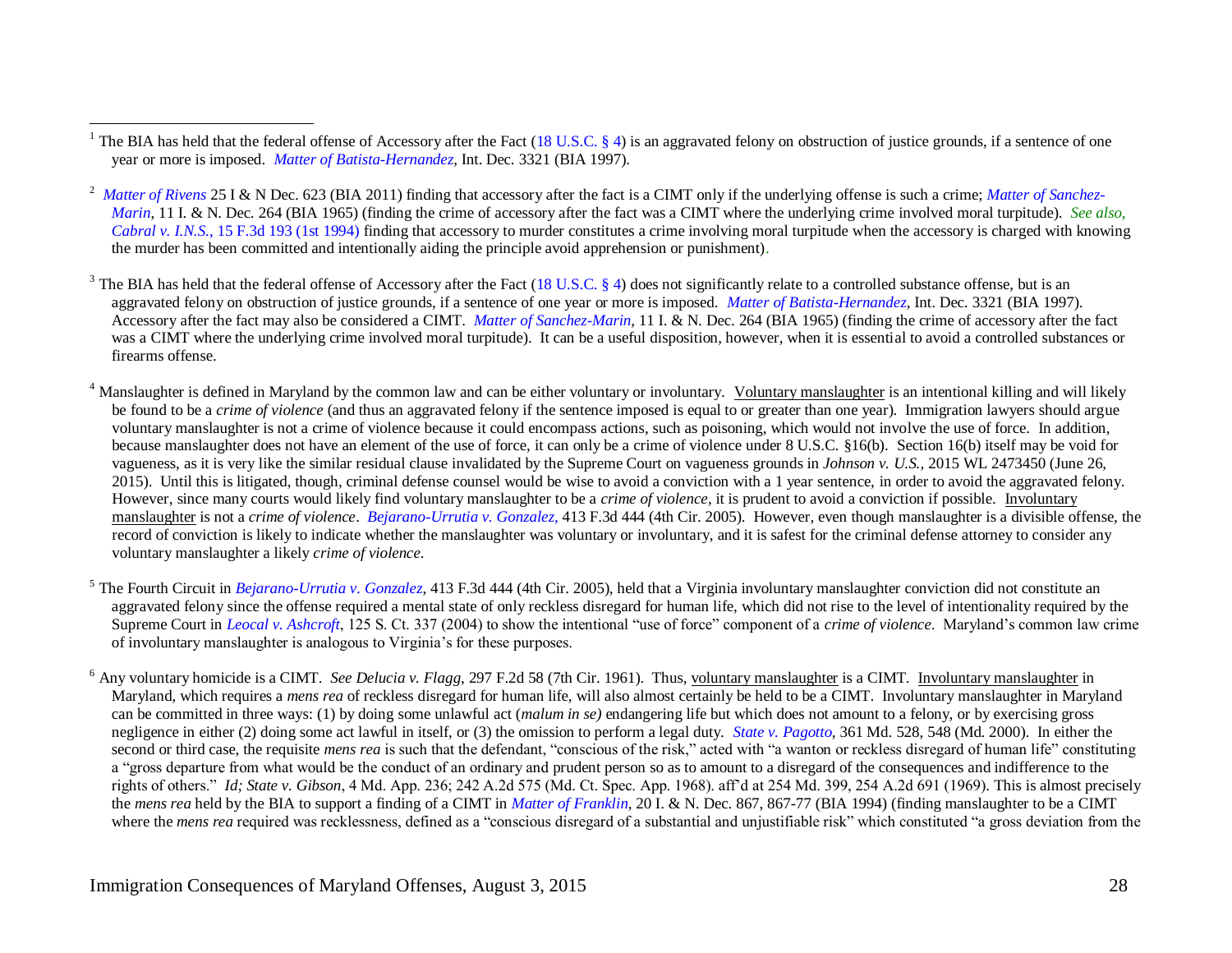standard of care that a reasonable person would exercise in the situation."). Furthermore, Maryland courts have equated "gross negligence" with "recklessness." *[Albrecht v. State](http://caselaw.lp.findlaw.com/data2/marylandstatecases/cosa/1995/1122s92.pdf)*, 97 Md. App. 630, 632 A.2d 163 (Md. Ct. Spec. App. 1993), rev'd on other grounds, [336 Md. 475, 649 A.2d 336 \(1994\).](http://www.lexis.com/research/buttonTFLink?_m=c6c2b026b6a1e0d310206b102bc6353b&_xfercite=%3ccite%20cc%3d%22USA%22%3e%3c%21%5bCDATA%5bMd.%20CRIMINAL%20LAW%20Code%20Ann.%20%a7%203-204%5d%5d%3e%3c%2fcite%3e&_butType=3&_butStat=2&_butNum=27&_butInline=1&_butinfo=%3ccite%20cc%3d%22USA%22%3e%3c%21%5bCDATA%5b336%20Md.%20475%5d%5d%3e%3c%2fcite%3e&_fmtstr=FULL&docnum=2&_startdoc=1&wchp=dGLbVzb-zSkAz&_md5=ba252daa1135c77e9f3a3be54b22ba26) 

<sup>7</sup> *[Bejarano-Urrutia v. Gonzalez](http://pacer.ca4.uscourts.gov/opinion.pdf/042270.P.pdf)*, 413 F.3d 444 (4th Cir. 2005); *see also supra* not[e 5.](#page-3-0)

 $\overline{a}$ 

<sup>8</sup> This statute incorporates the "gross negligence" requirement of common law manslaughter in Maryland, *Faulcon v. State,* [211 Md. 249, 126 A.2d 858 \(1956\);](http://www.lexis.com/research/buttonTFLink?_m=5d41a7cc848c3729607c5fb013acfa76&_xfercite=%3ccite%20cc%3d%22USA%22%3e%3c%21%5bCDATA%5bMd.%20CRIMINAL%20LAW%20Code%20Ann.%20%a7%202-209%5d%5d%3e%3c%2fcite%3e&_butType=3&_butStat=2&_butNum=29&_butInline=1&_butinfo=%3ccite%20cc%3d%22USA%22%3e%3c%21%5bCDATA%5b211%20Md.%20249%5d%5d%3e%3c%2fcite%3e&_fmtstr=FULL&docnum=4&_startdoc=1&wchp=dGLbVzb-zSkAz&_md5=dd18cc06bcf954f0226027d08ea1ed44) *Connor v. State,* [225 Md. 543, 171 A.2d 699,](http://www.lexis.com/research/buttonTFLink?_m=5d41a7cc848c3729607c5fb013acfa76&_xfercite=%3ccite%20cc%3d%22USA%22%3e%3c%21%5bCDATA%5bMd.%20CRIMINAL%20LAW%20Code%20Ann.%20%a7%202-209%5d%5d%3e%3c%2fcite%3e&_butType=3&_butStat=2&_butNum=30&_butInline=1&_butinfo=%3ccite%20cc%3d%22USA%22%3e%3c%21%5bCDATA%5b225%20Md.%20543%5d%5d%3e%3c%2fcite%3e&_fmtstr=FULL&docnum=4&_startdoc=1&wchp=dGLbVzb-zSkAz&_md5=e613f2b14dc43f0255ea190954c0a911) cert. denied, [368 U.S. 906, 82 S. Ct. 186, 7 L. Ed. 2d 100 \(1961\), and thus a conviction under this statute is a CIMT.](http://www.lexis.com/research/buttonTFLink?_m=5d41a7cc848c3729607c5fb013acfa76&_xfercite=%3ccite%20cc%3d%22USA%22%3e%3c%21%5bCDATA%5bMd.%20CRIMINAL%20LAW%20Code%20Ann.%20%a7%202-209%5d%5d%3e%3c%2fcite%3e&_butType=3&_butStat=2&_butNum=31&_butInline=1&_butinfo=%3ccite%20cc%3d%22USA%22%3e%3c%21%5bCDATA%5b368%20U.S.%20906%5d%5d%3e%3c%2fcite%3e&_fmtstr=FULL&docnum=4&_startdoc=1&wchp=dGLbVzb-zSkAz&_md5=bcbd5279b8b24314618ac3670354a4a8) *See supra*  [note 5.](http://www.lexis.com/research/buttonTFLink?_m=5d41a7cc848c3729607c5fb013acfa76&_xfercite=%3ccite%20cc%3d%22USA%22%3e%3c%21%5bCDATA%5bMd.%20CRIMINAL%20LAW%20Code%20Ann.%20%a7%202-209%5d%5d%3e%3c%2fcite%3e&_butType=3&_butStat=2&_butNum=31&_butInline=1&_butinfo=%3ccite%20cc%3d%22USA%22%3e%3c%21%5bCDATA%5b368%20U.S.%20906%5d%5d%3e%3c%2fcite%3e&_fmtstr=FULL&docnum=4&_startdoc=1&wchp=dGLbVzb-zSkAz&_md5=bcbd5279b8b24314618ac3670354a4a8)

 $9$  First degree assault involves the intentional infliction of serious physical injury on another or assault with a deadly weapon. Under current BIA case law, a crime involving the intentional infliction of bodily harm is a *crime of violence*. *Matter of Martin*, 23 I. & N. Dec. 491 (BIA 2002). However, subsection (a)(1) does not include as an element the use of violent force and is therefore not a crime of violence under 18 USC §16(a). It could be found to be a crime of violence under 18 USC §16(b), but §16(b) may be void for vagueness, as it is very like the similar residual clause invalidated by the Supreme Court on vagueness grounds in *Johnson v. U.S.,* 2015 WL 2473450 (June 26, 2015). Immigration attorneys should challenge a crime of violence categorization for subsection (a)(1), but defense attorneys should NOT rely on this, as immigration judges are very likely to find this offense to be a crime of violence. Subsection (a)(2), involving assault with a firearm, will very likely be a crime of violence. To avoid the aggravated felony for either subsection, defense counsel should keep the sentence to under one year if possible.

<sup>10</sup> An assault with a deadly weapon or with intent to injure is a CIMT. *[Matter of Logan](http://www.usdoj.gov/eoir/vll/intdec/vol17/2791.pdf)*, 17 I. & N. Dec. 367 (BIA 1980); *Matter of P-*, 3 I&N Dec. 5 (BIA 1947).

<sup>11</sup> The "firearms" included within [Md. CR § 3-202](http://mlis.state.md.us/asp/web_statutes.asp?gcr&3-202) specifically include antique firearms (defined at [Md. CR § 4-201](http://mlis.state.md.us/asp/web_statutes.asp?gcr&4-201) to include antique guns and replicas). Use of an antique firearm does not violate the federal firearm statutes on which the ground of deportability for firearms offenses is based. Thus[, § 3-202](http://mlis.state.md.us/asp/web_statutes.asp?gcr&3-202) is overbroad and should not be a firearms offense under the INA. To be cautious, defense attorneys should keep the record inconclusive as to whether a firearm was used at all and, if use of a firearm is included in the record, the attorney should keep the record inconclusive as to what type of firearm. Immigration attorneys should argue that the offense is overbroad and categorically not a firearms offense. *But see, Matter of Chairez*, 26 I. & N. Dec. 349 (BIA 2014) (involving a statute that did not specify whether or not antique firearms were included in the definition of firearms).

<sup>12</sup> *United States v. Royal*, 731 F.3d 333 (4th Cir. 2013) (Md CR §2-203 can involve any offensive touching, whether violent or not, and is therefore categorically not a crime of violence).

<sup>13</sup> Under the strict categorical approach, simple assault is not a CIMT. *[Matter of Short](http://www.usdoj.gov/eoir/vll/intdec/vol20/3125.pdf)*, 20 I&N Dec. 136 (BIA 1989). However, caution should be exercised in cases in which the victim of an assault is a family member or other person protected by domestic violence laws. The BIA has held in the past that it is proper to look to the criminal record to determine whether a conviction involves an assault against a domestic partner, a police officer or a child, and to find that assault against such individuals is a CIMT. *Matter of Ahortalejo-Guzman*, 25 I. & N. Dec. 465 (BIA 2011). This approach may be open to challenge under *Descamps* and the Attorney General's recission of *Matter of Silva-Trevino*, 26 I. & N. Dec. 550 (A.G. 2015), but where possible, counsel should avoid assault charges involving family members and/or keep the record free of mention of any domestic relationship or the age of a child victim.

14 This subsection prohibits causing physical injury to a law enforcement officer, but it does not contain an element of the use of force. It would be possible to violate this section without physical force by poisoning an officer, for example.

<sup>15</sup> This subsection of the offense (§3-203(c)) will be considered a CIMT because it includes the intentional infliction of physical injury on a law enforcement officer.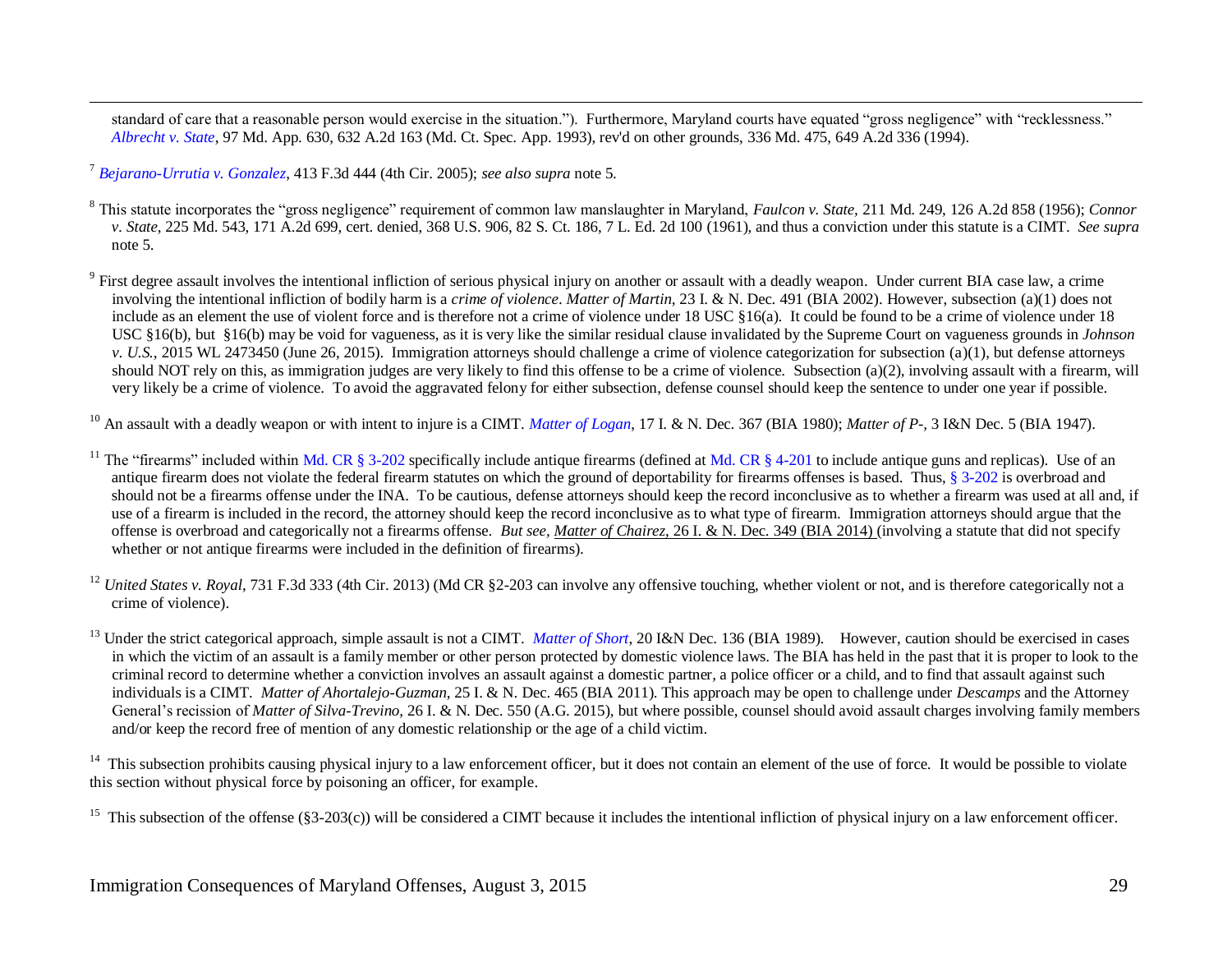<sup>16</sup> Recklessness does not rise to the level of intentionality to constitute the use of force for purposes of determining whether an offense is a crime of violence. *[Bejarano-](http://pacer.ca4.uscourts.gov/opinion.pdf/042270.P.pdf)[Urrutia v. Gonzalez](http://pacer.ca4.uscourts.gov/opinion.pdf/042270.P.pdf)*, 413 F.3d 444 (4th Cir. 2005); *see* note [5,](#page-3-0) above.

<sup>17</sup> The *mens rea* for reckless endangerment is a gross and wanton deviation from reasonable conduct. *[Albrecht v. State](http://caselaw.lp.findlaw.com/data2/marylandstatecases/cosa/1995/1122s92.pdf)*, 97 Md. App. 630, 632 A.2d 163 (Md. Ct. Spec. App. 1993), rev'd on other grounds, [336 Md. 475, 649 A.2d 336 \(1994\).](http://www.lexis.com/research/buttonTFLink?_m=c6c2b026b6a1e0d310206b102bc6353b&_xfercite=%3ccite%20cc%3d%22USA%22%3e%3c%21%5bCDATA%5bMd.%20CRIMINAL%20LAW%20Code%20Ann.%20%a7%203-204%5d%5d%3e%3c%2fcite%3e&_butType=3&_butStat=2&_butNum=27&_butInline=1&_butinfo=%3ccite%20cc%3d%22USA%22%3e%3c%21%5bCDATA%5b336%20Md.%20475%5d%5d%3e%3c%2fcite%3e&_fmtstr=FULL&docnum=2&_startdoc=1&wchp=dGLbVzb-zSkAz&_md5=ba252daa1135c77e9f3a3be54b22ba26) This is almost precisely the *mens rea* held by the BIA to support a finding of a CIMT in *[Matter of Franklin,](http://www.usdoj.gov/eoir/vll/intdec/vol20/3228.pdf)* 20 I. & N. Dec. 867, 867-77 (BIA 1994) (finding manslaughter to be a CIMT where the *mens rea* required was recklessness, defined as a "conscious disregard of a substantial and unjustifiable risk" which constituted "a gross deviation from the standard of care that a reasonable person would exercise in the situation."). Furthermore, Maryland courts have equated "gross negligence" manslaughter with "recklessness." *Pagotto v. State,* 127 Md. App. 271, 732 A.2d 920 (1999).

<sup>18</sup> CR §3-204(a)(2) prohibits discharging a firearm from a motor vehicle, which would be a firearms offense under 8 U.S.C. §1227(a)(2)(C).

<sup>19</sup> *[Leocal v. Ashcroft](http://www.law.cornell.edu/supct/html/03-583.ZS.html)*, 125 S. Ct. 337 (2004); *[Bejarano-Urrutia v. Gonzalez](http://pacer.ca4.uscourts.gov/opinion.pdf/042270.P.pdf)*, 413 F.3d 444 (4th Cir. 2005).

<sup>20</sup> This offense requires a *mens rea* of negligence, and for this reason is not a CIMT.

 $\overline{a}$ 

- <sup>21</sup> Immigration attorneys should look at the ICE prosecutorial discretion and enforcement prioirity memos for the nuances of these policies and for possible advocacy opportunities for clients with a DUI/ DWI conviction.
- <sup>22</sup> *[Leocal v. Ashcroft](http://www.law.cornell.edu/supct/html/03-583.ZS.html)*, 125 S. Ct. 337 (2004); *[Bejarano-Urrutia v. Gonzalez](http://pacer.ca4.uscourts.gov/opinion.pdf/042270.P.pdf)*, 413 F.3d 444 (4th Cir. 2005).

<sup>24</sup> Immigration attorneys should look at the ICE prosecutorial discretion and enforcement prioirity memos for the nuances of these policies and for possible advocacy opportunities for clients with a DUI/ DWI conviction.

<sup>25</sup> *[Leocal v. Ashcroft](http://www.law.cornell.edu/supct/html/03-583.ZS.html)*, 125 S. Ct. 337 (2004); *[Bejarano-Urrutia v. Gonzalez](http://pacer.ca4.uscourts.gov/opinion.pdf/042270.P.pdf)*, 413 F.3d 444 (4th Cir. 2005).

<sup>26</sup> This offense requires a *mens rea* of negligence, and for this reason is not a CIMT.

 $^{27}$  Immigration attorneys should look at the ICE prosecutorial discretion and enforcement prioirity memos for the nuances of these policies and for possible advocacy opportunities for clients with a DUI/ DWI conviction.

<sup>28</sup> *[Leocal v. Ashcroft](http://www.law.cornell.edu/supct/html/03-583.ZS.html)*, 125 S. Ct. 337 (2004); *[Bejarano-Urrutia v. Gonzalez](http://pacer.ca4.uscourts.gov/opinion.pdf/042270.P.pdf)*, 413 F.3d 444 (4th Cir. 2005).

<sup>29</sup> This offense requires a *mens rea* of negligence, and for this reason is not a CIMT.

- <sup>30</sup> Immigration attorneys should look at the ICE prosecutorial discretion and enforcement prioirity memos for the nuances of these policies and for possible advocacy opportunities for clients with a DUI/ DWI conviction.
- <sup>31</sup> See [Matter of B-,](http://www.usdoj.gov/eoir/vll/intdec/vol21/3270.pdf) 21 I. & N. Dec. 287 (BIA 1996) (finding second degree (statutory) rape under former Maryland Art. 27, § 463(a)(3) to be an aggravated felony because it was considered a crime likely to result in the use of force). *See also, [Wireko v. Reno](http://pacer.ca4.uscourts.gov/opinion.pdf/991109.P.pdf)*, 211 F.3d 833 (4th Cir. 2000) (finding a conviction under a Va.

<sup>23</sup> This offense requires a *mens rea* of negligence, and for this reason is not a CIMT.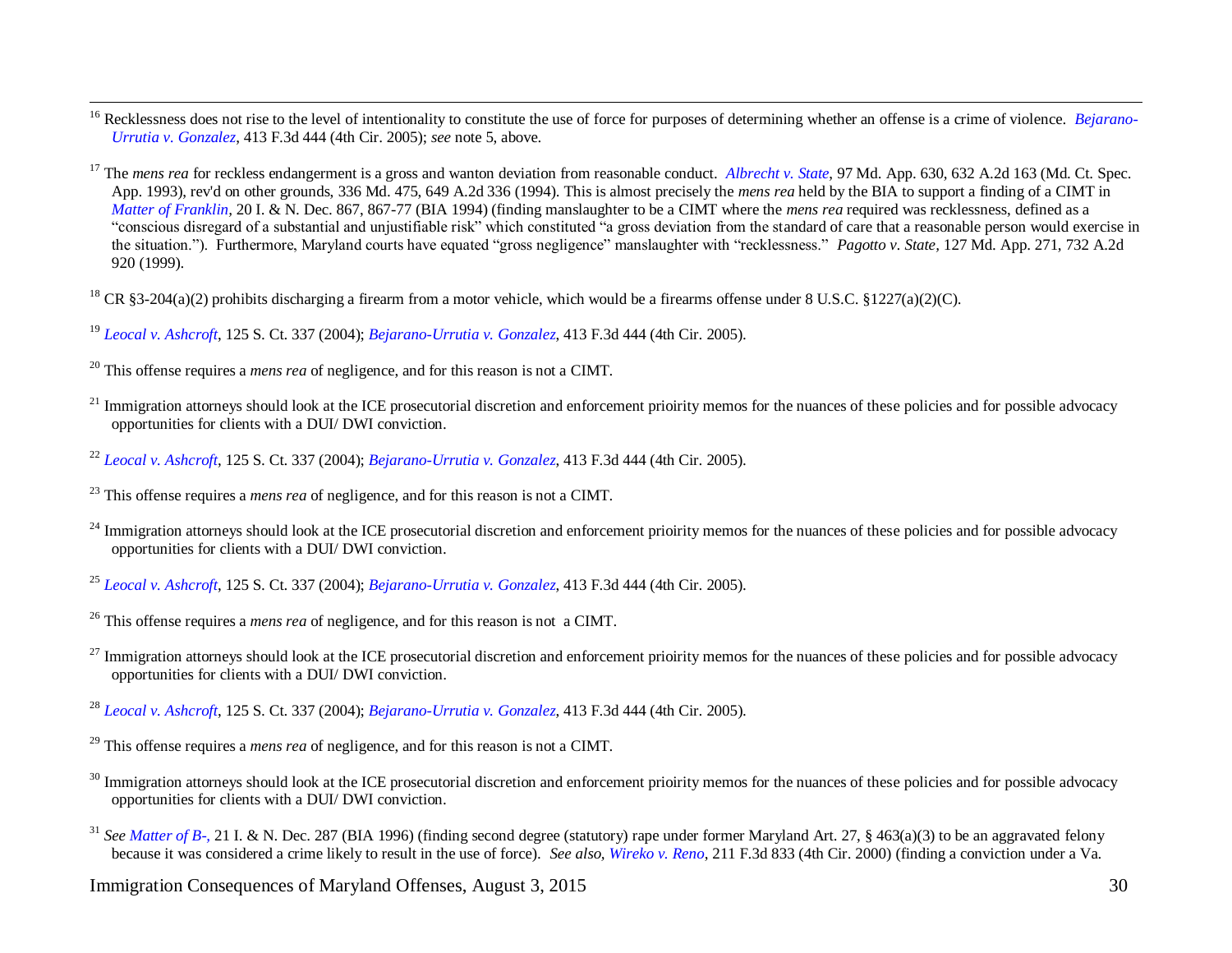misdemeanor sexual battery statute to be an aggravated felony). Immigration lawyers could argue that [subsection \(a\)\(2\)](http://mlis.state.md.us/cgi-win/web_statutes.exe?gcr&3-211) (prohibiting intercourse with disabled person) does not necessarily involve the use of force and therefore, is not a *crime of violence* aggravated felony (an issue not addressed in *[Wireko](http://pacer.ca4.uscourts.gov/opinion.pdf/991109.P.pdf)*), making the statute divisible. In addition, 18 USC §16(b), which includes in "crime of violence" any crime likely to result in the use of force, may be void for vagueness, as it is very like the similar residual clause invalidated by the Supreme Court on those grounds in *Johnson v. U.S.,* 2015 WL 2473450 (June 26, 2015). However, given BIA precedent and the likelihood that courts may find conduct under subsection (a)(2) to be a *crime of violence* under 18 U.S.C. §16(b) or the equivalent of rape, criminal defense attorneys should avoid a conviction under this section.

- $32$  This offense would not be sexual abuse of a minor in the 4th Cir. because it does not include an element of sexual gratification, which is required by the 4th Circuit for sexual abuse of a minor. *See U.S. v. Cabrera-Umanzor*, 728 F.3d 347, 352 (4th Cir. 2013) (noting that the 4th Cir has defined generic sexual abuse of a minor to require a purpose of sexual gratification) and Md CR §3-301(e) (defining sexual act to include, among other things, an act "that can reasonably be construed to be for sexual arousal or gratification, *or* for the abuse of either party"). *However*, if the defendant travels outside the 4th Circuit, this offense could well be found to be sexual abuse of a minor. *Matter of Esquivel-Quintana,* 26 I&N Dec. 469 (BIA 2015) (finding age differential of 3 years made statutory rape provision categorically sexual abuse of a minor).
- <sup>33</sup> See [Matter of B-,](http://www.usdoj.gov/eoir/vll/intdec/vol21/3270.pdf) 21 I. & N. Dec. 287 (BIA 1996) (finding second degree (statutory) rape under former Maryland Art. 27, § 463(a)(3) to be an aggravated felony because it was considered a crime likely to result in the use of force). *See also, [Wireko v. Reno](http://pacer.ca4.uscourts.gov/opinion.pdf/991109.P.pdf)*, 211 F.3d 833 (4th Cir. 2000) (finding a conviction under a Va. misdemeanor sexual battery statute to be an aggravated felony). Immigration lawyers could argue that subsection  $(a)(2)$  (prohibiting sexual act with disabled person) does not necessarily involve the use of force and therefore, is not a *crime of violence* aggravated felony (an issue not addressed in *[Wireko](http://pacer.ca4.uscourts.gov/opinion.pdf/991109.P.pdf)*), making the statute divisible. In addition, 18 USC §16(b), which includes in "crime of violence" any crime likely to result in the use of force, may be void for vagueness, as it is very like the similar residual clause invalidated by the Supreme Court on vagueness grounds in *Johnson v. U.S.,* 2015 WL 2473450 (June 26, 2015). However, given BIA precedent and the likelihood that courts may find conduct under subsection (a)(2) to be a crime of violence under 18 U.S.C. §16(b) (as a crime likely to result in the use of force), criminal defense attorneys should avoid a conviction under this section.
- Second degree sex offense under §3-306 will *not* constitute sexual abuse of a minor in the 4th Circuit because it does not necessarily include an element requiring that the act be committed for purposes of sexual gratification, which the 4th Circuit has held to be an element of generic sexual abuse of a minor. *See U.S. v. Cabrera-Umanzor*, 728 F.3d 347, 352 (4th Cir. 2013) (noting that the 4th Cir has defined generic sexual abuse of a minor to require a purpose of sexual gratification) and Md CR §3-301(e) (defining sexual act to include, among other things, an act "that can reasonably be construed to be for sexual arousal or gratification, *or* for the abuse of either party"). *However,* if the defendant travels outside the 4th Circuit, this offense could well be found to be sexual abuse of a minor. *Matter of Esquivel-Quintana,* 26 I&N Dec. 469 (BIA 2015) (finding age differential of 3 years made statutory rape provision categorically sexual abuse of a minor).
- <sup>34</sup> *See* caution at not[e 13](#page-4-0) above regarding assault against family members or children.

 $\overline{a}$ 

- <sup>35</sup> This statute is currently treated as divisible. *But see, Biggus v. State*, 323 Md. 339, 346-50 (1991) (Court of Appeals holding that 3rd degree sex offense under the predecessor statute was intended by the legislature to be a single offense with enumerated alternative means of commission).
- <sup>36</sup> Under current law, this offense is likely to be considered an aggravated felony. Subsection (a)(5) would be sexual abuse of a minor. Subsection (a)(1) would likely be a crime of violence (and thus an aggravated felony if the sentence were a year or longer), though immigration attorneys should argue that the provision is overbroad. Subsection (a)(2) could also arguably be a crime likely to result in the use of force, which would make it a crime of violence under 18 USC §16(b). However, §16(b) may be void for vagueness, as it is very like the similar residual clause invalidated by the Supreme Court on vagueness grounds in *Johnson v. U.S.,*  2015 WL 2473450 (June 26, 2015). There is a strong argument that  $(a)(3)$  and  $(a)(4)$  are not aggravated felony sexual abuse of a minor in the 4th Circuit, because they do not necessarily include an element requiring that the act be committed for purposes of sexual gratification, which the 4th Circuit has held to be an element of generic sexual abuse of a minor. *See U.S. v. Cabrera-Umanzor*, 728 F.3d 347, 352 (4th Cir. 2013) (noting that the 4th Cir has defined generic sexual abuse of a minor to require a purpose of sexual gratification). Both "sexual contact" and "sexual act" can be committed for sexual gratification *or* the abuse of either party.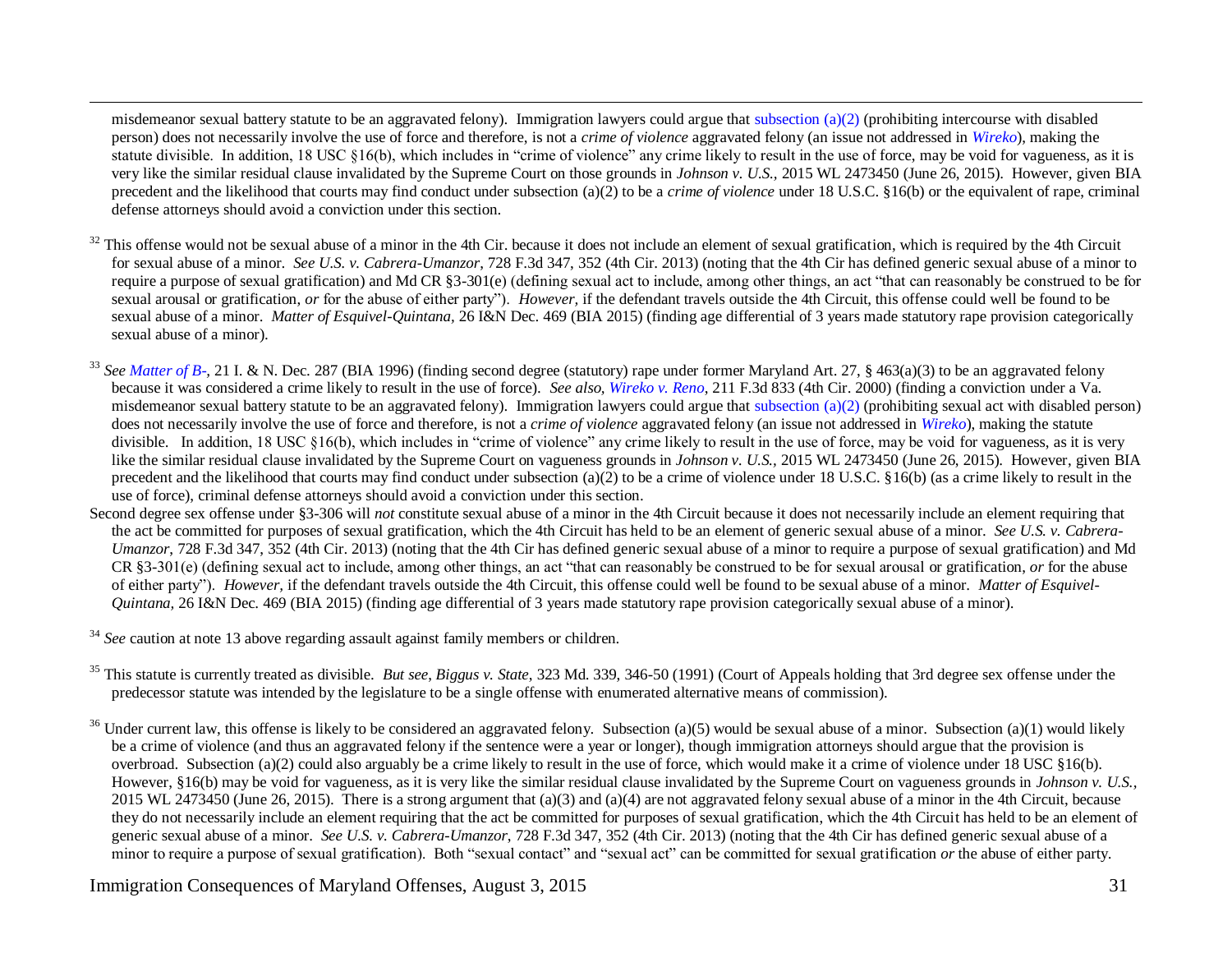Md. CR §3-301(e) and (f). *However,* if the defendant travels outside the 4th Circuit, this offense could well be found to be sexual abuse of a minor. *Matter of Esquivel-Quintana,* 26 I&N Dec. 469 (BIA 2015) (finding age differential of 3 years made statutory rape provision categorically sexual abuse of a minor). Because this is an area of unsettled law, criminal defense counsel should avoid a conviction where possible.

<sup>37</sup> *But see* caution at not[e 13](#page-4-0) above regarding assault against family members or children.

 $\overline{a}$ 

<sup>38</sup> Section 3-308 is divisible with regard to whether it constitutes sexual abuse of a minor. If the record of conviction (ROC) indicates that the defendant was convicted of intercourse under subsections  $(b)(3)$  or  $(c)(2)$ , it will be sexual abuse of a minor. However, a conviction for sexual contact or a sexual act with a minor under the other subsections may *not* constitute sexual abuse of a minor because they do not necessarily include an element requiring that the act be committed for purposes of sexual gratification, which the 4th Circuit has held to be an element of generic sexual abuse of a minor. *See U.S. v. Cabrera-Umanzor*, 728 F.3d 347, 352 (4th Cir. 2013) (noting that the 4th Cir has defined generic sexual abuse of a minor to require a purpose of sexual gratification). Md CR  $\S$ 3-301(e) and (f) specifically defines sexual contact and a sexual act to include an act "that can reasonably be construed to be for sexual arousal or gratification, *or* for the abuse of either party." *However,* if the defendant travels outside the 4th Circuit, this offense could well be found to be sexual abuse of a minor. *Matter of Esquivel-Quintana,* 26 I&N Dec. 469 (BIA 2015) (finding age differential of 3 years made statutory rape provision categorically sexual abuse of a minor). Because this is an area of unsettled law, criminal defense counsel should avoid a conviction where possible.

This offense is categorically not a crime of violence. Victor Enrique Tally-Barrios, A041-736-376 (BIA unpub. Oct. 8, 2013) (finding the precursor statute to be nondivisible and categorically not a crime of violence).

<sup>39</sup> A specific plea to sexual contact or a sexual act (as opposed to intercourse) could also possibly avoid the aggravated felony of sexual abuse of a minor, but this argument has not been tested and it is better to avoid these offenses if possible.

<sup>41</sup> An attempt to commit an aggravated felony constitutes an aggravated felony for immigration purposes. *See* INA § 101(a)(43)(U).

<sup>42</sup> An attempt to commit an aggravated felony constitutes an aggravated felony for immigration purposes. *See* INA § 101(a)(43)(U).

<sup>43</sup> *See* caution at not[e 13](#page-4-0) above regarding assault against family members or children.

<sup>44</sup> *See* caution at not[e 13](#page-4-0) above regarding assault against family members or children.

 $^{45}$  Though this provision does not include any element of the use of force, it may very well be found to be a crime of violence under 18 U.S.C. §16(b) as an offense that is likely to result in the use of force. *[Wireko v. Reno](http://pacer.ca4.uscourts.gov/opinion.pdf/991109.P.pdf)*, 211 F.3d 833 (4th Cir. 2000) (finding a conviction under a Va. misdemeanor sexual battery statute to be an aggravated felony); *[Matter of B-,](http://www.usdoj.gov/eoir/vll/intdec/vol21/3270.pdf)* 21 I&N Dec. 287 (BIA 1996) (finding second degree (statutory) rape under former Maryland Art. 27, § 463(a)(3) to be an aggravated felony as a crime likely to result in the use of force). Immigration lawyers could argue that subsection (b) (prohibiting correctional employee from having sex with inmate) involves neither the use of force nor a lack of consent therefore is neither a crime of violence aggravated felony (an issue not addressed in *[Wireko](http://pacer.ca4.uscourts.gov/opinion.pdf/991109.P.pdf)*) nor rape. In addition, 18 USC §16(b), which includes in "crime of violence" any crime likely to result in the use of force, may be void for vagueness, as it is very like the similar residual clause invalidated by the Supreme Court on vagueness grounds in *Johnson v. U.S.,* 2015 WL 2473450 (June 26, 2015). However, given BIA precedent and the likelihood that courts may find a conviction under this subsection to be a crime of violence under 18 U.S.C. §16(b), it is advisable for criminal defense attorneys to avoid a conviction under this section or to keep the sentence under one year.

Section 3-314(c) is divisible with regard to whether it constitutes sexual abuse of a minor. If the record of conviction (ROC) indicates that the defendant was convicted of intercourse, it will be sexual abuse of a minor. However, a conviction for sexual contact or a sexual act with a minor will *not* constitute sexual abuse of a minor

<sup>40</sup> *But see* caution at not[e 13](#page-4-0) above regarding assault against family members or children.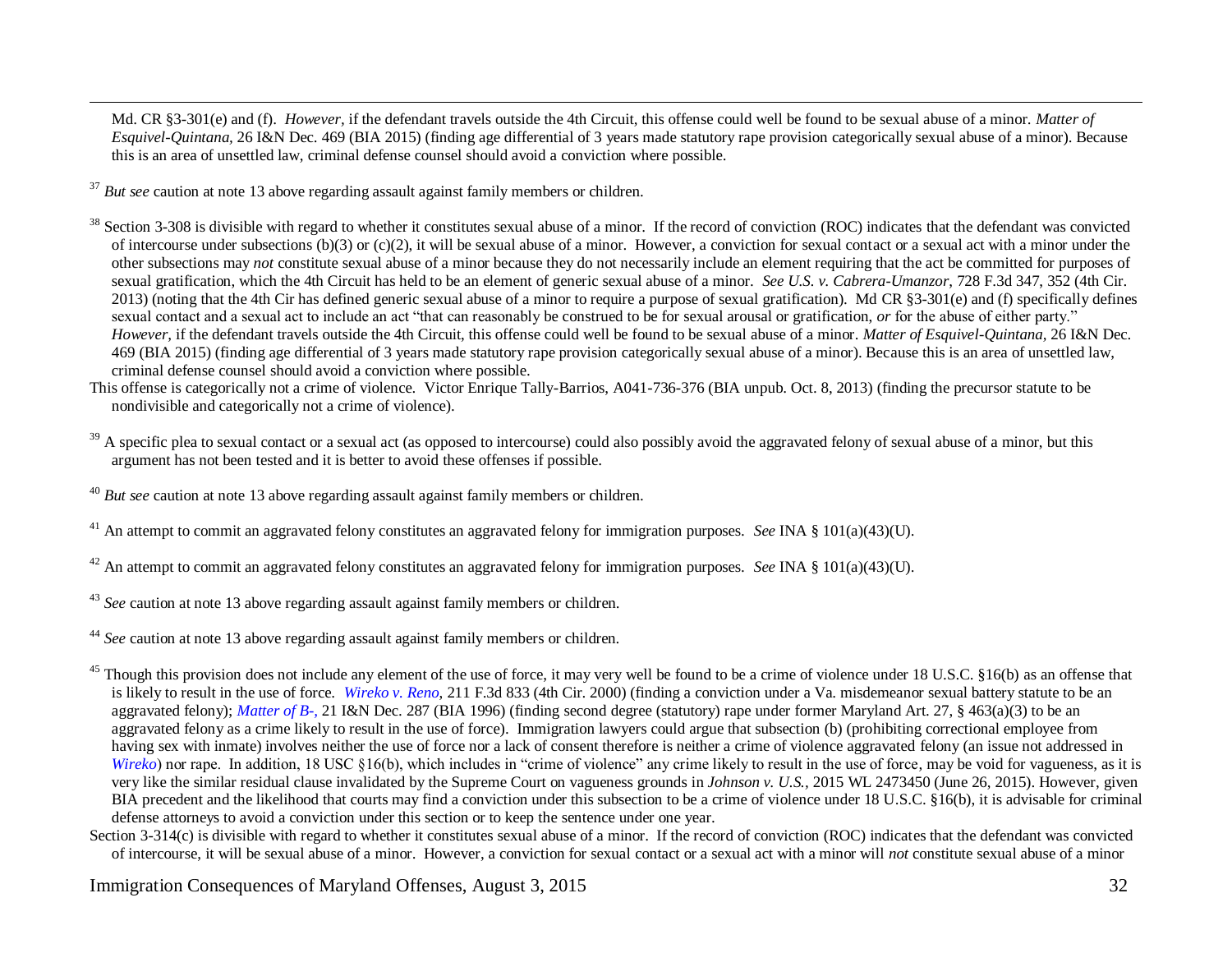because it does not necessarily include an element requiring that the act be committed for purposes of sexual gratification, which is an element of generic sexual abuse of a minor. *See U.S. v. Cabrera-Umanzor*, 728 F.3d 347, 352 (4th Cir. 2013) (noting that the 4th Cir has defined generic sexual abuse of a minor to require a purpose of sexual gratification). Md CR §3-301(e) specifically defines sexual contact and a sexual act to include, among other things, an act "that can reasonably be construed to be for sexual arousal or gratification, *or* for the abuse of either party." They are therefore missing an element of the generic offense of sexual abuse of a minor.

<sup>46</sup> S*ee* caution at note [13](#page-4-0) above regarding assault against family members or children.

 $\overline{a}$ 

- $47$  This statute is overbroad, prohibiting generally intercourse with individuals so closely related that it would be illegal for them to marry under Maryland law. These include parents and children, but also siblings. Crimes that arise out of a forbidden marital status between consenting adults are not CIMT's. *Matter of B-*, 2 I. & N. Dec. 617 (BIA 1946).
- <sup>48</sup> A conviction under this section does not constitute a deportable firearms offense because the "dangerous weapon" does not have to be a gun, *Couplin v. State,* 37 Md. App. 567, 378 A.2d 197 (1977), cert. denied, 281 Md. 735 (1978), but could be a cord, *Bennett v. State,* 237 Md. 212, 205 A.2d 393 (1964); or a knife, *Hobbs v. Pepersack,* 301 F.2d 875 (4th Cir. 1962); *Bell v. State,* 5 Md. App. 276, 246 A.2d 286 (1968).
- <sup>49</sup> A conviction under this section does not constitute a deportable firearms offense because the "dangerous weapon" does not have to be a gun, *Couplin v. State,* 37 Md. App. 567, 378 A.2d 197 (Md. Ct. Spec. App. 1977), cert. denied, 281 Md. 735 (1978), but could be a cord, *Bennett v. State,* 237 Md. 212, 205 A.2d 393 (1964); or a knife, *Hobbs v. Pepersack,* 301 F.2d 875 (4th Cir. 1962); *Bell v. State,* 5 Md. App. 276, 246 A.2d 286 (1968).
- <sup>50</sup> *Gomez v. United States*, 690 F.3d 194, 201-03 (4th Cir. 2012) holds that second degree child abuse under the predecessor statute to § 3-601(d) is categorically not a crime of violence, and thus not an aggravated felony. For purposes of the analysis of a crime of violence, there is no substantive difference between the current first degree and second degree child abuse provisions.

<sup>51</sup> *See* caution at not[e 13](#page-4-0) above regarding assault against family members or children.

<sup>52</sup> *Amos v. Lynch*, 2015 WL 3606848 (4th Cir. June 10, 2015) (predecessor statute held not to be sexual abuse of a minor because least culpable conduct includes failure to prevent abuse and requires no affirmative act of abuse); *see also, U.S. v. Cabrera-Umanzor*, 728 F.3d 347, 352 (4th Cir. 2013) (predecessor offense to §3-602 is categorically neither a crime of violence nor sexual abuse of a minor because it requires neither force nor an intent to gratify sexual urges).

<sup>53</sup> *See* caution at not[e 13](#page-4-0) above regarding assault against family members or children.

<sup>54</sup> Md CR §3-602.1 includes the requirement that the failure to provide for a minor be "intentional." This is likely sufficient *mens rea* for this offense to be considered a CIMT.

<sup>55</sup> Md CR §3-604 is not a crime of violence because it does not require a use or threat of force and can be violated through simple neglect.

<sup>56</sup> Md CR §3-604(a) defines neglect for these purposes as the *intentional* failure to provide necessary assistance. This is likely sufficient *mens rea* for this offense to be considered a CIMT. *See, Shakirat Modupe Baruwa v. Caterisano*, 2010 U.S. Dist. LEXIS 60185 (D. Md. June 17, 2010) (holding that this offense qualifies as a CIMT).

 $57$  Md CR §3-605 is not a crime of violence because it does not require a use or threat of force and can be violated through simple neglect.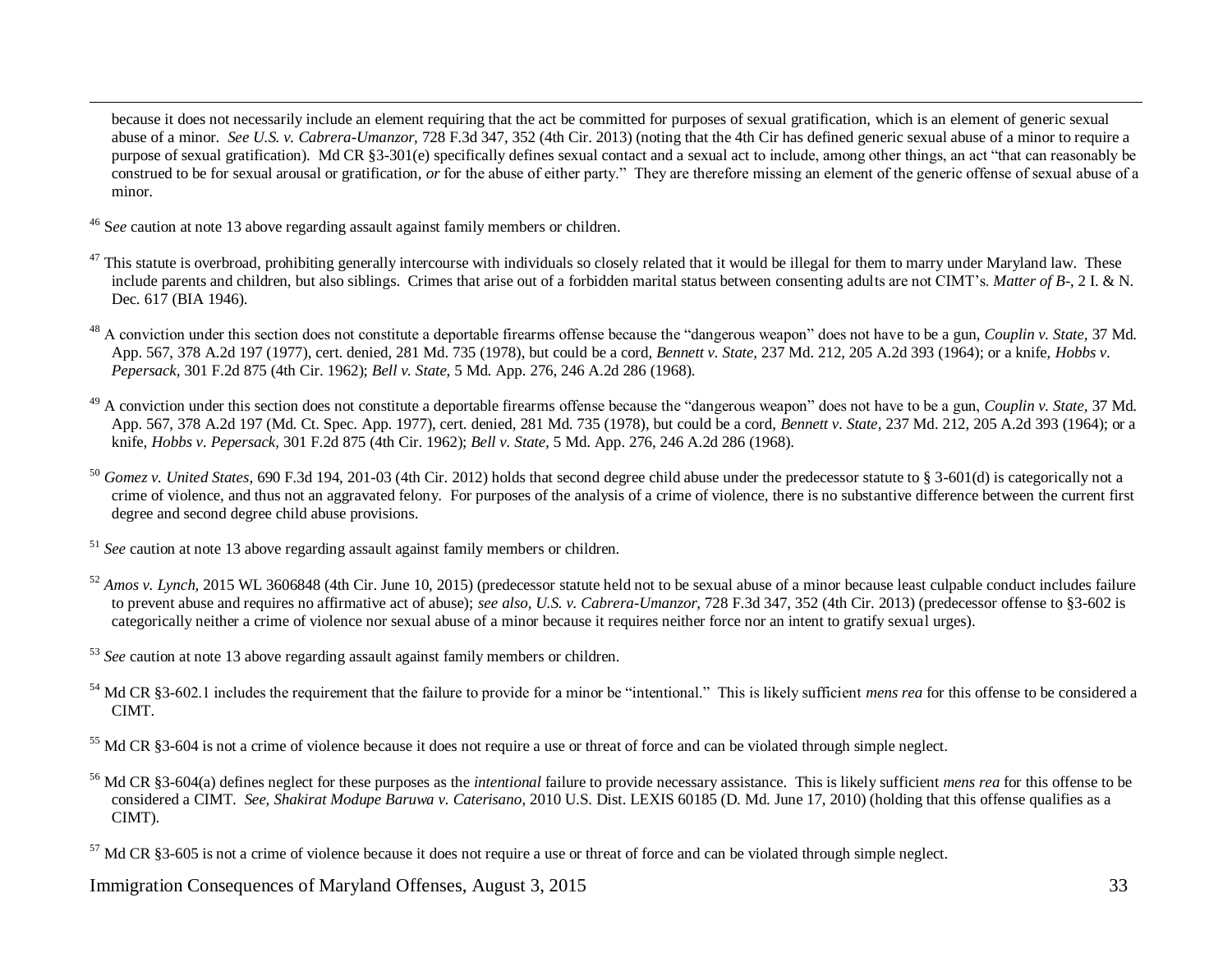- 58 Md CR §3-604(a) defines neglect for these purposes as the *intentional* failure to provide necessary assistance. This is likely sufficient *mens rea* for this offense to be considered a CIMT. *See, Shakirat Modupe Baruwa v. Caterisano*, 2010 U.S. Dist. LEXIS 60185 (D. Md. June 17, 2010) (holding that this offense qualifies as a CIMT).
- <sup>59</sup> [Matter of Ajami,](http://www.usdoj.gov/eoir/vll/intdec/vol22/3405.pdf) 22 I. & N. Dec. 949 (BIA 1999) (holding a Mich. aggravated stalking statute was CIMT). §3-802(a) defines stalking as a malicious course of conduct, which likely is enough to make it a CIMT.
- <sup>60</sup> This section does not apply to carrying a handgun. Md. CR  $84-101(a)(5)(ii)$ .

 $\overline{a}$ 

<sup>61</sup> *US v. Medina-Anicacio*, 325 F.3d 638, (5th Cir. 2003) (holding that carrying a concealed weapon is not a crime of violence and therefore not an aggravated felony).

- <sup>62</sup> [Subsection 4-101\(c\)\(1\)](http://mlis.state.md.us/cgi-win/web_statutes.exe?gcr&4-101) is not a CIMT. *Matter of Granados*, 16 I. & N. Dec. 726, 728 (BIA 1979) ("Conviction for possession of a concealed sawed-off shotgun is not . . . a crime involving moral turpitude . . . ."), *overruled on other grounds Matter of Hernandez-Casillas*, 20 I. & N. Dec. 262 (BIA 1990). However[, subsection](http://mlis.state.md.us/asp/web_statutes.asp?gcr&4-101)  [\(c\)\(2\),](http://mlis.state.md.us/asp/web_statutes.asp?gcr&4-101) prohibiting carrying with intent to use the weapon to inflict harm, would likely be a CIMT. *See [Matter of S-,](http://www.usdoj.gov/eoir/vll/intdec/vol08/Pg344.pdf)* 8 I. & N. Dec. 344 (BIA 1959) (carrying concealed weapon with intent to use on another person held to be CIMT). Avoiding the CIMT could be important in the case of an individual who can adjust to permanent resident status, as a firearms offense is not a ground of inadmissibility and will not make her ineligible to obtain lawful permanent residence (as a CIMT would).
- $63$  Though the provision is divisible with regard to the intent to harm another (see preceding note), it is not divisible but rather simply overbroad as to its inclusion of non-firearms as dangerous weapons.
- <sup>64</sup>*[US v. Sandoval-Barajas](http://www.ca9.uscourts.gov/ca9/newopinions.nsf/04485f8dcbd4e1ea882569520074e698/5119b53821b965bd882569520075790a?OpenDocument)*, 206 F.3d 853 (9th Cir. 2000) (holding that the offense of possession of handgun by alien was not an aggravated felony because the state offense was broader than enumerated federal statutes). There is no analogous federal statute outlawing simple possession of a handgun.
- <sup>65</sup> This is a divisible statute for CIMT purposes (though it will still be a removable firearms offense in any case). Subsections (a)(1)(i) and (ii) are not CIMTs, while (iv) is definitely a CIMT and (iii) may be. In order to avoid the CIMT, plead to subsection (a)(1)(i) or (a)(1)(ii) specifically, or plead generally and make sure the record of conviction is free of any reference to intent to injure or kill another. Avoiding the CIMT could be important in the case of an individual who can adjust to permanent resident status, as a firearms offense is not a ground of inadmissibility and will not make her ineligible to obtain lawful permanent residence (as a CIMT would).
- <sup>66</sup> Further support for the argument that the inclusion of antique firearms was deliberate by the General Assembly can be found in the contrast between this section's provisions and Md. Code Ann., Public Safety, Title 5, which regulates firearms and in several places specifically exempts antique firearms as defined in CR § 4-101. *But see, Matter of Chairez*, 26 I. & N. Dec. 349 (BIA 2014) (involving a state statute that did not specify whether or not antique firearms were included in the definition of firearms).
- <sup>67</sup> Though this strategy is unproven in Maryland, you can *possibly* avoid a controlled substance offense if you can convince the court and the prosecution to agree to avoid identifying the specific substance in the record of conviction. Where a state list of controlled dangerous substances is broader than the federal list at 21 U.S.C. §802 (used to define a controlled substance offense for immigration purposes), a violation of the state statute is not categorically a removable offense. *Mellouli v. Lynch*, 135 S.Ct. 1980 (2015); *Matter of Paulus*, 11 I. & N. Dec. 274, 276 (BIA 1965) ("Since the conviction here could have been for an offer to sell a substance which though a narcotic under California law is not a narcotic drug under federal laws, we cannot say that the Service has borne its burden of establishing that respondent has been convicted of a violation of a law relating to narcotic drugs."). *See also, Ruiz-Vidal v. Gonzales,* 473 F.3d 1072, 1076 (9th Cir. 2007) ("The plain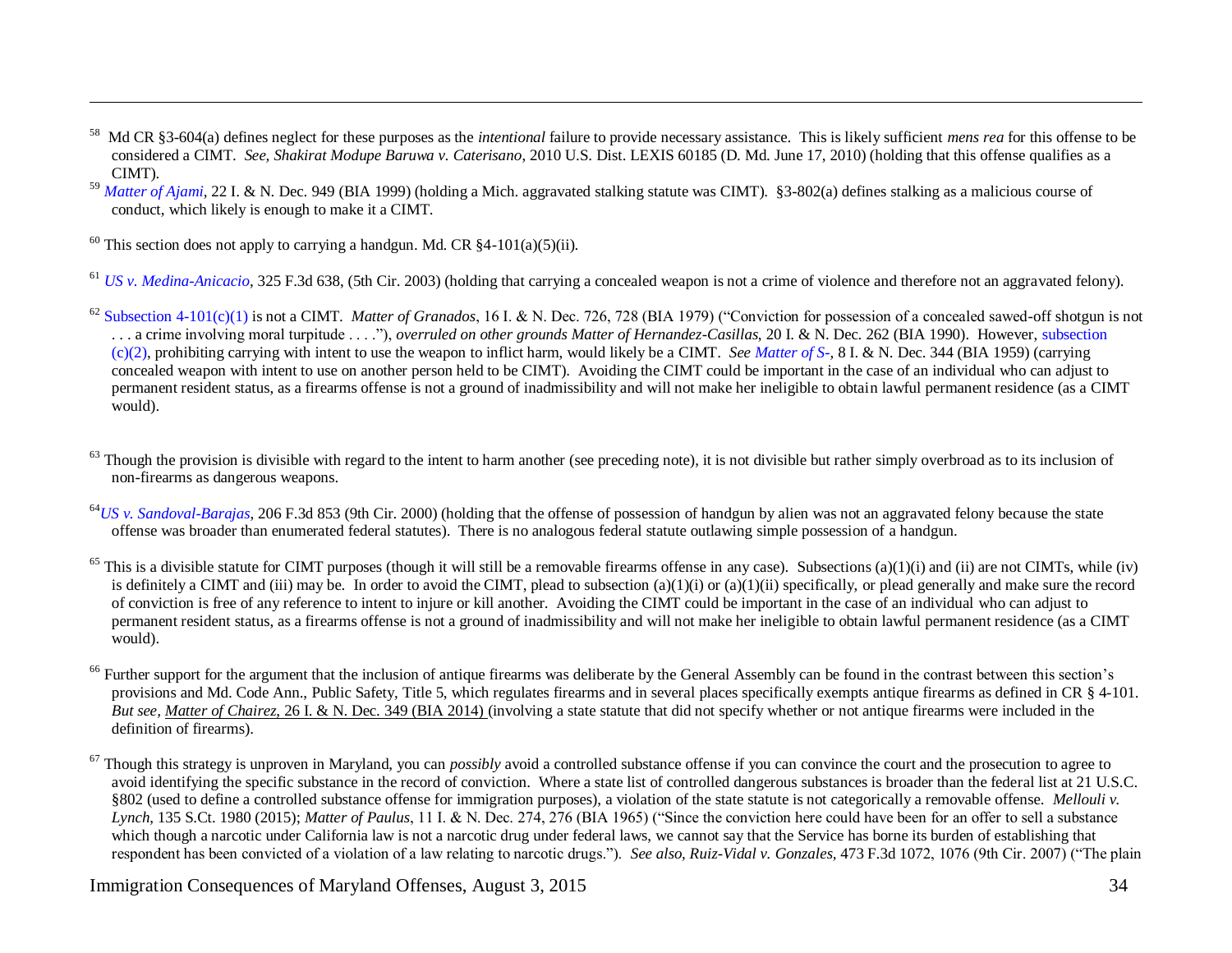language of this statute requires the government to prove that the substance underlying an alien's state law conviction for possession is one that is covered by Section 102 of the CSA.").

- Maryland's list of controlled substances may be broader than the federal list, as Maryland controls "bath salts" which are not controlled under federal law. *See,*  COMAR 10.19.03.13 (D, E, F) (Schedule of "Additional Controlled Dangerous Substances" listing 4-Fluoromethcathinone, 3-Fluoromethcathinone, and 4- Methoxymethcathinone as CDS). *Cf.* 21 U.S.C. §802. For this reason, if the record of conviction does not identify the alleged controlled substance, the conviction should not support a finding of removal or inadmissibility for a controlled substances offense. There is an additional argument that, under *Descamps* and the categorical approach, an Immigration Court should not even have access to the ROC to identify the substance. However, both these arguments (and especially the second) are unproven in litigation under Maryland law, to the author's knowledge, and the much more prudent course for a defense attorney is to avoid any conviction for any offense relating to a controlled substance.
- Mellouli v. Lynch, 135 S.Ct. 1980 (2015) (conviction record for possession of paraphernalia that did not identify a substance controlled under the federal schedule of controlled substances could not support removal proceedings under the controlled substances ground of removal).

<sup>69</sup> *See* fn [67.](#page-15-0)

 $\overline{a}$ 

 $^{70}$ INA § 237(a)(2)(B)(i).

<sup>71</sup> Maryland law defines distribution to include simple transfer or delivery from one person to another, whether or not any remuneration is paid and regardless of quantity. Md. Code Ann., Crim. Law § 5-101(h) and (l) (West). Under the Supreme Court's decision in *Moncrieffe v. Holder*, 133 S. Ct. 1678, 1686-87 (2013), an offense that includes non-remunerative sharing of small quantities of marijuana is not a drug trafficking offense because it is not punishable as a felony under the federal Controlled Substances Act. Maryland's distribution offense is overly broad and is not a categorical match for the federal offense, at least with regard to marijuana. It is therefore not an aggravated felony.

<sup>72</sup> See fn [71](#page-17-0) regarding the *Moncrieffe* decision relating to distribution of marijuana. There is an argument that the case's logic extends to all controlled substances, but this argument is unproven and ICE continues to prosecute distribution of non-marijuana CDS as an aggravated felony.

- <sup>73</sup> Counterfeit substances are controlled dangerous substances as defined by the Maryland Code. *See* [Md. Code, Crim.](http://mlis.state.md.us/asp/web_statutes.asp?gcr&5-604) Law, § 5-604(a). A violation of § 5-604 is a felony under the Maryland Code and punishable under the Controlled Substances Act. *See* [21 U.S.C. §§ 841\(a\)\(2\)](http://www.law.cornell.edu/uscode/21/usc_sec_21_00000841----000-.html) [& 843\(a\)\(5\).](http://www.law.cornell.edu/uscode/21/usc_sec_21_00000843----000-.html) Therefore[, § 5-604](http://mlis.state.md.us/asp/web_statutes.asp?gcr&5-604) is a drug trafficking crime under INA § 101(a)(43)(B) and an aggravated felony. Immigration attorneys may want to make an argument that the definition of "counterfeit substances" in this provision includes labeling and labeling equipment, which may bring it outside of the definition of "drug trafficking" and controlled substances. This strategy is untested.
- <sup>74</sup> "Where fraud or forgery is involved, it is clear that a finding of moral turpitude is required." *Matter of A*--, 5 I. & N. Dec. 52, 53 (BIA 1953) (citing *Jordan v*. *[George](http://caselaw.lp.findlaw.com/cgi-bin/getcase.pl?friend=nytimes&navby=case&court=us&vol=341&invol=223)*, 341 U.S. 223 (1951) (holding where fraud is a component of the crime, the crime involves moral turpitude)).
- <sup>75</sup> There is no *mens rea* required by the statute, and it appears that the the common law crime of nuisance could be committed through negligence alone. *Baltimore & Y*. *Tpk. Rd. v. State*, 63 Md. 573, 581-82, 1 A. 285, 287 (1885) (describing offender's "neglect of duty" that created nuisance).

<sup>&</sup>lt;sup>76</sup> See, Mellouli v. Lynch, 135 S.Ct. 1980 (2015) (conviction record for possession of paraphernalia that did not identify a substance controlled under the federal schedule of controlled substances could not support removal proceedings under the controlled substances ground of removal). *See also,* fn [67.](#page-15-0)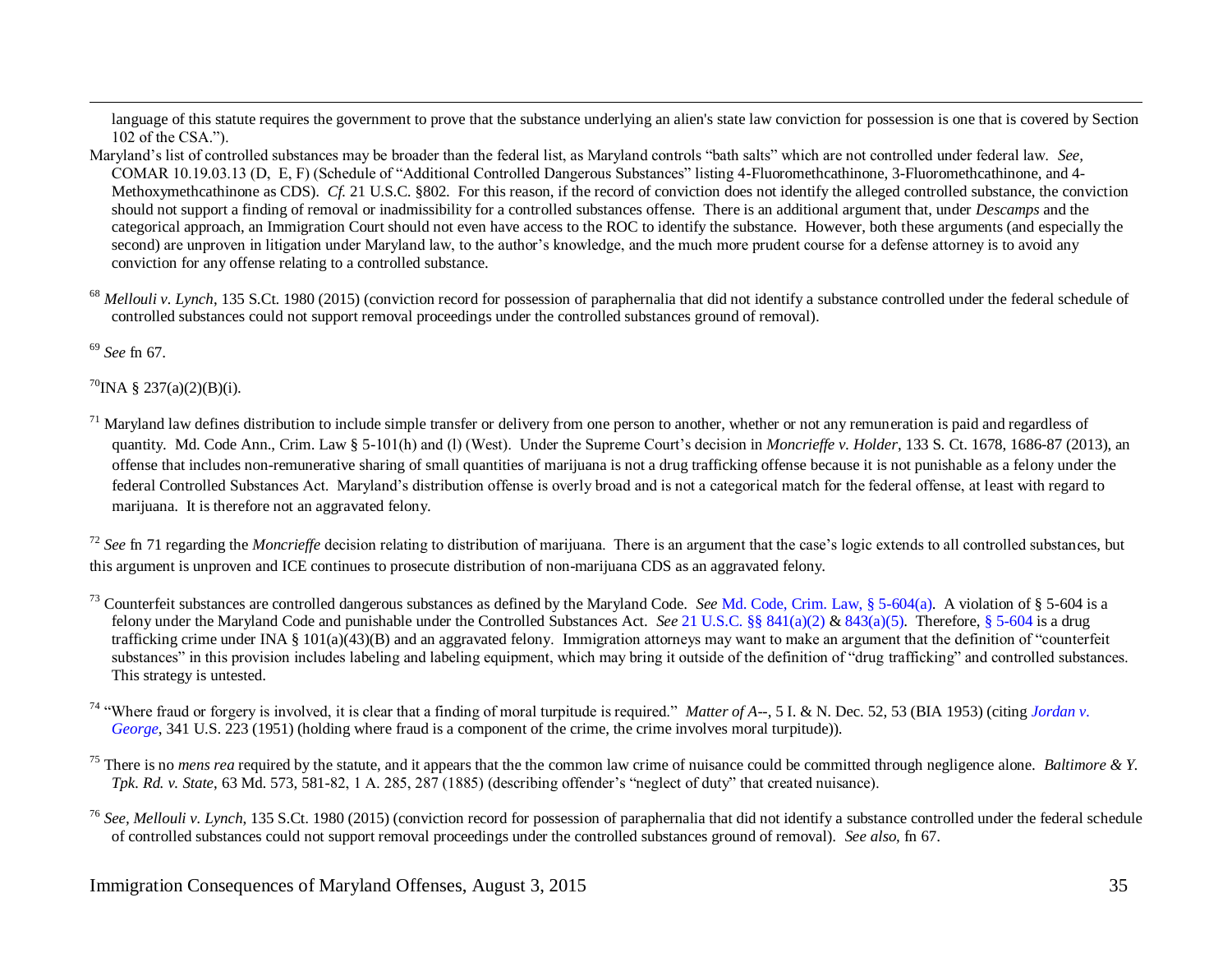- $77$  A violation of this section would not be a drug trafficking crime because it does not involve controlled dangerous substances and is not punishable under the relevant federal drug trafficking statutes . The relevant language o[f § 5-617](http://mlis.state.md.us/cgi-win/web_statutes.exe?gcr&5-617) states that "[a] person may not distribute, attempt to distribute, or possess with intent to distribute a *noncontrolled substance..*.." (emphasis added). *Matter of Sanchez-Cornejo*, 25 I. & N. Dec. 273 (BIA 2010)(holding that TX statute prohibiting delivery of a simulated controlled substance is not punishable under the Controlled Substances Act and therefore not a drug trafficking aggravated felony).
- However, it could be interpreted as a crime involving fraud or deceit. *See* INA § 101(a)(43)(M) (a crime involving fraud and losses greater than \$10,000 is an aggravated felony); *See also Nijhawan v. Holder*, 129 S.Ct. 2294, 2298 (2009) (the \$10,000 threshold "applies to the specific circumstances surrounding an offender's commission of a fraud and deceit crime on a specific occasion" and thus the provision requires a "circumstance-specific" interpretation that looks at the facts of the case, not simply at the elements of the statutory offense).
- <sup>78</sup> "Where fraud or forgery is involved, it is clear that a finding of moral turpitude is required." *Matter of A--*, 5 I. & N. Dec. 52, 53 (BIA 1953) (citing *[Jordan v.](http://laws.findlaw.com/us/341/223.html)  [George](http://laws.findlaw.com/us/341/223.html)*, 341 U.S. 223 (1951) (holding where fraud is a component of the crime, the crime involves moral turpitude)).
- <sup>79</sup> The controlled substances ground of removability applies to any offense "relating to a controlled substance." 8 U.S.C. §1227(a)(2)(B). This has been interpreted very broadly and has been found to apply to delivery of a controlled simulated or "look-alike" substance. *Matter of Sanchez-Cornejo*, 25 I. & N. Dec. 273 (BIA 2010); *Desai v. Mukasey*, 520 F.3d 762, 765 (7th Cir. 2008).
- <sup>80</sup> Although by definition this provision involves non-controlled substances, the broad language of the INA making crimes "relating to a controlled substance" grounds for removal and inadmissibility has been read to include delivery of "look-alike" substances, and the same logic could be applied to this offense. *Matter of Sanchez-Cornejo*, 25 I. & N. Dec. 273 (BIA 2010); *Desai v. Mukasey*, 520 F.3d 762, 765 (7th Cir. 2008).
- <sup>81</sup> See, Mellouli v. Lynch, 135 S.Ct. 1980 (2015) (conviction record for possession of paraphernalia that did not identify a substance controlled under the federal schedule of controlled substances could not support removal proceedings under the controlled substances ground of removal). *See also,* fn [67.](#page-15-0)
- $82$  The statute punishes possession, use, or intent to use, but *not* distribution of paraphernalia. Since the three federal drug statutes that define drug trafficking punish only distribution of paraphernalia, this offense is not classified as a drug-trafficking crime nor does it come within the common meaning of drug-trafficking, since possession of paraphernalia has nothing to do with distribution. Because this offense neither involves the common meaning of drug-trafficking nor is punishable under the three relevant federal drug laws, felony possession of paraphernalia does not qualify as an aggravated felony under either test, even if it is a felony. *Lopez v. Gonzalez*, 549 U.S. 47 (2006).
- <sup>83</sup> See, Mellouli v. Lynch, 135 S.Ct. 1980 (2015) (conviction record for possession of paraphernalia that did not identify a substance controlled under the federal schedule of controlled substances could not support removal proceedings under the controlled substances ground of removal). *See also,* fn [67.](#page-15-0)

 $84$  INA  $\S$  237(a)(2)(B)(i).

 $\overline{a}$ 

- <sup>85</sup> This section does not explicitly define "firearm". Depending on the definition found to apply and whether that definition explicitly includes antique firearms, it may be overbroad and therefore not a firearms offense.
- <sup>86</sup> This provision has no intent requirement and furthermore could be applied to a person convicted in a different jurisdiction of an underlying offense that might not be a felony in that jurisdiction and where there might be no such restriction on the right to carry a gun.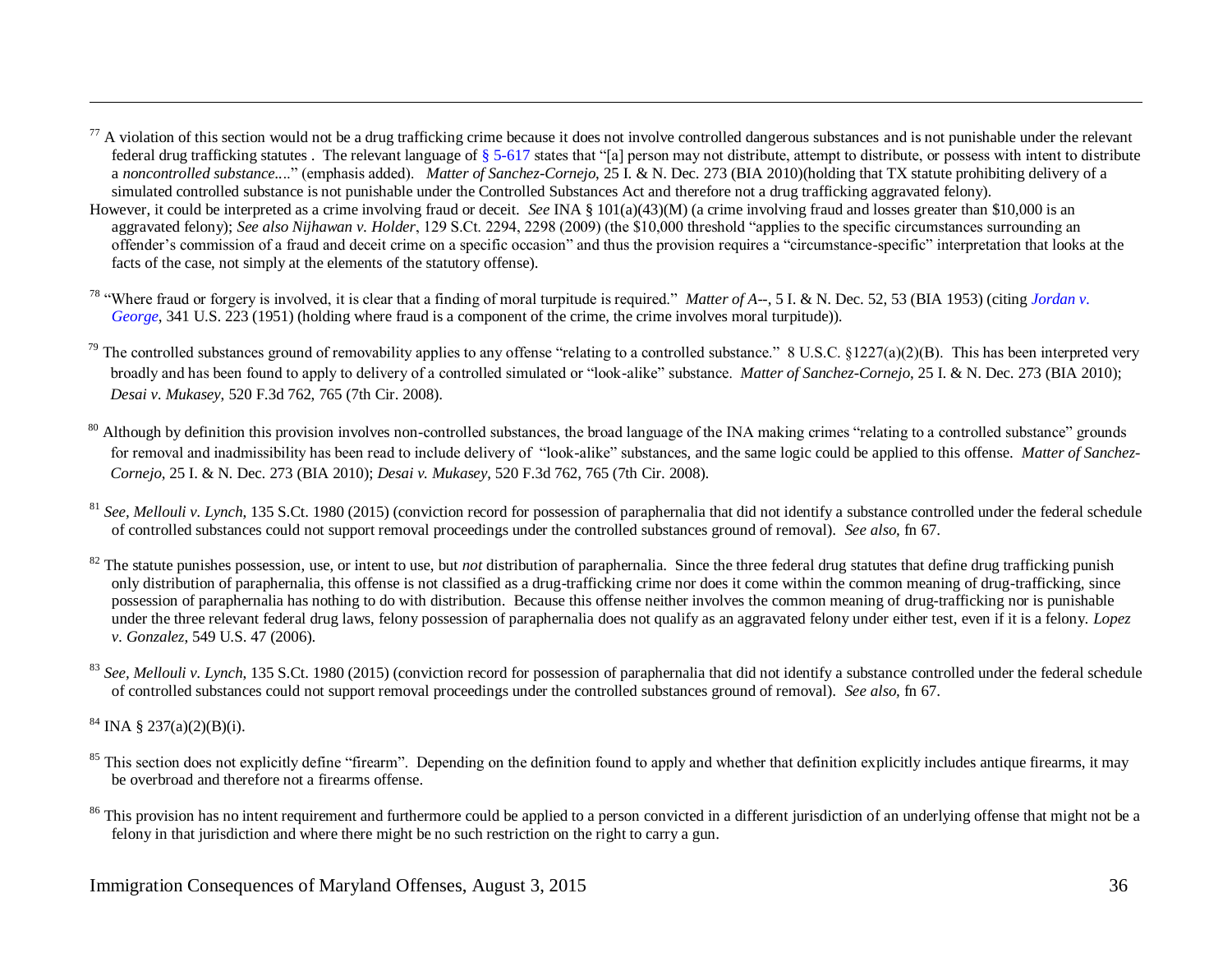- The definition of firearm in this section explicitly includes antique firearms, which are excluded from the federal definition of a firearms offense. Further support for the argument that the inclusion of antique firearms was deliberate by the General Assembly can be found in the contrast between this section's provisions and Md. Code Ann., Public Safety, Title 5, which regulates firearms and in several places specifically exempts antique firearms as defined in CR § 4-101. *But see, Matter of Chairez*, 26 I. & N. Dec. 349 (BIA 2014) (involving a state statute that did not specify whether or not antique firearms were included in the definition of firearms).
- 88 *Espinal-Andrades v. Holder,* 777 F.3d 163 (4th Cir. 2015). *See also[, Matter of Palacios-Pinera](http://www.usdoj.gov/eoir/vll/intdec/vol22/3373.pdf)*, 22 I. & N. Dec. 424 (BIA 1998) (finding arson to be a crime of violence and therefore an aggravated felony under INA § 101(a)(43)(F), [8 USC § 1101\(a\)\(43\)\(F\)\)](http://www.law.cornell.edu/uscode/uscode08/usc_sec_08_00001101----000-.html). *See also U.S. v. Lee*, 726 F.2d 128 (4th Cir. 1984) (finding arson to be a *crime of violence* unde[r 18 U.S.C. 1952\(a\)\(2\)\)](http://www4.law.cornell.edu/uscode/html/uscode18/usc_sec_18_00001952----000-.html).
- <sup>89</sup> Matter of S-, 3 I. & N. Dec. 617, 618 (BIA 1949) ("...[A]rson or attempt to commit arson involves an act committed purposely with an evil intention and constitutes an offense involving moral turpitude."). Cf. *Jorge Hernandez-Hernandez*, A045 582 968 (BIA unpub. May 20, 2014) (fourth degree arson under N.Y.P.L. 150.05 not a CIMT because perpetrators need not have malicious intent or specific intent to damage property)
- $90$  This offense is not an aggravated felony burglary offense because it falls outside the federal generic definition of burglary in that it involves breaking and entering a "dwelling" which, under Maryland law, includes non-buildings like recreational vehicles. *Henriquez v. Holder,* 757 F.3d 144 (4th Cir. 2014). However, because it involves breaking and entering a dwelling, it has been considered a crime of violence under 18 USC §16(b), as a crime likely to result in the deliberate use of force. *See [Leocal v. Ashcroft](http://www.law.cornell.edu/supct/html/03-583.ZS.html)*, 125 S. Ct. 337 (2004). *See also, US v. Avila,* 770 F.3d 1100 (4th Cir. 2014) (finding Cal. burglary statute to be crime of violence under 18 USC §16(b)). However, there are strong arguments against this interpretation. For one thing, the Maryland definition of dwelling would include breaking into a car, which does not create the same risk of violence as breaking into a house. In addition, section 16(b) itself may be void for vagueness, as it is very like the similar residual clause invalidated by the Supreme Court on vagueness grounds in *Johnson v. U.S.,* 2015 WL 2473450 (June 26, 2015). Until this is litigated, though, criminal defense counsel would be wise to avoid a conviction with a 1 year sentence, in order to avoid the aggravated felony.
- $91$  Where burglary is committed with the intent to commit a CIMT, then burglary itself has been held to be a CIMT. There is an argument being litigated that Maryland's consolidated theft statute at CR §7-104 is not a CIMT. If this argument prevails, burglary to commit theft under §7-104 would not be a CIMT. Immigration attorneys should argue this.

Second degree burglary unde[r Md. CR § 6-203](http://mlis.state.md.us/asp/web_statutes.asp?gcr&6-203) should not constitute the aggravated felony of burglary because it does not meet the "generic" federal definition of burglary under *[Taylor v. U.S.](http://laws.lp.findlaw.com/getcase/US/495/575.html)*, 495 U.S. 575 (1990). *[Taylor](http://laws.lp.findlaw.com/getcase/US/495/575.html)* requires unlawful entry into a building or "structure," which does not include a vehicle, *[Matter of Perez,](http://www.usdoj.gov/eoir/vll/intdec/vol22/3432.pdf)*  22 I&N Dec. 1325 (BIA 2000). [Section 6-203,](http://mlis.state.md.us/cgi-win/web_statutes.exe?gcr&6-203) however, includes entry into a "storehouse," which in turn includes vessels, railroad cars, trailers and aircraft (Md. [CR § 6-201\)](http://mlis.state.md.us/asp/web_statutes.asp?gcr&6-201), none of which would qualify as a structure under *[Taylor](http://laws.lp.findlaw.com/getcase/US/495/575.html)* and *[Perez.](http://www.usdoj.gov/eoir/vll/intdec/vol22/3432.pdf)* Since there is conduct prohibited b[y § 6-203](http://mlis.state.md.us/asp/web_statutes.asp?gcr&6-203) that is not encompassed within the federal definition of the aggravated felony of burglary, [§ 6-203](http://mlis.state.md.us/asp/web_statutes.asp?gcr&6-203) cannot be the basis for an aggravated felony burglary offense. *However*, a court could find that second degree burglary is a *crime of violence* under [18 USC § 16\(b\)](http://www.law.cornell.edu/uscode/uscode18/usc_sec_18_00000016----000-.html) as a crime likely to result in the use of force. *See [Leocal v. Ashcroft](http://www.law.cornell.edu/supct/html/03-583.ZS.html)*, 125 S. Ct. 337 (2004). Immigration attorneys should argue that [§ 6-203](http://mlis.state.md.us/asp/web_statutes.asp?gcr&6-203) can be distinguished from the crime of burglary referred to by the *[Leocal](http://www.law.cornell.edu/supct/html/03-583.ZS.html)* court because this section does not involve unlawful entry into a dwelling and thus does not involve the same degree of risk of encounter with an occupant and, therefore, likelihood of the use of force. Furthermore, 18 USC § 16(b) itself may be void for vagueness, as it is very like the similar residual clause invalidated by the Supreme Court on vagueness grounds in *Johnson v. U.S.,* 2015 WL 2473450 (June 26, 2015). Nonetheless, given the uncertainty of the law in this area and the possibility that a violation could be held to be a crime of violence aggravated felony, defense attorneys should avoid a conviction under this section or keep the sentence to under one year.

An offense that includes as an element the intent to commit a CIMT is itself a CIMT. While it is likely that an immigration court would find any of the intended crimes in this subsection to be CIMTs, there is an (unproven) argument that §7-104 is not a CIMT, and not all crimes of violence are CIMTs, so an immigration attorney may have room to argue the CIMT issue. Best for defense counsel to avoid a conviction if possible.

 $\overline{a}$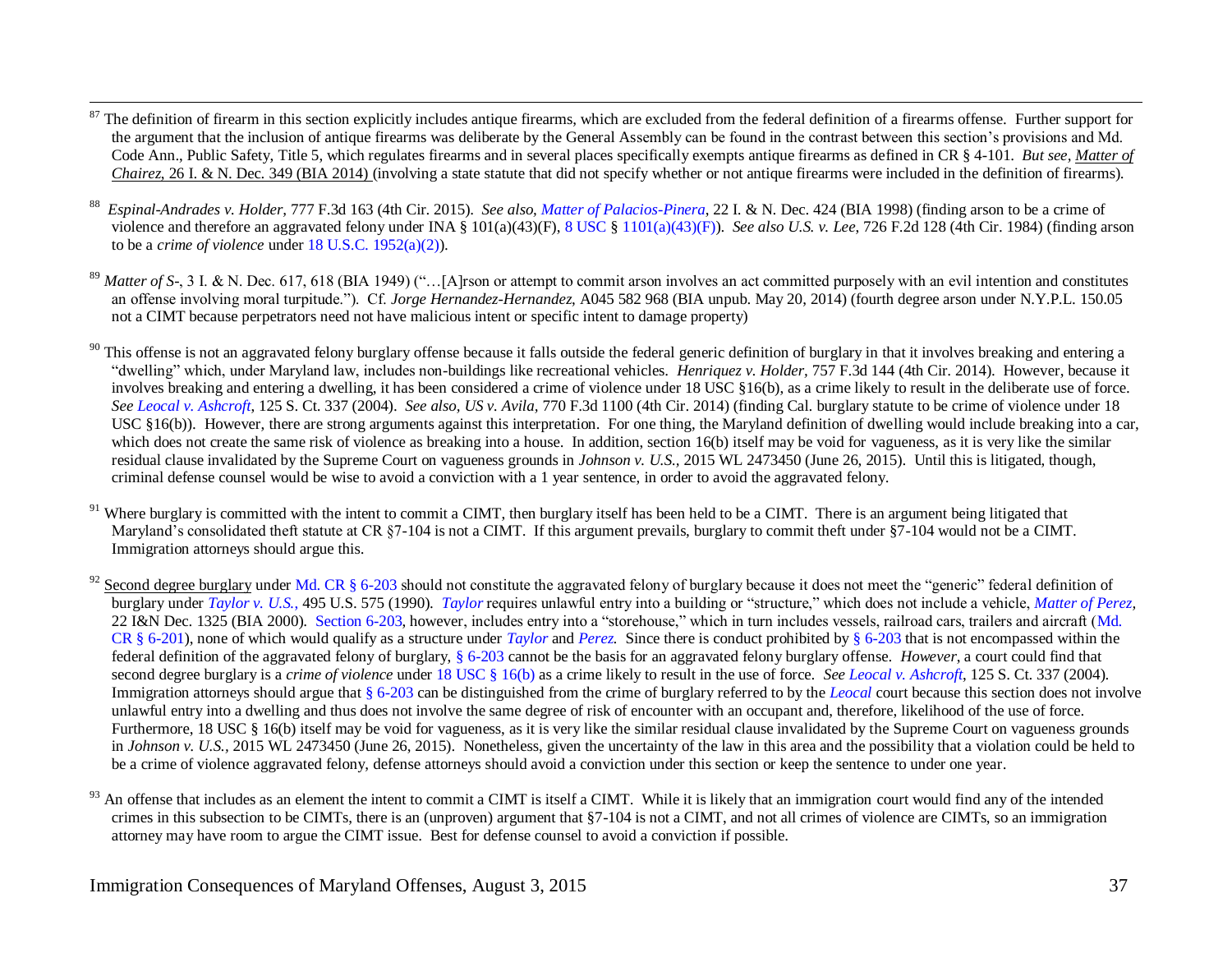- $\overline{a}$ <sup>94</sup> This offense could be arguably be a crime of violence under 18 USC 16(b), so it is best to keep the sentence under a year. *But see* f[n 90](#page-21-0) regarding arguments against this interpretation for immigration advocates.
- <sup>95</sup> Burglary is a CIMT if the crime the defendant intended to commit after the illegal entry is a CIMT. *Matter of G*-, 1 I. & N. Dec. 403 (1943)(finding entry must be made with the intent to commit a crime involving moral turpitude). Courts may also find that burglary with intent to commit a certain crime constitutes an attempt to commit that crime (which would also be a CIMT if the underlying crime is a CIMT).
- <sup>96</sup> [Subsections \(a\) through \(d\)](http://mlis.state.md.us/cgi-win/web_statutes.exe?gcr&6-205) are not aggravated felony burglary because they do not meet the *[Taylor](http://laws.lp.findlaw.com/getcase/US/495/575.html)* generic definition of burglary (495 U.S. 575 (1990)). Likewise, (b) through (d) should not be found to be *crimes of violence* under 18 USC §16(b) because they do not involve breaking into a dwelling. There is an argument that (a) is not a crime of violence under 18 USC §16(b) because the Maryland definition of dwelling would include breaking into a car, which does not create the same risk of violence as breaking into a house. In addition, section 16(b) itself may be void for vagueness, as it is very like the similar residual clause invalidated by the Supreme Court on vagueness grounds in *Johnson v. U.S.,* 2015 WL 2473450 (June 26, 2015). *But see, US v. Avila,* 770 F.3d 1100 (4th Cir. 2014) (finding Cal. burglary statute to be crime of violence under 18 USC §16(b)). Until this is litigated, criminal defense counsel would be wise to avoid a conviction under subsection (a) with a 1 year sentence, in order to avoid the aggravated felony.
- [Subsections \(a\), \(b\) and \(d\)](http://mlis.state.md.us/asp/web_statutes.asp?gcr&6-205) are not CIMTs. *Matter of G*-, 1 I. & N. Dec. 403 (BIA 1943); *Matter of M-*, 2 I. & N. Dec. 721 (BIA 1946)(no moral turpitude where there was no evidence of intent to commit a CIMT in the record of conviction); *see also, US v. Martin,* 753 F.3d 485 (4th Cir. 2014) (finding this offense can be committed with a negligent *mens rea*). Possession of burglary tools has been held not to be a CIMT where intent to commit a CIMT is not an element of the offense or evident in the record of conviction. *Matter of S-*, 6 I. & N. Dec. 769 (BIA 1955). A conviction unde[r subsection \(c\)](http://mlis.state.md.us/asp/web_statutes.asp?gcr&6-205) would likely be a CIMT because the offense includes intent to commit theft, which is generally a CIMT. However, there is an (as yet unproven) argument that theft under Md CR §7-104 is not a CIMT, and immigration attorneys may want to argue that (c) is therefore not a CIMT.
- Subsection (a) is not a crime of moral turpitude; subsection (b) is, because of the intent to commit theft. However, there is an (as yet unproven) argument that theft under Md CR §7-104 is not a CIMT, and immigration attorneys may want to argue that (c) is therefore not a CIMT.
- <sup>99</sup> The BIA has held this offense to be a CIMT in an unpublished decision. *Bilal Shaikh*, A90-646-350 (BIA, 3/22/2006). The offense requires deliberate intention to damage property *and* malice. *In re Taka C.*, 331 Md. 80 (1993). At the same time, Maryland courts have held it not to be a crime of moral turpitude and to require an intent of nothing more than "a property-endangering state of mind without justification, excuse or mitigation." *Duncan v. State*, 5 Md. App. 440 (1968). Immigration attorneys may want to challenge a CIMT designation, but defense counsel should avoid a conviction or keep it within the petty offense exception.
- Simple trespass does not involve moral turpitude and is not a CIMT. *See Matter of M-*, 2 I. & N. Dec. 721, 723 (BIA 1946) (finding that breaking and entering another's property without the intent to commit a CIMT on the premises is not itself a CIMT*). See als[o Matter of L-V-C-](http://www.usdoj.gov/eoir/vll/intdec/vol22/3382.pdf)*, 22 I. & N. Dec. 594 (BIA 1999) (holding that the language of a statute must require an evil intent to constitute a CIMT); *[Cuevas-Gaspar v. Gonzales](http://www.ca9.uscourts.gov/coa/newopinions.nsf/365842A3EF96D846882570D00002C1E7/$file/0373562.pdf?openelement)*, 430 F.3d 1013, 1018 (9th Cir. 2005) (Acknowledging the BIA's finding that "trespass may be deemed to involve moral turpitude only if accompanied by the intent to commit a morally turpitudinous act after entry"). [Sections 6-402](http://mlis.state.md.us/asp/web_statutes.asp?gcr&6-402) and [-403](http://mlis.state.md.us/asp/web_statutes.asp?gcr&6-403) do not require intent to commit a morally turpitudinous act.
- <sup>101</sup> The BIA has held in an unpublished decision that this consolidated theft statute is nondivisible and sweeps more broadly than the generic federal definition of theft and that it therefore cannot be an aggravated felony. *In re: Clayton Hugh Anthony Stewart,* A043-399-408 (BIA, Feb. 11, 2015). *See also, US v. Lopez-Collado,*  CR-ELH-14-00486, at 41 (D.Md. May 11, 2015) (finding no aggravated felony in the context of an illegal reentry prosecution). However, ICE continues to charge and prosecute these offenses as aggravated felonies, which subjects respondents to mandatory detention. Criminal defense attorneys should thus protect their clients by avoiding a conviction under [§ 7-104](http://mlis.state.md.us/asp/web_statutes.asp?gcr&7-104) where possible or keeping the sentence to less than one year to avoid an aggravated felony. For sample filings on the aggravated felony issue, see [http://www.law.umaryland.edu/programs/clinic/initiatives/immigration/resources.html.](http://www.law.umaryland.edu/programs/clinic/initiatives/immigration/resources.html)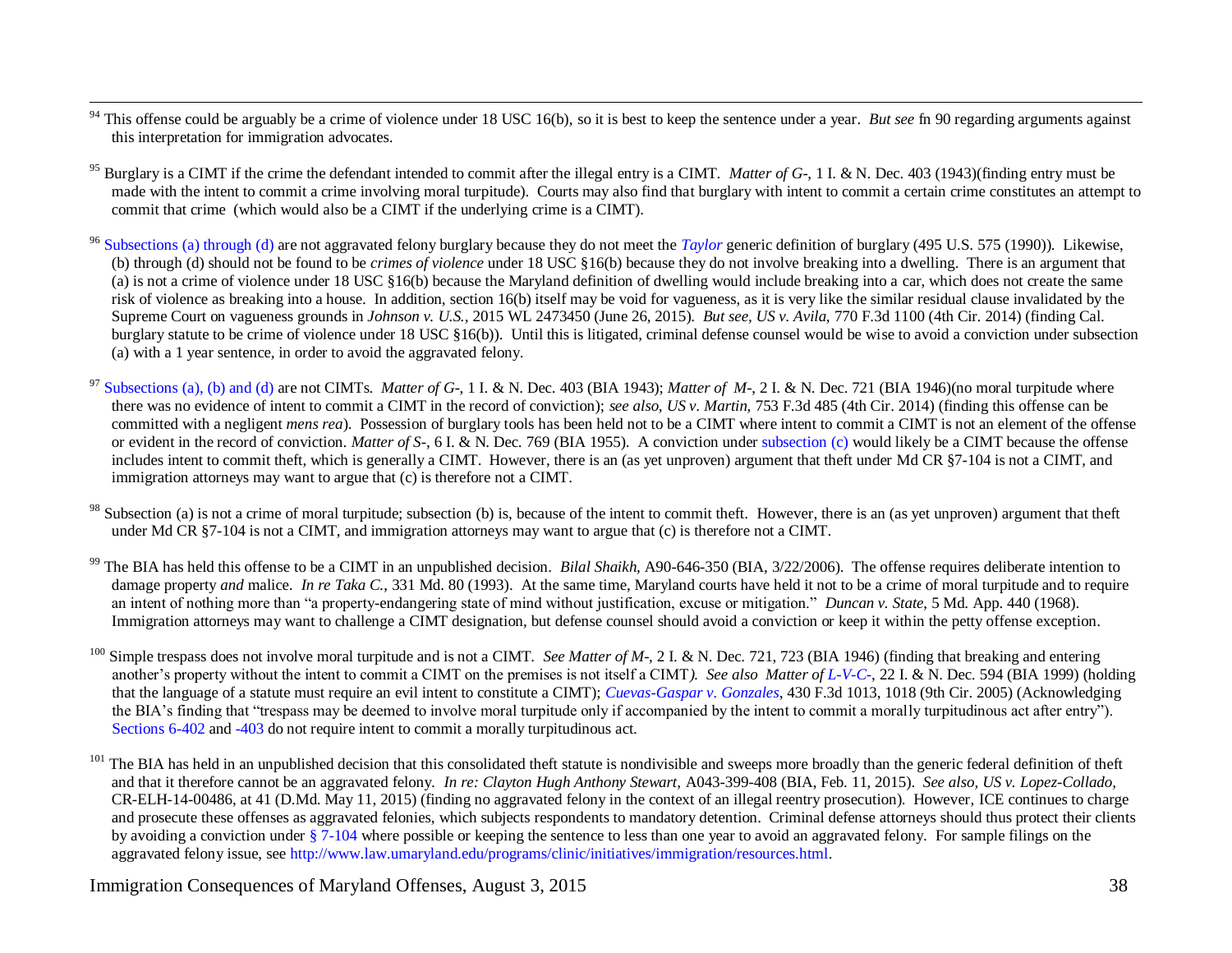- Theft is generally considered a CIMT, but there is an (as yet unproven) argument that §7-104 is a nondivisible statute and overbroad for CIMT purposes because it includes conduct that is nonturpitudinous. For example, it includes theft of services with no intent requirement, and use of property knowing the use "probably will" deprive the owner of the property. Though these may not meet the CIMT requirement of an intent to permanently deprive the owner of property, these arguments have yet to be recognized in case law, and ICE continues to prosecute §7-104 convictions as CIMTs, so it is best to consider them to be.
- <sup>103</sup> This offense does not explicitly require any intent to deprive the owner of the property (the motor vehicle) even temporarily. *McGrath v. State,* 736 A.2d 1067, 1071 (Md. 1999). It therefore does not meet the federal generic definition of theft, which requires the intent to deprive the owner of the property. *Matter of García-Madruga,* 24 I&N Dec. 436, 440 (BIA 2008). It is also unlikely to be an aggravated felony in the 4th Circuit because it includes *de minimis* deprivations of property and is analogous to the VA statute found by the 4th Circuit to categorically *not* be a theft offense. *Castillo v. Holder,* 776 F.3d 262 (4th Cir. 2015) (finding VA §18.2-102, unauthorized use of a motor vehicle, not to be an aggravated felony theft offense). Because this interpretation has not yet been recognized by any courts, however, criminal defense attorneys should still protect their clients by avoiding a conviction under [§ 7-105](http://mlis.state.md.us/asp/web_statutes.asp?gcr&7-105) where possible *or* keeping the sentence to less than one year to avoid an aggravated felony.

<sup>104</sup> See fn [103.](#page-25-0) A CIMT theft offense requires an intent to permanently deprive the owner of the property, which this offense does not require.

- <sup>105</sup> This statute is unlikely to be an aggravated felony in the 4th Circuit because it includes *de minimis* deprivations of property and is analogous to the VA statute found by the 4th Circuit to categorically *not* be a theft offense. *Castillo v. Holder,* 776 F.3d 262 (4th Cir. 2015) (finding VA §18.2-102, unauthorized use of a motor vehicle, not to be an aggravated felony theft offense).
- <sup>106</sup> This offense requires no permanent intent to deprive the owner of property, a required element of a CIMT theft offense. *In re Lakeysha P.*, 106 Md. App. 401, 415, 665 A.2d 264, 271 (1995) (The "Unauthorized Use Statute" [has] *no element of "an intent permanently to deprive the possessor of the item taken.*").
- <sup>107</sup> This offense has been held by the Md. Court of Appeals to involve misrepresentation. *Attorney Grievance Comm'n of Maryland v. Shaffer*, 305 Md. 190, 195-96, 502 A.2d 502, 505 (1986). It is therefore a crime involving deceit, and if the record of conviction reveals that the loss to the victim exceeds \$10,000, it will be an aggravated felony. It is clear from the statute that it is *not* a theft offense. Md. CR §7-107(a) requires an additional deception for obtaining property by bad check to be considered theft. *Murphy v. State*, 100 Md. App. 131, 135, 640 A.2d 230, 232 (1994).
- <sup>108</sup> In order to find a CIMT for a bad check offense, the BIA requires that a specific intent to defraud be an element of the offense. *Matter of Balao*, 20 I. & N. Dec. 440, 444 (BIA 1992)(" with regard to worthless check convictions, moral turpitude is not involved if a conviction can be obtained without prior proof that the convicted person acted with intent to defraud."); *Matter of Zangwill*, 18 I. & N. Dec. 22 (BIA 1981)(no CIMT without intent to defraud despite element of "knowing" issuance of worthless checks); *Matter of Stasinski*, 11 I. & N. Dec. 202 (BIA 1965)(no CIMT where statute included no intent to defraud and provided that "intent not to pay" element could be inferred from insufficient funds at the time the check was presented). Md. CR §8-103 does not include a specific intent to defraud. *Attorney Grievance Comm'n of Maryland v. Shaffer*, 305 Md. 190, 196, 502 A.2d 502, 505 (1986). In fact, an intent to defraud element was *removed* from a predecessor statute. *Id.* Furthermore, the Md. statute, like the statute in *Stasinski, supra,* also provides for an inference of intent not to pay from insufficient funds when check presented within 30 days. CR §8-104(b)(2).

 $\overline{a}$ 

<sup>&</sup>lt;sup>109</sup> This offense does not require any intent to deprive the owner of property and is therefore not a theft offense. See unpublished IJ decision at: [http://www.law.umaryland.edu/programs/clinic/initiatives/immigration/resources.html.](http://www.law.umaryland.edu/programs/clinic/initiatives/immigration/resources.html)

<sup>110</sup> *See* fn [109.](#page-25-1)